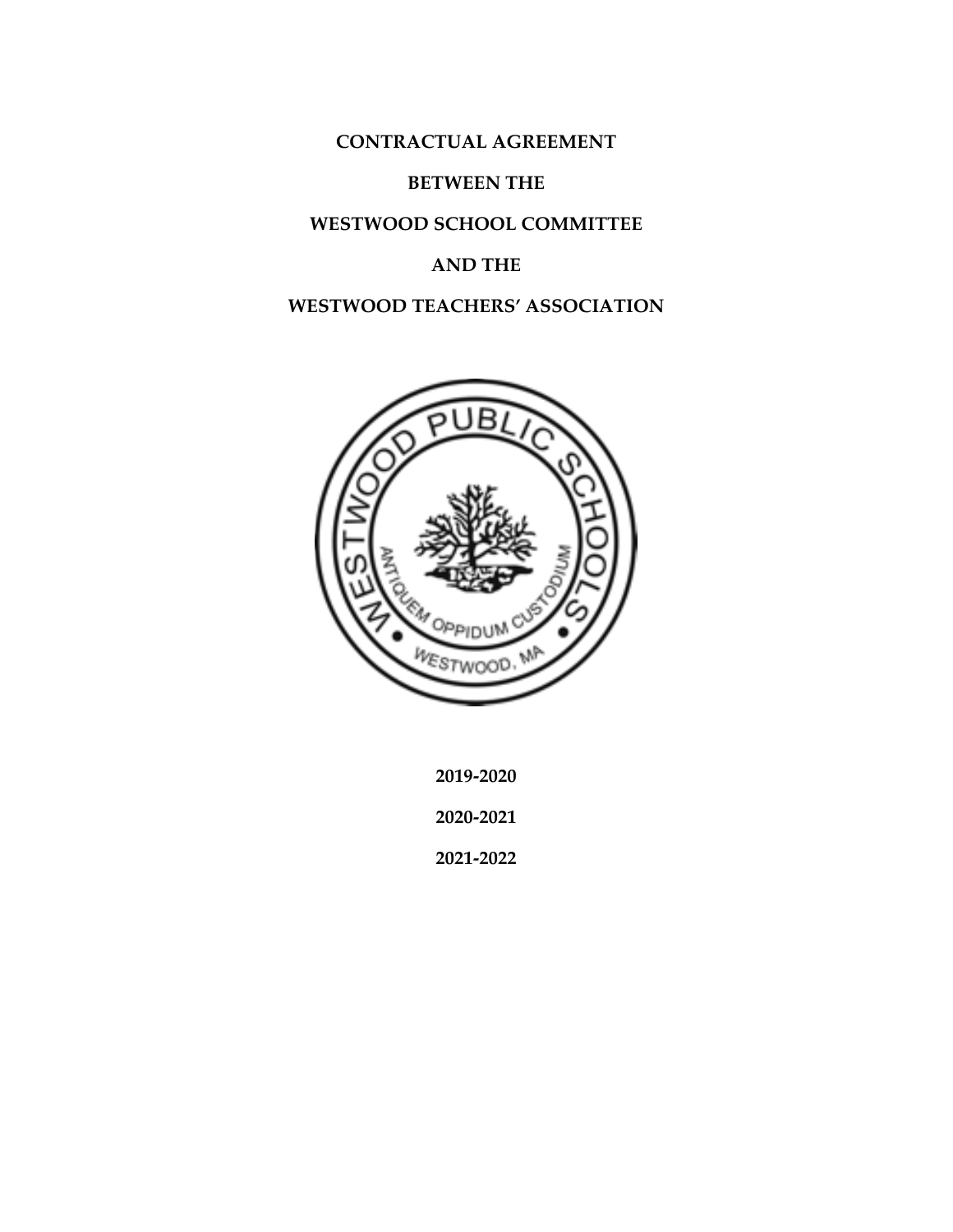# **TABLE OF CONTENTS**

| 1.                                                                 |
|--------------------------------------------------------------------|
|                                                                    |
|                                                                    |
|                                                                    |
| ARTICLE V - SALARY SCHEDULE PLAN FOR DEPARTMENT HEADS AND          |
|                                                                    |
|                                                                    |
|                                                                    |
| ARTICLE VIII - INSURANCE, CONTRIBUTORY BENEFIT PLANS AND ANNUITY   |
|                                                                    |
|                                                                    |
|                                                                    |
| ARTICLE XII - ANCILLARY SCHOOL PROGRAMS AND SPECIAL ACTIVITY       |
|                                                                    |
| ARTICLE XIV - PROFESSIONAL VACANCIES AND TRANSFERS 35              |
|                                                                    |
|                                                                    |
| <b>ARTICLE XVII - GROWTH AND EVALUATION SYSTEM FOR TEACHERS 40</b> |
| ARTICLE XVIII - PROFESSIONAL DEVELOPMENT AND IMPROVEMENT  43       |
|                                                                    |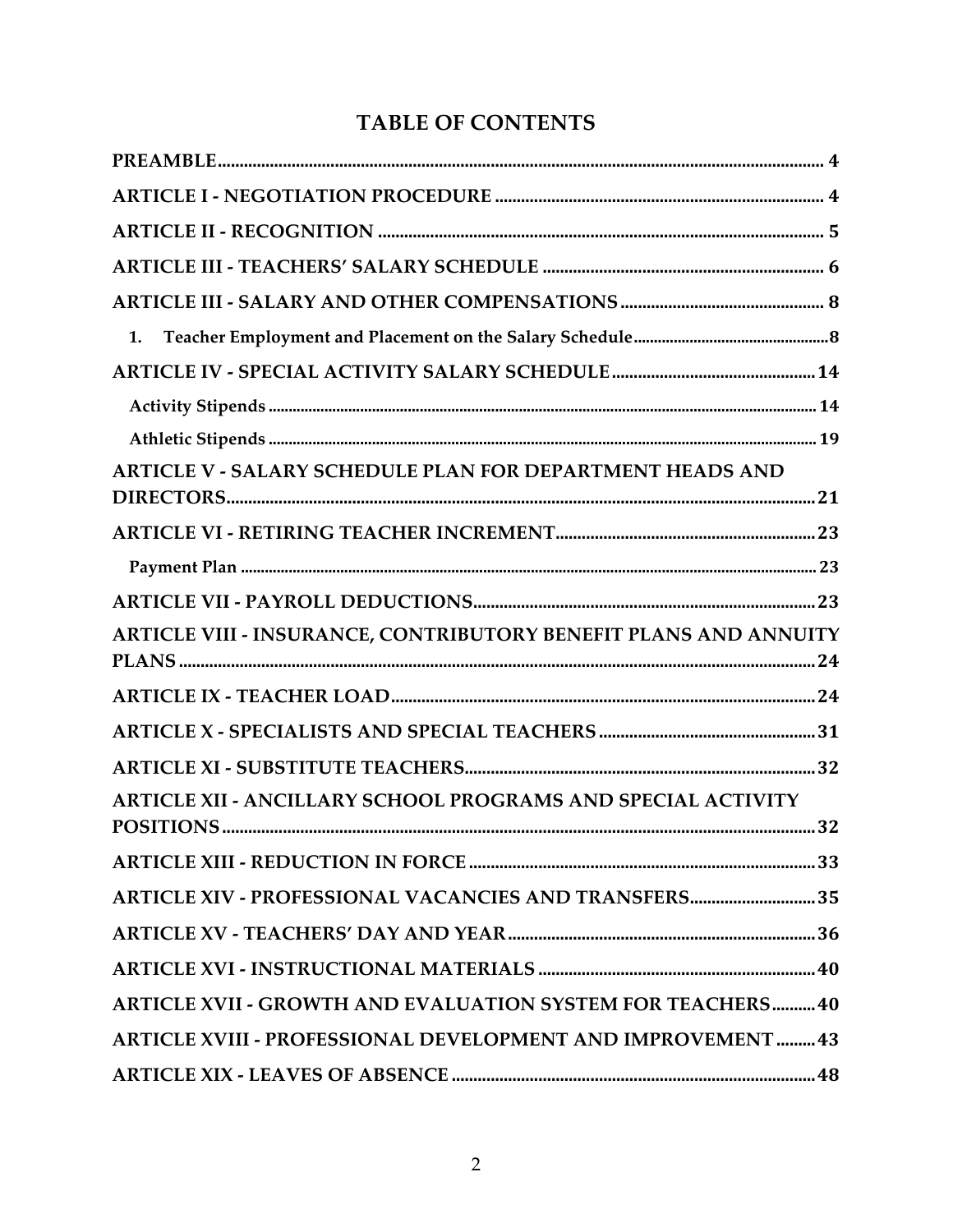| <b>ARTICLE XX - SABBATICAL LEAVE: EXPLANATION AND PROCEDURE  55</b> |  |
|---------------------------------------------------------------------|--|
|                                                                     |  |
|                                                                     |  |
|                                                                     |  |
|                                                                     |  |
|                                                                     |  |
|                                                                     |  |
|                                                                     |  |
|                                                                     |  |
| SIDE LETTER - MIDDLE SCHOOL ENGLISH/LANGUAGE ARTS 69                |  |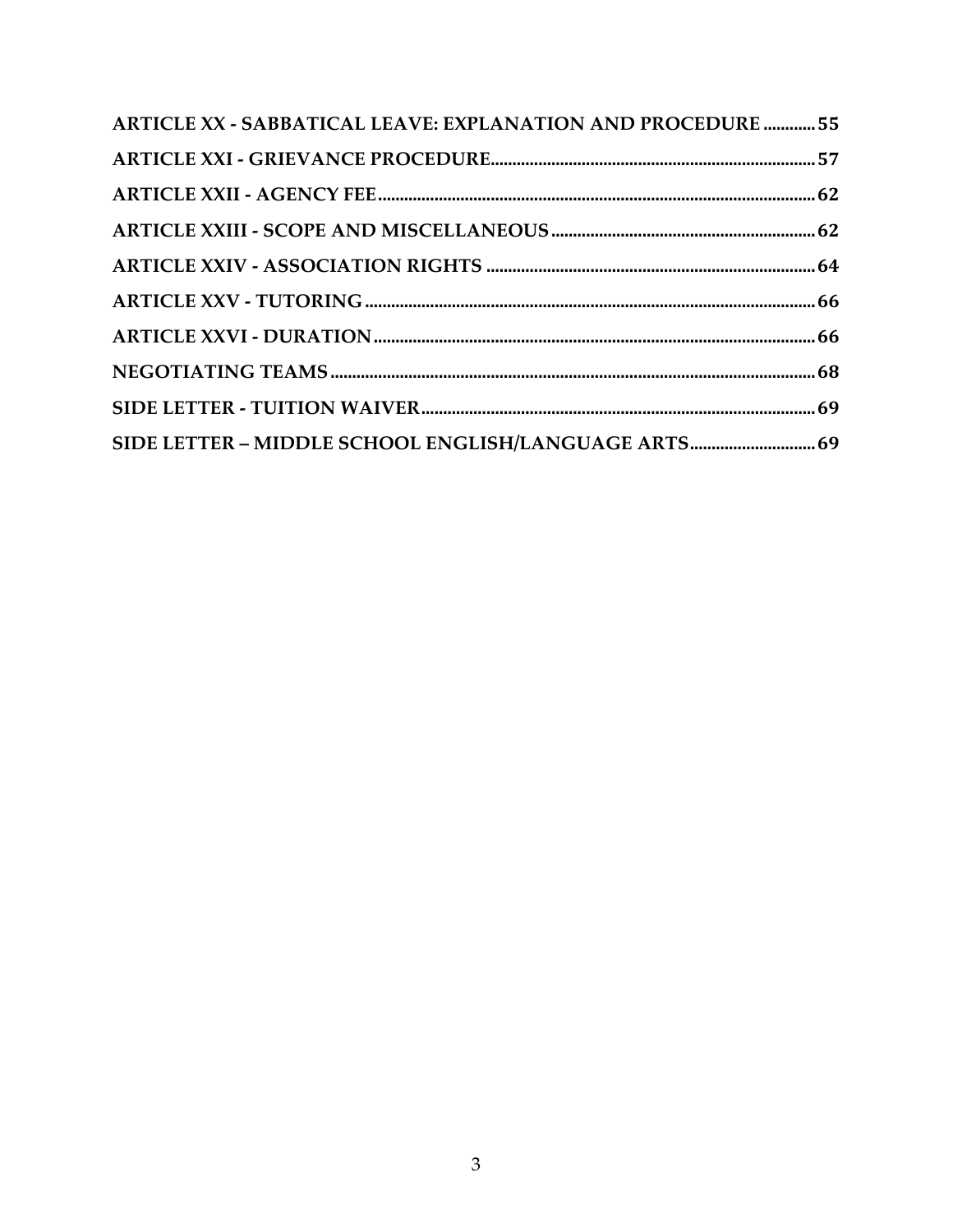#### **PREAMBLE**

This Agreement is made and entered into this \_\_\_\_\_\_\_\_\_\_\_\_ day of \_\_\_\_\_\_\_\_\_\_\_\_\_\_\_ between the Westwood School Committee and the Westwood Teachers' Association for the three-year period of September 1, 2019, through August 31, 2022, represented by Articles I-XXVII and the Side letters appended to this Agreement.

\_\_\_\_\_\_\_\_\_\_\_\_\_\_\_\_\_\_\_\_\_\_\_\_\_\_\_\_\_\_\_\_\_\_\_ \_\_\_\_\_\_\_\_\_\_\_\_\_\_\_\_\_\_\_\_\_\_\_\_\_\_\_\_\_\_\_\_\_\_\_ Carolyn Casey, President Charles Donahue, Chair Westwood Teachers' Association Westwood School Committee

## **ARTICLE I - NEGOTIATION PROCEDURE**

- 1. By February 15th of the school year in which the contract expires, the chosen representatives of each group, the Westwood School Committee and the Westwood Teachers' Association, shall meet to propose such matters as each may feel necessary. Each group shall make a genuine and exhaustive effort to reach agreement upon whatever proposals are made, and, except under extraordinary circumstances and by mutual agreement, all financial agreements shall be understood to apply to contracts commencing in September of the following year. All other matters will go into effect on September 1st except that, by mutual agreement, a provision may go into effect on a specified date.
- 2. Negotiations shall include salaries, fringe benefits, hours, establishment of optimum class sizes and teacher loads, ancillary programs, such as summer school and evening school, teacher evaluation procedure, standards of productivity and performance, reduction in force, sick leave, and sabbatical leave. These specific matters do not constitute a limitation on matters which may be discussed, but merely indicate some areas which are clearly of great and primary importance. Either the School Committee or the Westwood Teachers' Association may make any proposal which seems proper during the course of the negotiations. Federal, state, and privately funded programs are excluded from negotiations.
- 3. In the event that a position is established and a salary agreed upon as part of the negotiations Agreement, it shall not be changed in scope or changed in basic salary except by agreement between the Westwood School Committee and the Westwood Teachers' Association. If a position is deleted, the holder thereof, if on professional status, will be placed in a suitable position.
- 4. If the negotiations described in this section should reach an impasse by June 1st, both parties agree to follow the procedure described in Chapter 763 of the Acts of 1965, as amended by Chapter 150E, Sections 1 through 11, Acts of 1975.
- 5. Both parties agree to develop an agenda for each session of negotiations in order to ensure that each party will have had ample opportunity for mature and careful consideration of any proposal which is to be discussed.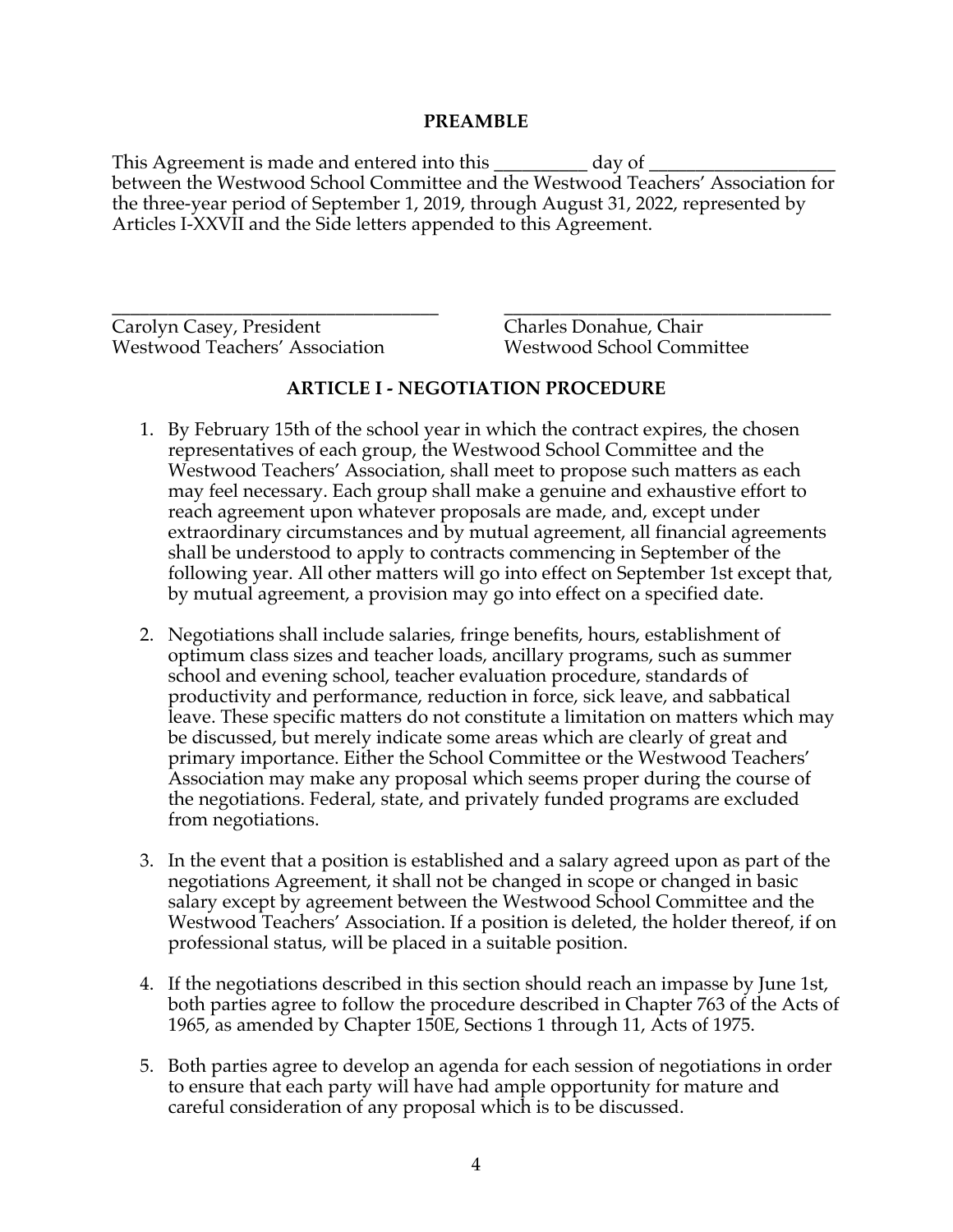#### **ARTICLE II - RECOGNITION**

The Westwood School Committee recognizes the Westwood Teachers' Association as the sole representative of Unit A of the certified personnel employed in the system, excepting only the Superintendent, Assistant Superintendent, Principals, Assistant Principals, Director of Technology, Learning & Innovation, Director of Student Services, Director of Business and Finance, and other administrative personnel. These represented persons include classroom teachers, generic teachers, Instructional Technology coaches, speech therapists, psychologists, guidance counselors, librarians, reading teachers, adjustment counselors, social workers, team leaders, staff development persons, middle school curriculum coordinators, art teachers, music teachers, special educators, physical education teachers, and school nurses. The Parties acknowledge that the inclusion of school nurses into Unit A shall not automatically extend contractual provisions that are specific to classroom teachers only. Also represented as Unit B are department heads and directors. Also represented, in the event of the creation of new positions, would be persons holding any new position of an essentially teaching nature and subject to state professional status laws. No other professional or non-professional personnel or non-unit special activities and coaching personnel are represented by the Westwood Teachers' Association. Unless otherwise indicated, the employees in the above Units A and B will be hereinafter referred to as "teachers."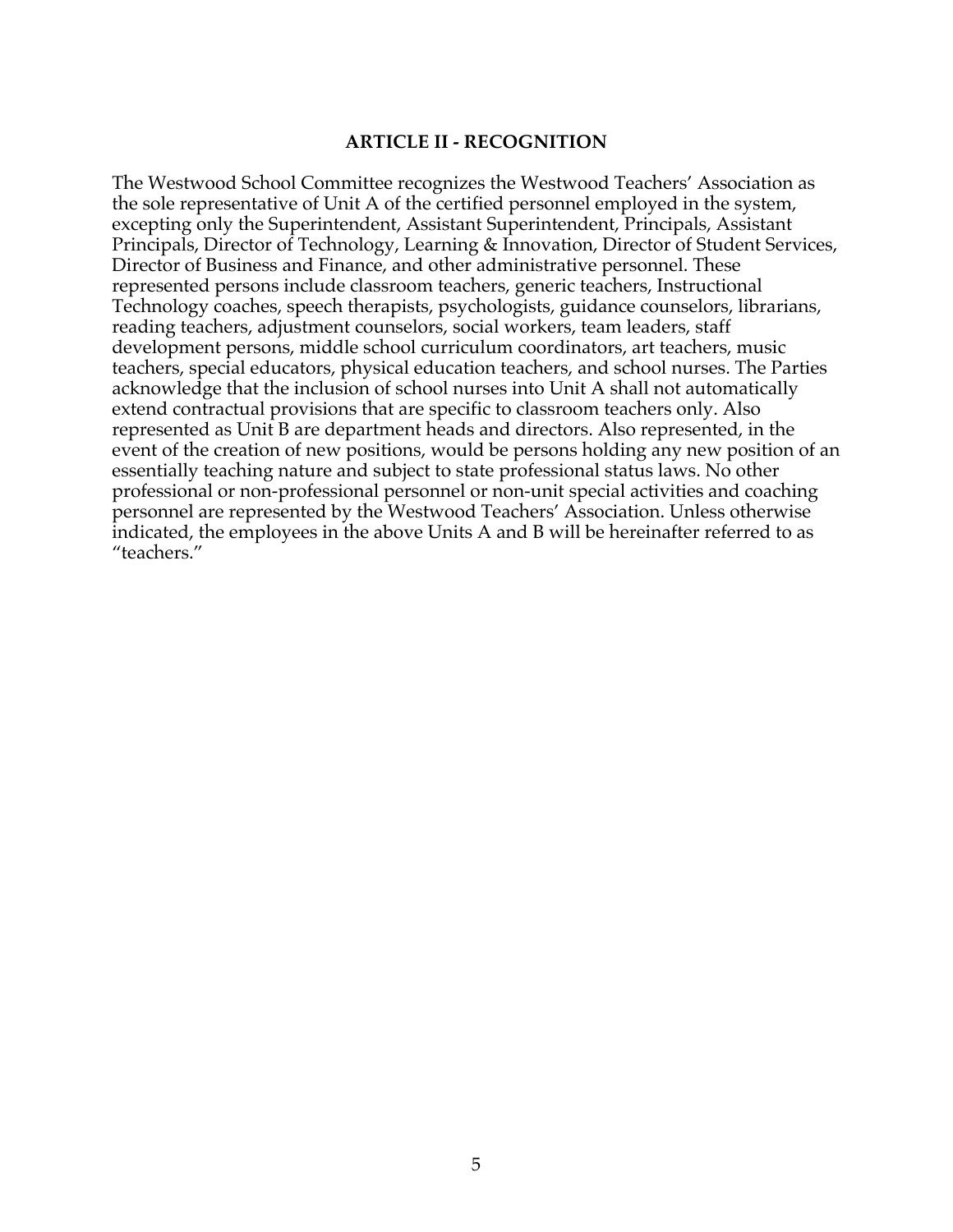## **ARTICLE III - TEACHERS' SALARY SCHEDULE**

| September 2019-June 2020 |  |  |
|--------------------------|--|--|
|                          |  |  |

**(2.5% increase)**

| <b>Step</b>    | B        | $B+15$   | M        | $M+15$       | $M+30$       | $M+45$    | $M+60$    | D            |
|----------------|----------|----------|----------|--------------|--------------|-----------|-----------|--------------|
|                |          |          |          |              |              |           |           |              |
| 1              | \$50,419 | \$51,399 | \$53,841 | \$55,677     | \$57,512     | \$59,228  | \$61,794  | 70,181<br>\$ |
| $\overline{2}$ | \$52,435 | \$53,455 | \$55,995 | \$57,904     | \$59,813     | \$61,597  | \$64,266  | \$72,988     |
| 3              | \$54,533 | \$55,593 | \$58,234 | \$60,220     | 62,205<br>\$ | \$64,061  | \$66,836  | 75,908<br>\$ |
| 4              | \$56,714 | \$57,817 | \$60,564 | \$62,628     | 64,694<br>\$ | \$66,623  | \$69,510  | 78,944<br>\$ |
| 5              | \$58,983 | \$60,129 | \$62,987 | \$65,134     | 67,281<br>\$ | \$69,288  | \$72,290  | 82,102<br>\$ |
| 6              | \$61,342 | \$62,535 | \$65,506 | 67,740<br>\$ | 69,973<br>\$ | \$72,060  | \$75,182  | 85,386<br>\$ |
| 7              | \$63,796 | \$65,036 | \$68,126 | \$70,449     | \$72,771     | \$74,942  | \$78,189  | 88,801<br>\$ |
| 8              | \$66,348 | \$67,637 | \$70,851 | \$73,267     | \$75,682     | \$77,940  | \$81,317  | 92,353<br>\$ |
| 9              | \$69,001 | \$70,343 | \$73,685 | \$76,198     | 78,710<br>\$ | \$81,057  | \$84,569  | 96,047<br>\$ |
| 10             | \$71,762 | \$73,157 | \$76,633 | \$79,246     | 81,858<br>\$ | \$84,300  | \$87,952  | 99,889<br>\$ |
| 11             | \$74,632 | \$76,083 | \$79,699 | \$ 82,415    | 85,132<br>\$ | \$87,672  | \$91,470  | \$103,885    |
| 12             | \$77,617 | \$79,126 | \$82,886 | \$85,712     | 88,537<br>\$ | \$91,179  | \$95,129  | \$108,040    |
| 13             | \$80,722 | \$82,291 | \$86,201 | \$89,140     | 92,080<br>\$ | \$94,826  | \$98,934  | \$112,362    |
| 14             | \$83,951 | \$85,583 | \$89,649 | \$92,706     | \$95,763     | \$98,619  | \$102,891 | \$115,249    |
| 15             | \$86,653 | \$89,064 | \$96,034 | \$98,711     | \$100,861    | \$103,822 | \$106,502 |              |

**\*Staff on Step 13 for the 2018-2019 school year will advance to Step 15 for the 2019- 2020 school year.**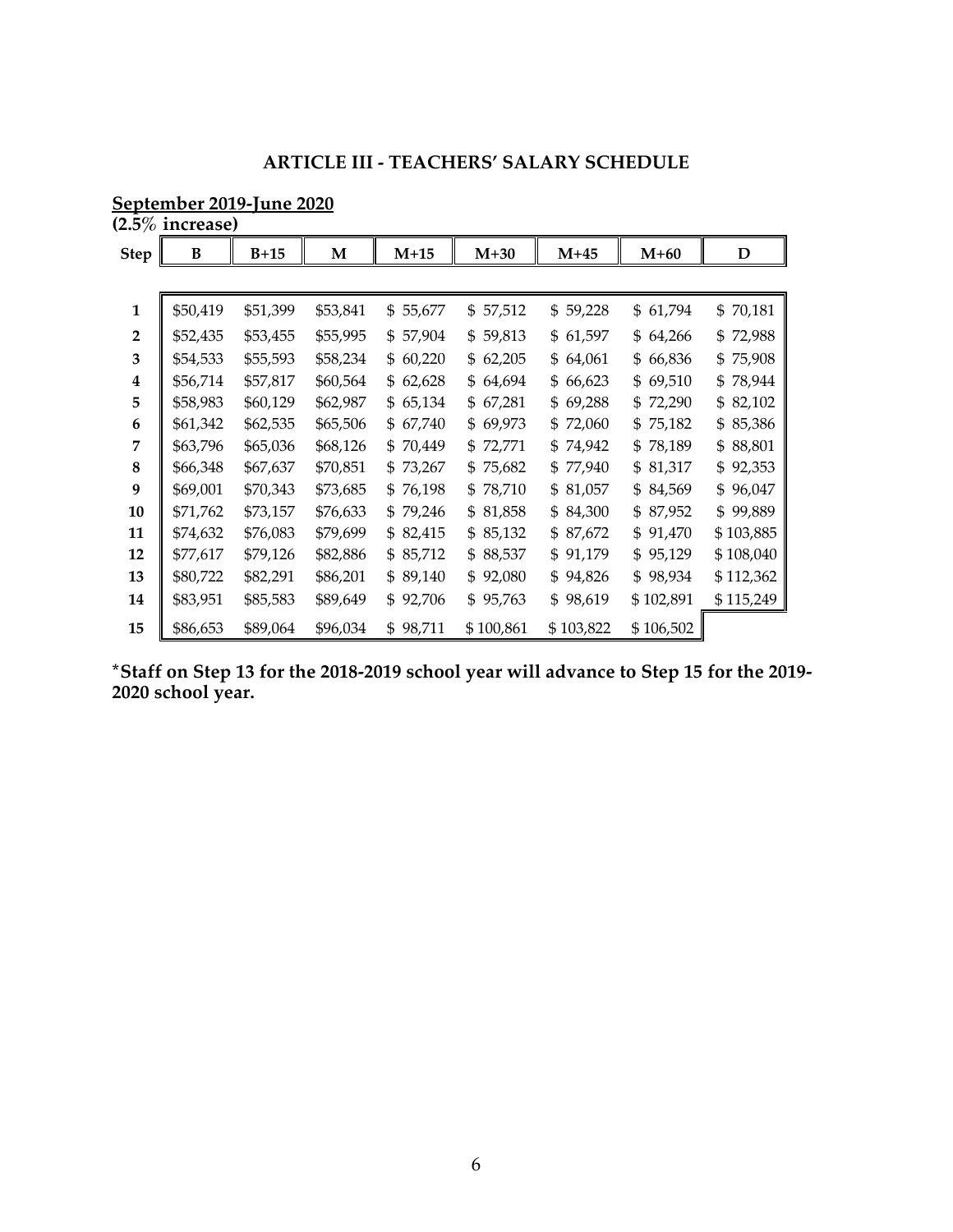**September 2020-June 2021**

|                | (2% increase) |          |          |              |              |              |              |              |
|----------------|---------------|----------|----------|--------------|--------------|--------------|--------------|--------------|
| <b>Step</b>    | B             | $B+15$   | M        | $M+15$       | $M+30$       | $M+45$       | $M+60$       | D            |
|                |               |          |          |              |              |              |              |              |
| 1              | \$51,427      | \$52,427 | \$54,918 | \$56,790     | \$58,663     | \$60,412     | 63,030<br>\$ | \$71,585     |
| $\overline{2}$ | \$53,484      | \$54,524 | \$57,115 | \$59,062     | \$61,009     | 62,829<br>\$ | 65,551<br>\$ | 74,448<br>\$ |
| 3              | \$55,624      | \$56,705 | \$59,399 | \$61,425     | 63,449<br>\$ | 65,342<br>\$ | 68,173<br>\$ | 77,426<br>\$ |
| 4              | \$57,848      | \$58,973 | \$61,775 | 63,881<br>\$ | 65,988<br>\$ | 67,956<br>\$ | 70,900<br>\$ | 80,523<br>\$ |
| 5              | \$60,162      | \$61,332 | \$64,247 | \$66,437     | \$68,626     | \$70,674     | 73,736<br>\$ | 83,744<br>\$ |
| 6              | \$62,569      | \$63,785 | \$66,817 | \$69,094     | \$71,372     | \$73,501     | \$<br>76,685 | 87,093<br>\$ |
| 7              | \$65,072      | \$66,337 | \$69,489 | \$71,858     | \$74,227     | \$76,441     | 79,753<br>\$ | 90,577<br>\$ |
| 8              | \$67,675      | \$68,990 | \$72,268 | \$74,732     | \$77,196     | \$79,499     | 82,943<br>\$ | 94,200<br>\$ |
| 9              | \$70,381      | \$71,750 | \$75,159 | \$77,722     | \$80,284     | \$82,679     | 86,261<br>\$ | 97,968<br>\$ |
| 10             | \$73,197      | \$74,620 | \$78,166 | \$80,831     | \$83,495     | \$85,986     | 89,711<br>\$ | \$101,887    |
| 11             | \$76,125      | \$77,605 | \$81,293 | \$84,063     | \$86,834     | \$89,425     | 93,299<br>\$ | \$105,963    |
| 12             | \$79,170      | \$80,709 | \$84,544 | \$87,426     | \$90,308     | \$93,002     | \$97,031     | \$110,201    |
| 13             | \$82,336      | \$83,937 | \$87,925 | \$90,923     | \$93,921     | \$96,722     | \$100,913    | \$114,609    |
| 14             | \$85,630      | \$87,295 | \$91,442 | \$94,560     | \$97,678     | \$100,591    | \$104,949    | \$117,554    |
| 15             | \$88,386      | \$90,846 | \$97,955 | \$100,685    | \$102,878    | \$105,898    | \$108,632    |              |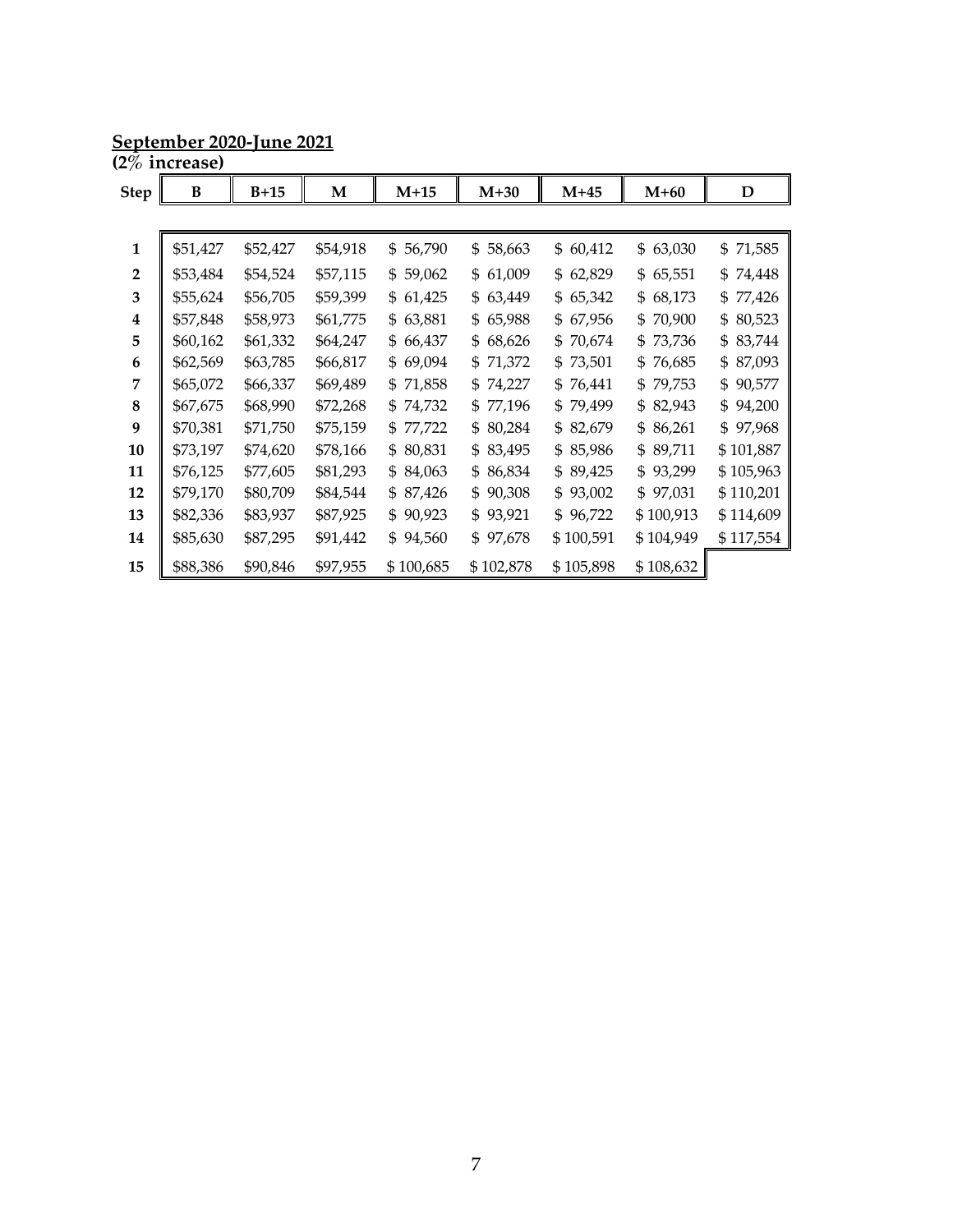**September 2021-June 2022**

|                | (2% increase) |          |          |              |              |              |              |              |
|----------------|---------------|----------|----------|--------------|--------------|--------------|--------------|--------------|
| <b>Step</b>    | B             | $B+15$   | M        | $M+15$       | $M+30$       | $M+45$       | $M+60$       | D            |
|                |               |          |          |              |              |              |              |              |
| $\mathbf{1}$   | \$52,456      | \$53,475 | \$56,016 | \$57,926     | 59,836<br>\$ | \$61,621     | \$64,290     | 73,016<br>\$ |
| $\overline{2}$ | \$54,554      | \$55,614 | \$58,257 | \$60,243     | 62,229<br>\$ | \$64,085     | \$66,862     | 75,937<br>\$ |
| 3              | \$56,736      | \$57,839 | \$60,587 | \$62,653     | 64,718<br>\$ | 66,649<br>\$ | \$69,536     | 78,974<br>\$ |
| 4              | \$59,005      | \$60,153 | \$63,011 | 65,159<br>\$ | 67,308<br>\$ | 69,315<br>\$ | 72,318<br>\$ | 82,133<br>\$ |
| 5              | \$61,366      | \$62,559 | \$65,532 | 67,766<br>\$ | \$69,999     | 72,087<br>\$ | 75,211<br>\$ | 85,419<br>\$ |
| 6              | \$63,820      | \$65,061 | \$68,153 | \$70,476     | \$72,800     | 74,971<br>\$ | 78,219<br>\$ | 88,835<br>\$ |
| 7              | \$66,373      | \$67,663 | \$70,879 | \$73,295     | \$75,711     | \$77,970     | \$81,348     | 92,389<br>\$ |
| 8              | \$69,028      | \$70,370 | \$73,714 | \$76,227     | \$78,740     | \$81,089     | \$84,602     | 96,084<br>\$ |
| 9              | \$71,789      | \$73,185 | \$76,662 | \$79,276     | \$81,890     | \$84,332     | \$87,986     | 99,928<br>\$ |
| 10             | \$74,661      | \$76,112 | \$79,729 | \$82,447     | \$85,165     | \$87,705     | \$91,505     | \$103,925    |
| 11             | \$77,647      | \$79,157 | \$82,918 | \$85,745     | \$88,571     | \$91,214     | \$95,165     | \$108,082    |
| 12             | \$80,753      | \$82,323 | \$86,235 | \$89,174     | \$92,114     | 94,862<br>\$ | \$98,972     | \$112,405    |
| 13             | \$83,983      | \$85,616 | \$89,684 | \$92,742     | 95,800<br>\$ | \$98,657     | \$102,931    | \$116,901    |
| 14             | \$87,342      | \$89,040 | \$93,271 | \$96,451     | \$99,632     | \$102,603    | \$107,048    | \$119,905    |
| 15             | \$90,153      | \$92,663 | \$99,914 | \$102,699    | \$104,935    | \$108,016    | \$110,804    |              |

#### **ARTICLE III - SALARY AND OTHER COMPENSATIONS**

1. Teacher Employment and Placement on the Salary Schedule

Upon initial employment, full credit shall be given for relevant course work. Teachers with previous teaching experience in the Westwood Public Schools shall, upon returning to the System, receive full credit on the salary schedule for all outside teaching experience, Peace Corps work, and military service as provided by law. Teachers who have not been engaged in teaching on a full-time basis shall, upon returning to the System, be restored to the next position on the salary schedule above that at which they left, subject to Section 2 of this article.

- 2. Annual Increments
	- a. Increments are automatic only when, in the judgment of the School Committee, administrative evaluations support successful professional performance. A withheld increment may be restored when, in the judgment of the School Committee, through evaluation by the Administration, the improvement in performance warrants such action. Satisfactory performance in a successive year may or may not be the basis for restoration of the lost increment. Lost increment restoration in a successive year is dependent on the positive performance of the individual and the elimination of negative factors that led to the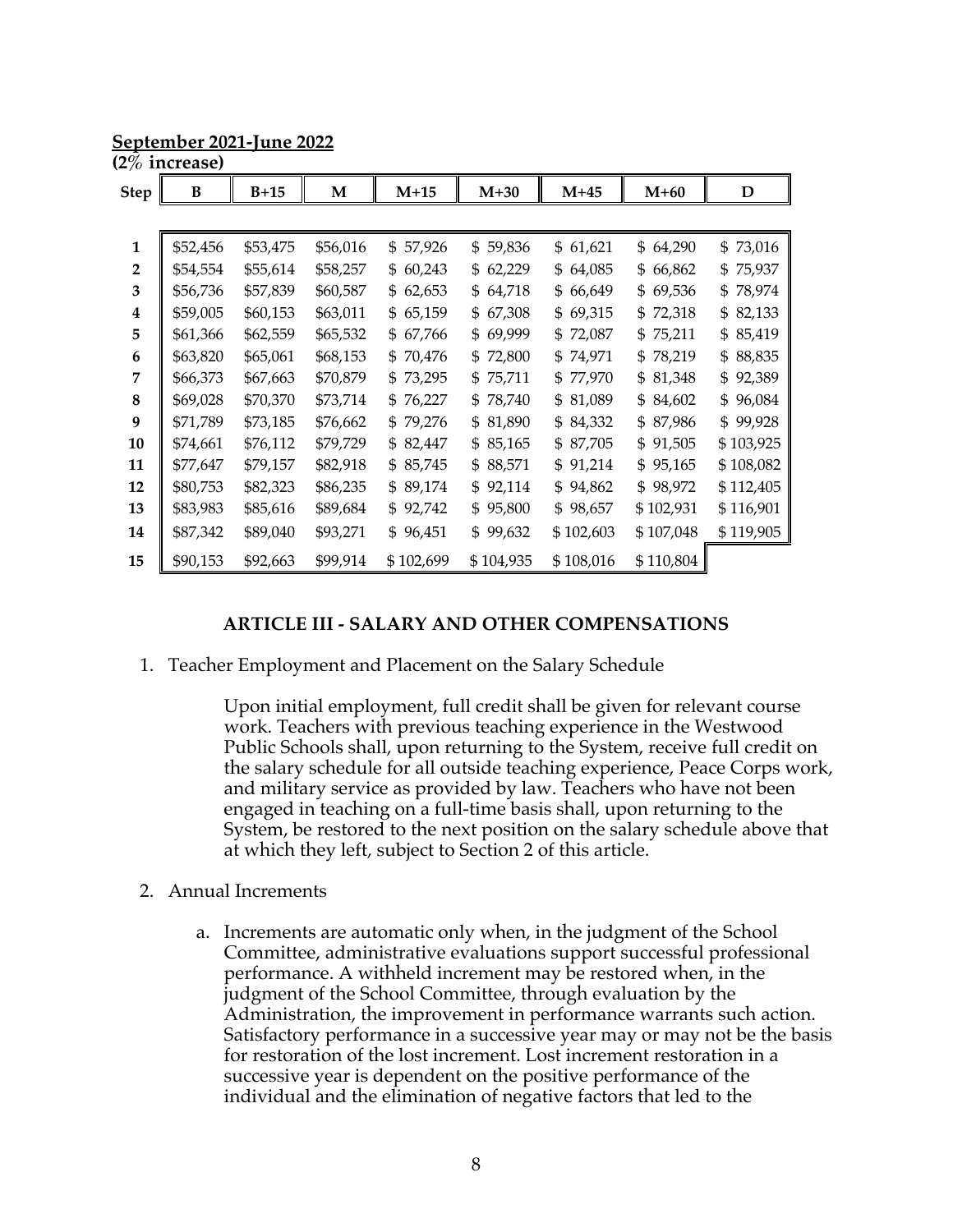withholding of the increment and is not automatic upon earning the successive year's increment. However, if the teacher receives two consecutive years of effective evaluations, the lost increment will be restored in the next contract.

- b. Step increments will be awarded on September 1st upon successful evaluation to those teachers who have worked more than 50% of the previous school year.
- c. In the case of withheld increment, the adjustment to the new schedule shall not be considered part of the withheld increment.
- 3. A teacher with an earned Master's degree from an accredited institution will be eligible for the Master's+30 salary when he/she has completed or earns thirty (30) credits which conform to the following requirements:
	- a. The teacher takes at least nine (9) credits from district-sponsored or on-site courses. This does not imply any cap on the number of district-sponsored courses a teacher may take. One (1) district-sponsored credit shall be equivalent to one (1) graduate credit for the purpose of credit accumulation toward higher salary status.
	- b. If a teacher wants to take a college course that is equivalent, in the judgment of the Superintendent, to a Westwood district-sponsored course, the teacher will be permitted to substitute the college course for the district-sponsored course.
	- c. The Westwood Public Schools will offer a minimum of two (2) three-credit district-sponsored courses per school year.
	- d. If a teacher completes a degree program (Master's, CAGS, CAES, etc.) that requires 30 or more graduate credits, then the teacher will not be required to meet the nine (9) district-sponsored credit requirement in order to change salary lane.
	- e. Up to nine (9) undergraduate credits in a teacher's subject area discipline may be substituted for graduate credits when, in the judgment of the Superintendent, the undergraduate credits are more beneficial to student learning than available graduate credits would be.
- 4. Mid-year Horizontal Adjustment
	- a. Horizontal adjustment to a teacher's contract will be made on the first payroll of the school year and the first payroll in February of the contract year whenever approved credit accumulation entitles the teacher to move to the next higher category. Financial adjustment will be accomplished by issuing a new adjusted contract with the complete pro-rated payment for the new category.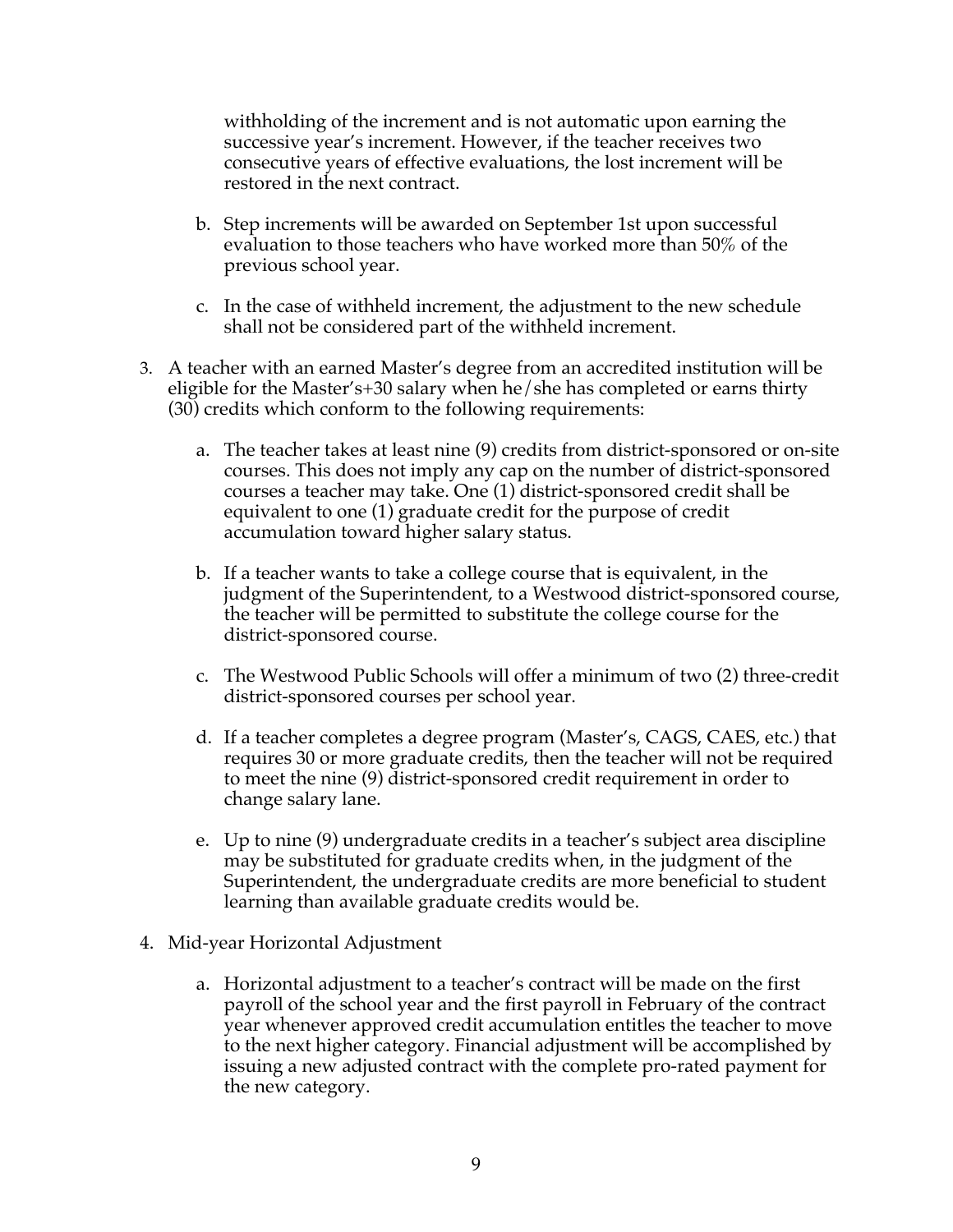- b. Credits earned to meet Bachelor's degree or the basic teacher's license may not be applied as credits beyond the Bachelor's degree.
- c. Graduate credits to be applied toward a change to a higher salary category must be earned after the awarding of the highest degree.
- d. Beginning with the 2020-2021 school year, teachers must notify the district in writing of anticipated horizontal adjustments by October 1 of the prior school year.
- 5. Longevity
	- a. Longevity payments begin in the twentieth year of cumulative service in the Westwood School System. Longevity payments shall be made in a lump sum no later than the first pay period in December of each year.

| Years 20-24, inclusive | \$1,000.00 |
|------------------------|------------|
| Years 25-29, inclusive | \$1,400.00 |
| Years 30-34, inclusive | \$2,000.00 |
| Years $35+$            | \$2,500.00 |

b. Longevity payments (except school nurses) will be as follows:

Longevity payments for nurses will be as follows:

| After 15 years | \$1,000.00 |
|----------------|------------|
| After 20 years | \$2,000.00 |

- c. Alternative Longevity
	- i. Bargaining unit members who have completed twenty (20) years of service in the Westwood Public Schools may elect longevity payments of \$3,000 per year for three (3) consecutive years that follow acceptance under the provisions of Article III  $(4)(C)$ . Longevity payments set forth in Article III (4)(B) and Article VI (RETIRING TEACHER INCREMENT) will cease upon acceptance under this provision. Bargaining unit members will be entitled to the entire sum of \$9,000 regardless of date of termination. Payment will continue until the remaining credit is exhausted if an entitled unit member is terminated. A written application for alternative longevity must be filed with the Administration within thirty (30) days of the ratification of this Agreement. Thereafter, all such written applications must be submitted no later than January 1 of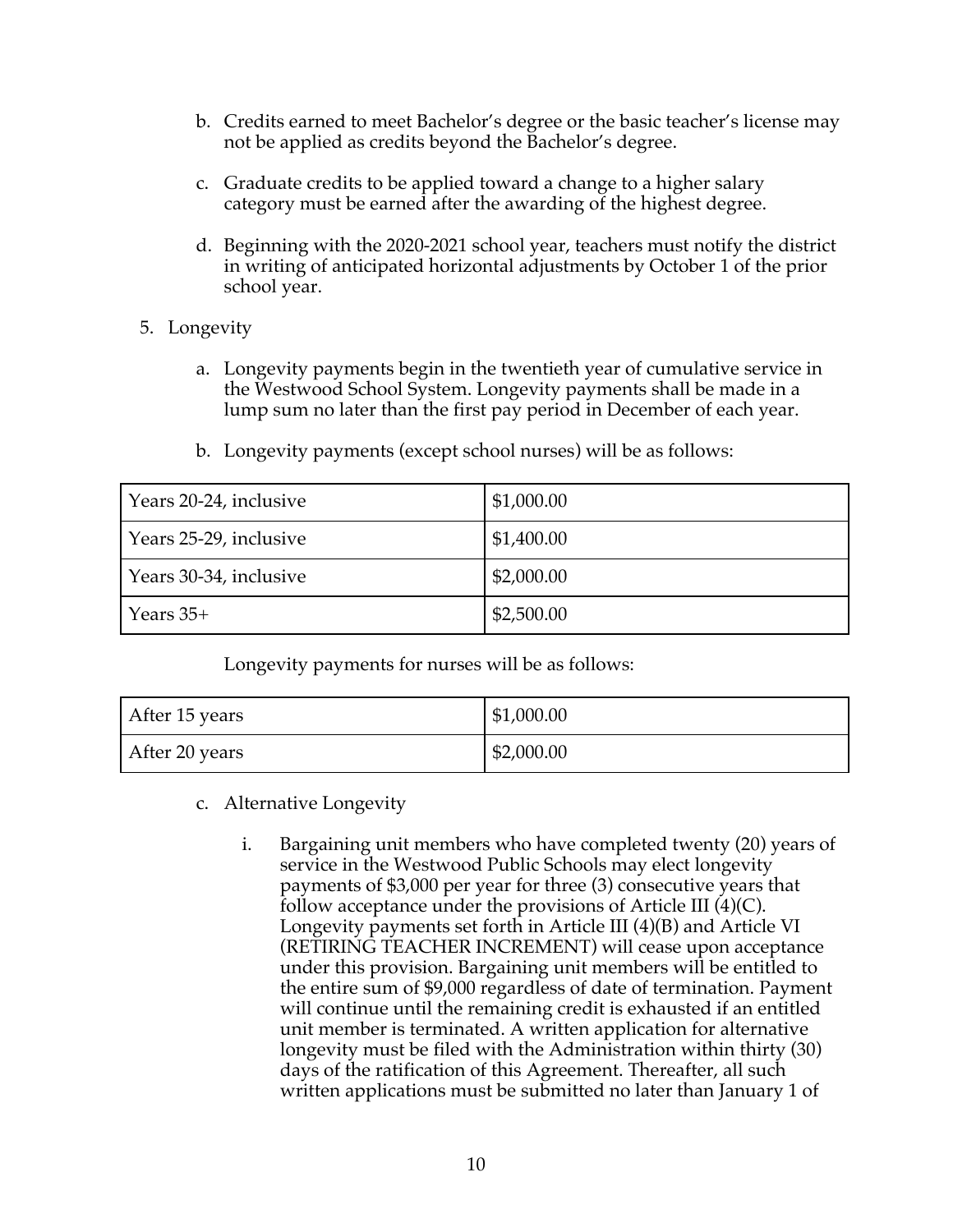the school year prior to the school year such alternative longevity is to commence.

- 6. Curriculum Development and Curriculum Salary Schedule
	- a. Curriculum projects, unless scheduled during the regular school day, shall be considered voluntary, extra, paid work and shall involve the creation or major revision of course and grade-level curriculum guides, course syllabi, and other instructional outlines. Faculty members interested in undertaking such curriculum projects, either individually or in groups and either outside the normal school day or during the summer months, shall apply in writing to the Superintendent. **Teachers shall be paid one lump-sum check within 15 days of submission of the completed project as well as submission of the appropriate request for payment to the Assistant Superintendent's Office. The district will send a reminder to members of the date for submission.**
	- b. Curriculum Development salaries for projects of the types mentioned above shall be paid at the rate of \$35.00 per hour, not to exceed a total amount for the project that the parties agree to in advance. The Curriculum Coaches shall be paid at the rate of \$35.00 per hour.
	- c. Curriculum Development Workday
		- i. Length of Workday (one hour for lunch): 8:00am-4:00pm
		- ii. Half-day session: 8:00am-11:30am
- 7. Summer Enrichment Program/Summer School
	- a. The salary for summer enrichment program/summer school teachers shall be calculated as follows:

| Each high school credited course                    | \$1,300.00 |
|-----------------------------------------------------|------------|
| Each two-week middle school course                  | \$1,300.00 |
| Each two-week summer enrichment<br>program rotation | \$1,300.00 |
| Each one-week summer enrichment<br>program rotation | \$650.00   |

b. For the life of this Agreement, the Director of the Summer Enrichment Program/Summer School and the Assistant Superintendent shall recommend to both parties and annual increase in the stipends paid to summer school personnel.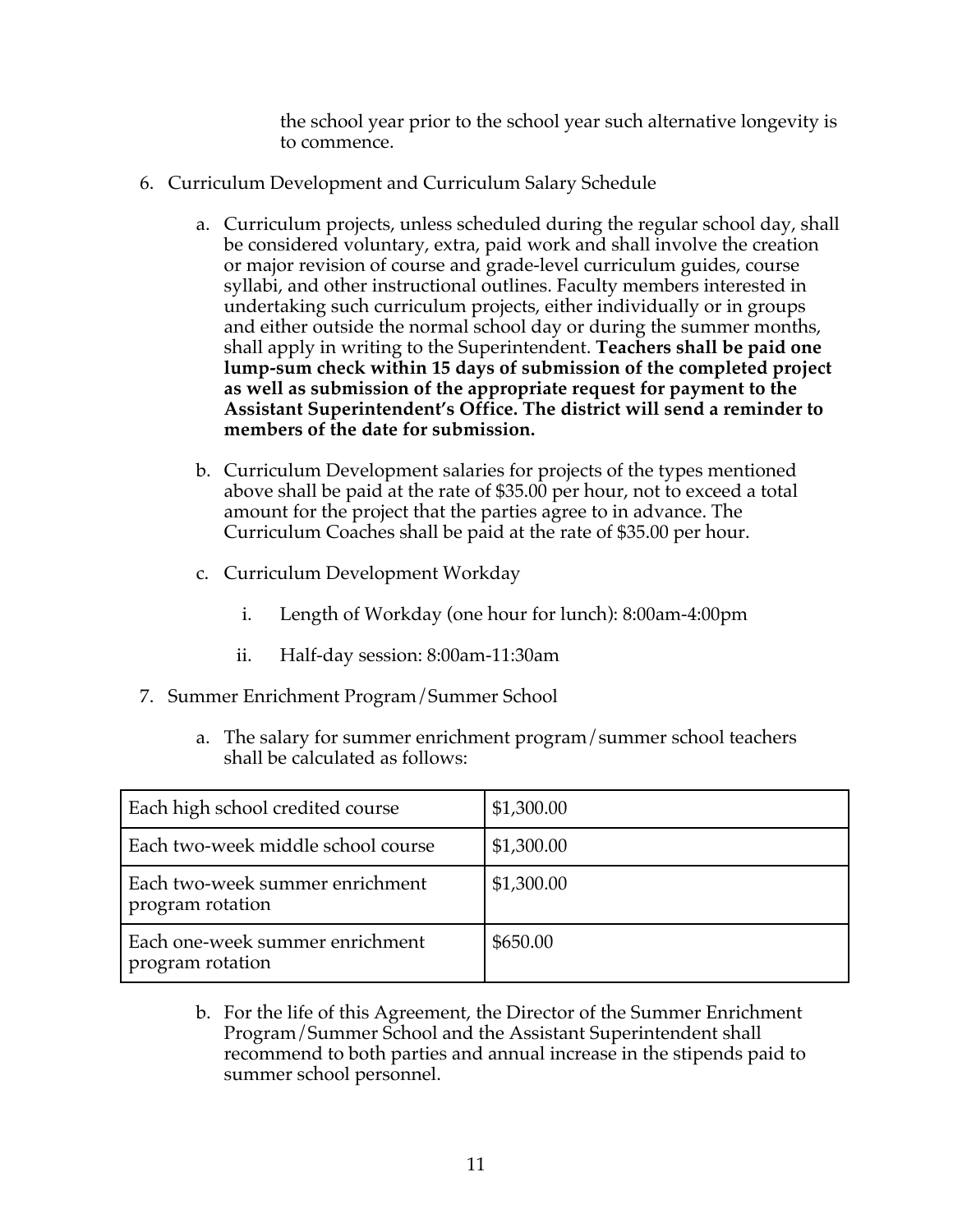- 8. Part-Time Teachers
	- a. The Committee may employ a new teacher, or an existing teacher with such teacher's approval, at less than a full-time position. The pay for such part-time position shall be adjusted accordingly. In addition, teachers may be involuntarily reduced from full-time to part-time, subject to the criteria of Article XIII (Reduction in Force).
	- b. Seniority Rights: Part-time teachers shall accrue seniority in accordance with Article XIII, Section 2.
	- c. Recall Rights: Part-time teachers who have been laid-off shall be recalled in accordance with Article XIII, Section 6.
	- d. All benefits shall be figured on the same basis as compensation, or where regulated by statute, in accordance with applicable law. Teachers whose part-time schedule includes a reduced number of full work days per week shall receive sick days prorated proportional to his or her FTE. Teachers whose part-time schedule includes reduced hours on a M-F work schedule will not have a prorated number of sick days, as pay for sick days is already prorated.
- 9. Instructors for District-Sponsored and On-Site Courses
	- a. Any person covered by this Agreement and hired to teach a districtsponsored or on-site course or to lead activities related to professional development shall be compensated as follows:

| Book group discussion facilitator | \$10/hour |
|-----------------------------------|-----------|
| Work group leader                 | \$10/hour |
| Course instructor                 | \$90/hour |
| Course co-instructor              | \$60/hour |

- b. Instructors, leaders, and facilitators will be paid for class hours only. If a course is cancelled by the employer less than 2 weeks in advance and will not run, presenters may, upon request, be paid a maximum of 25% of the agreed upon total salary for the course. If the course is cancelled more than two weeks in advance, presenters will receive no compensation.
- 10. Professional Positions
	- a. In addition to receiving his/her normal teaching salary, each position outlined below shall be paid the corresponding stipend, payment of which shall be distributed throughout the year during the normal pay periods. In the event that a teacher serves less than a full work year, the stipend shall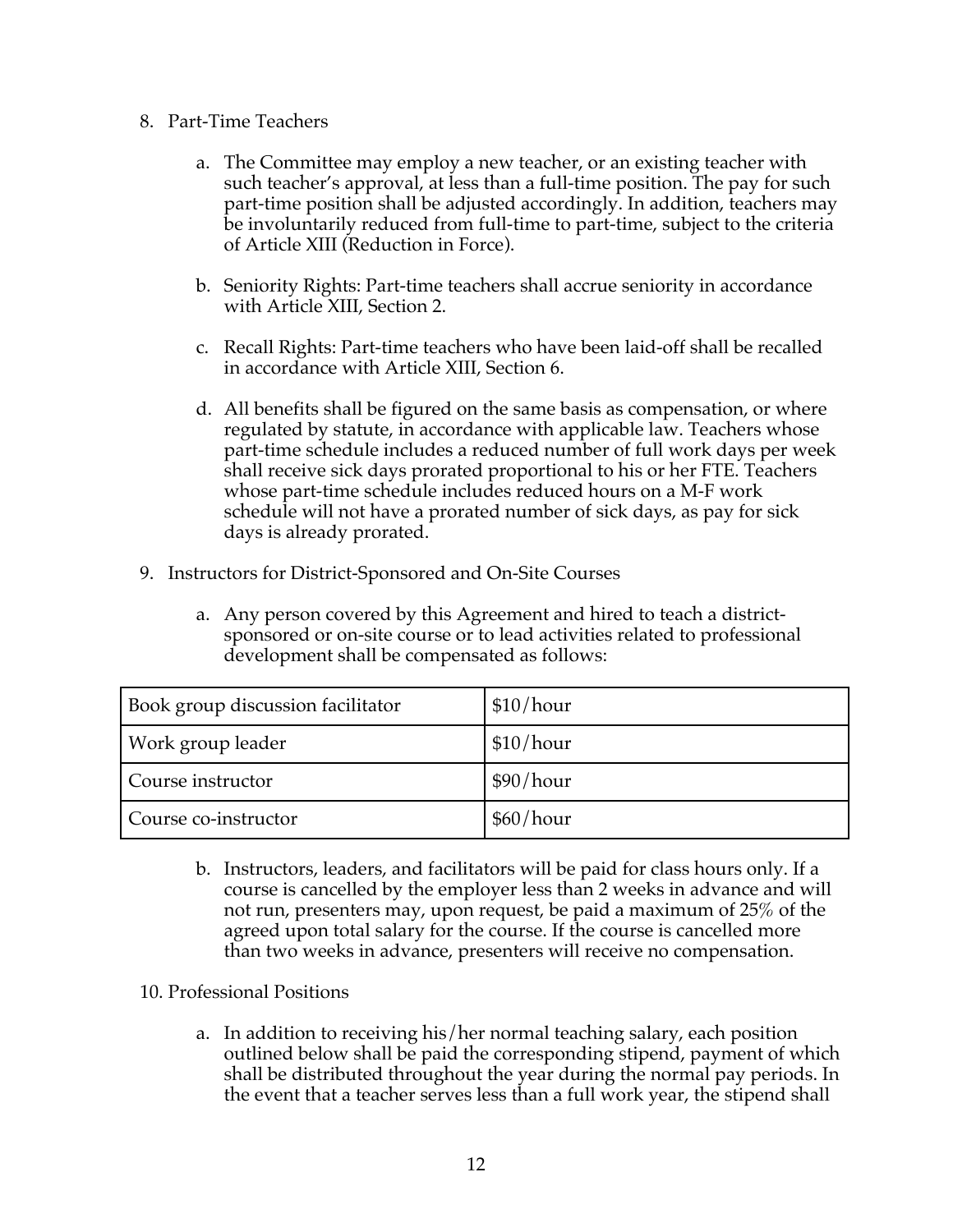be pro-rated accordingly. In addition, the positions shall be considered as one year appointments and renewal for these positions shall be subject to appointment by the principal, or in the case of the Director of the Summer Enrichment Program/Summer School, the Assistant Superintendent.

| Elementary         | Per school year |
|--------------------|-----------------|
| Curriculum Leader  | \$3,100.00      |
| Grade Level Leader | \$1,575.00      |

| Middle School          | Per school year |
|------------------------|-----------------|
| Team Leader            | \$5,300.00      |
| Curriculum Coordinator | \$5,300.00      |

| <b>High School</b>             | Per school year |
|--------------------------------|-----------------|
| AP Coordinator                 | \$750.00        |
| SAT/PSAT Coordinator           | \$750.00        |
| <b>Summer School Director</b>  | \$6,400.00      |
| <b>Auditorium Manager</b>      | \$4,200.00      |
| Oxford Coordinator             | \$2,500.00      |
| <b>SIPP Mentor Coordinator</b> | \$8,000.00      |

| Summer Enrichment Program       | \$7,350.00  |
|---------------------------------|-------------|
| <b>Prodigy Program Director</b> | \$10,974.00 |

#### 11. Job Sharing

Teachers interested in job sharing may make proposals to the Superintendent. Final job sharing agreements shall include provisions related to day and year of the participants, compensation, and working conditions. A currently employed, full-time teacher who participates in job sharing in a given year will take a temporary, part-time leave of absence from his/her position, and shall retain the right to return to a fulltime position the following year.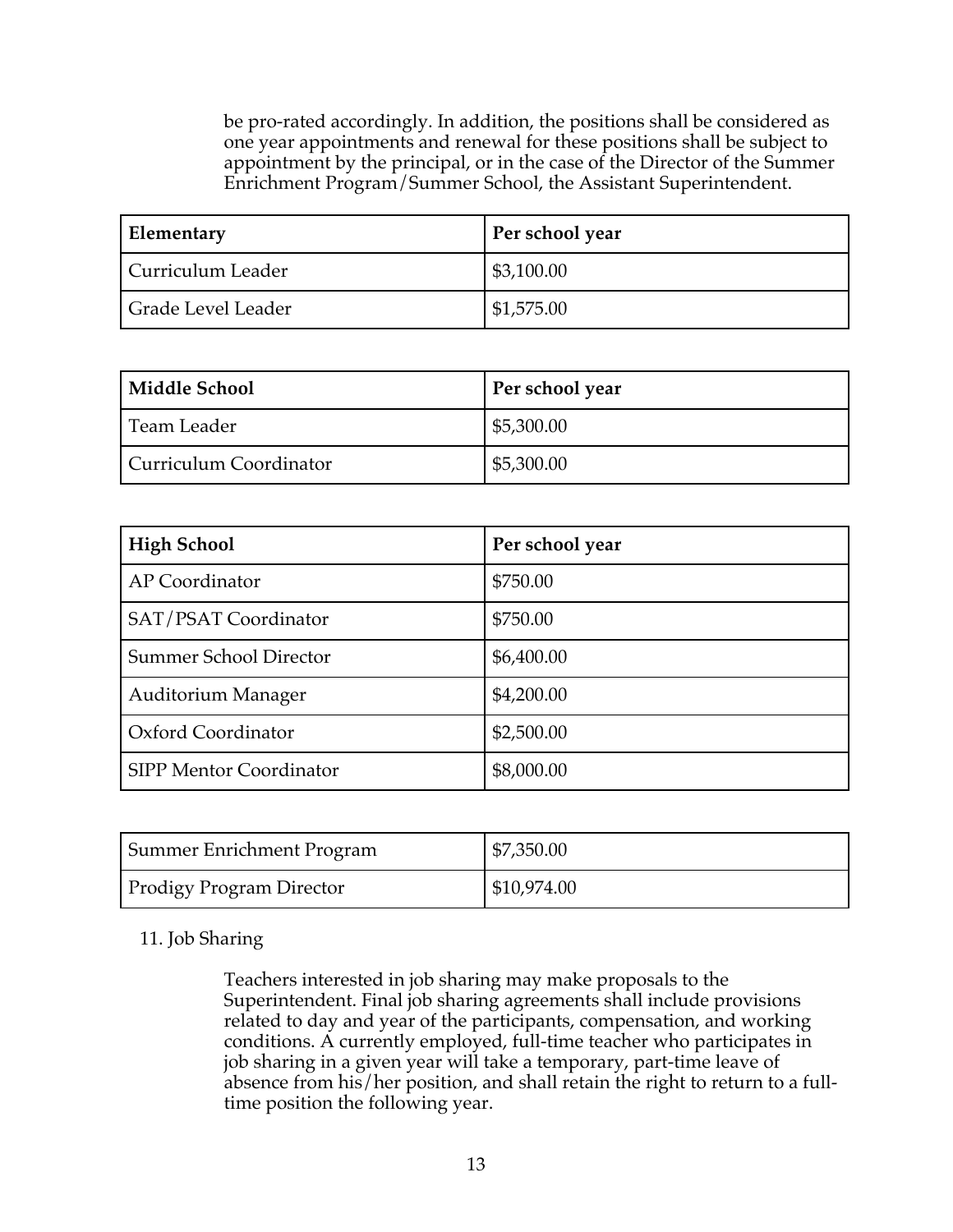12. Teachers who are scheduled to teach in multiple buildings in a given day will be compensated using the state-suggested formula for mileage, to be paid monthly upon submission of appropriate paperwork.

## **ARTICLE IV - SPECIAL ACTIVITY SALARY SCHEDULE**

Effective September 1, 2019 through August 31, 2022, the special activities schedules will be set forth on the following pages:

- 1. The special activities coaching schedule is a one (1) step schedule.
- 2. A change in the responsibilities or duties of a position shall result in the specific schedule being revised as determined reasonable by the Administration.
- 3. The stipend on the salary schedule for new activities will be based on the days and hours involved as established by the Administration.
- 4. Special activity personnel are one-year appointments only and renewal shall be subject to the appointment of the Principal. Positions shall be posted for at least ten (10) school days in each school building where potential applicants may be assigned.
- 5. Salary for any new extracurricular positions covered by this Agreement shall be subject to collective bargaining.

| School        | Activity                      | Stipend    | <b>Tier</b>    |
|---------------|-------------------------------|------------|----------------|
| High School   | 3D Printing Club              | \$700.00   | $\mathbf{1}$   |
| Middle School | Grade 8 Trip Chaperone(s)     | \$250.00   |                |
| High School   | Academic Decathlon            | \$1,200.00 | $\overline{2}$ |
| Middle School | After School Studies (6)      | \$700.00   | $\mathbf{1}$   |
| High School   | Amnesty International         | \$700.00   | $\mathbf{1}$   |
| High School   | Anime Club                    | \$700.00   | $\mathbf{1}$   |
| High School   | Asian Culture Club            | \$700.00   | $\mathbf{1}$   |
| High School   | Awards Program (Junior Books) | \$700.00   |                |

## Activity Stipends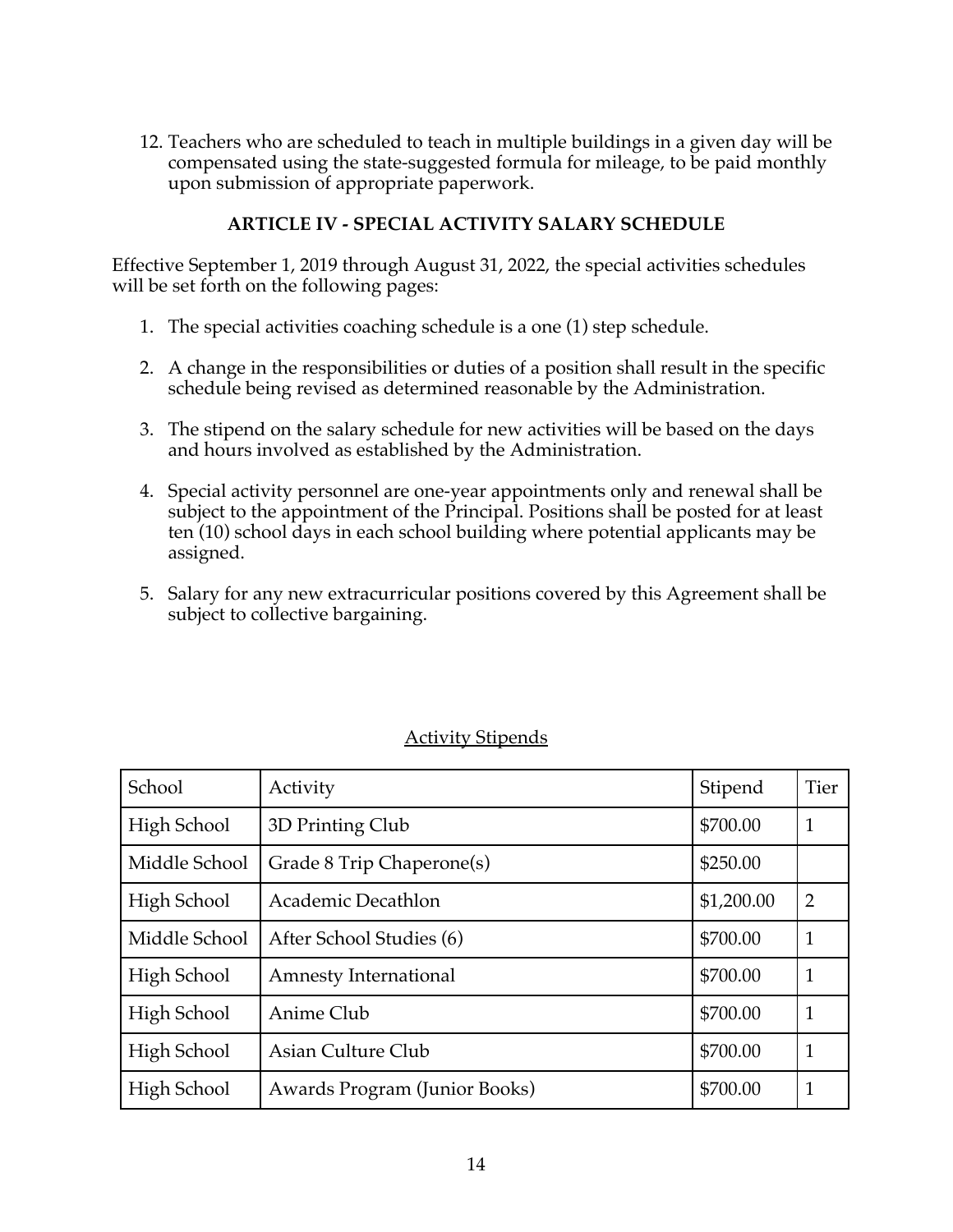| High School        | <b>Bio Builder Club</b>                 | \$2,000.00 | 3              |
|--------------------|-----------------------------------------|------------|----------------|
| <b>High School</b> | <b>Bowling Club</b>                     | \$700.00   | $\mathbf{1}$   |
| High School        | Ceramics Club                           | \$700.00   | $\mathbf{1}$   |
| Middle School      | Chess Club                              | \$700.00   | $\mathbf{1}$   |
| <b>High School</b> | Chess Team                              | \$1,200.00 | $\overline{2}$ |
| High School        | Collegium Latinum                       | \$1,200.00 | $\overline{2}$ |
| Middle School      | Computer Club                           | \$700.00   | $\mathbf{1}$   |
| High School        | <b>Creative Writing Club</b>            | \$1,200.00 | $\overline{2}$ |
| High School        | <b>Culinary Arts Club</b>               | \$1,200.00 | $\overline{2}$ |
| High School        | Debate Team                             | \$1,200.00 | $\overline{2}$ |
| High School        | Drama Club                              | \$1,200.00 | $\overline{2}$ |
| High School        | Drama Festival Coordinator              | \$250.00   |                |
| High School        | E-Sports Club                           | \$700.00   | $\mathbf{1}$   |
| <b>High School</b> | <b>Elections and Nominations</b>        | \$700.00   | $\mathbf{1}$   |
| Elementary         | Elementary Jazz Band (2)                | \$2,300.00 |                |
| Elementary         | Elementary Orchestra                    | \$4,600.00 |                |
| High School        | <b>Entrepreneurs of Westwood</b>        | \$700.00   | $\mathbf{1}$   |
| High School        | <b>Environmental Action Committee</b>   | \$700.00   | $\mathbf{1}$   |
| High School        | Fashion Club                            | \$700.00   | $\mathbf{1}$   |
| High School        | <b>Fitness Club</b>                     | \$1,200.00 | $\overline{2}$ |
| High School        | French Club                             | \$2,000.00 | 3              |
| High School        | Freshman Class Advisor                  | \$700.00   | $\mathbf{1}$   |
| <b>High School</b> | Friendship Club (formerly Best Buddies) | \$700.00   | $\mathbf{1}$   |
| <b>High School</b> | Gay/Straight Alliance                   | \$1,200.00 | $\overline{2}$ |
| High School        | Glassworking/Stained Glass Club         | \$700.00   | $\mathbf{1}$   |
| Middle School      | Grade 8 Class Trip Advisor              | \$3,000.00 |                |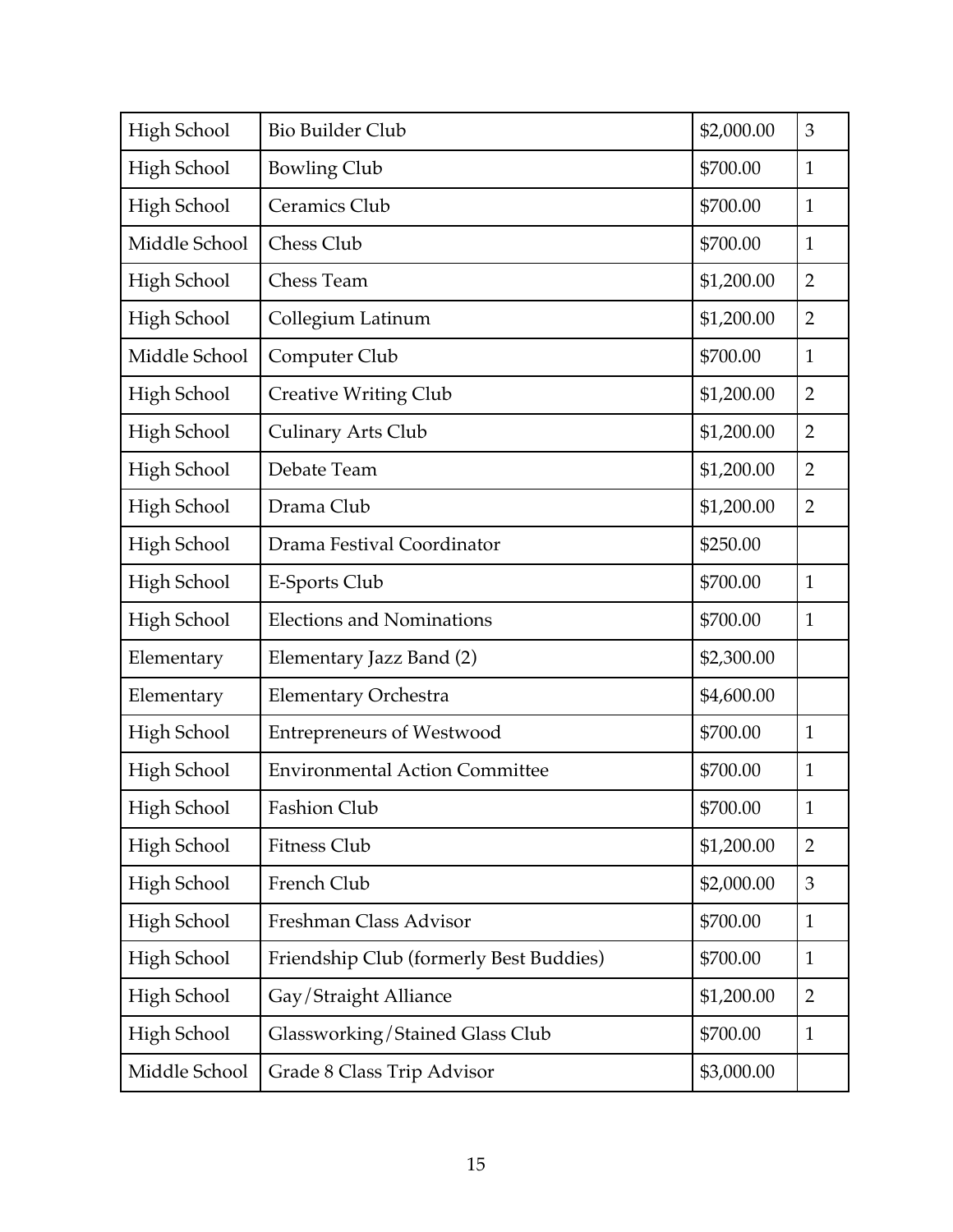| Middle School      | Great Chef's Club               | \$1,200.00 | $\overline{2}$ |
|--------------------|---------------------------------|------------|----------------|
| <b>High School</b> | Hack Club                       | \$700.00   | $\mathbf{1}$   |
| <b>High School</b> | High School Jazz Band           | \$2,500.00 |                |
| <b>High School</b> | High School Jazz Lab            | \$1,200.00 | $\overline{2}$ |
| <b>High School</b> | Irish Culture Club              | \$700.00   | $\mathbf{1}$   |
| Middle School      | Jazz Band                       | \$1,250.00 |                |
| High School        | Judicial Council                | \$700.00   | $\mathbf{1}$   |
| High School        | Junior Class Advisor            | \$1,200.00 | $\overline{2}$ |
| High School        | Key Club                        | \$700.00   | $\mathbf{1}$   |
| High School        | Kiva Club                       | \$700.00   | $\mathbf{1}$   |
| High School        | Legislative Council             | \$1,200.00 | $\overline{2}$ |
| High School        | Let's Talk About Race (LTAR)    | \$700.00   | $\mathbf{1}$   |
| <b>High School</b> | Literary Club                   | \$700.00   | $\mathbf{1}$   |
| <b>High School</b> | Mandarin Club                   | \$700.00   | $\mathbf{1}$   |
| <b>High School</b> | Marine Science                  | \$700.00   | $\mathbf{1}$   |
| Middle School      | Math Club                       | \$700.00   | $\mathbf{1}$   |
| <b>High School</b> | Math Team                       | \$1,200.00 | $\overline{2}$ |
| <b>High School</b> | <b>Mock Trials</b>              | \$1,200.00 | $\overline{2}$ |
| High School        | Model UN                        | \$3,000.00 | $\mathfrak{Z}$ |
| High School        | Model UN Assistant              | \$1,200.00 | $\overline{2}$ |
| High School        | Music Festival Coordinator (2)  | \$700.00   | $\mathbf{1}$   |
| High School        | Music Underground               | \$700.00   | $\mathbf{1}$   |
| High School        | Musical Choreographer           | \$2,500.00 |                |
| Middle School      | Musical Choreographer           | \$1,400.00 |                |
| High School        | <b>Musical Costume Designer</b> | \$1,500.00 |                |
| Middle School      | <b>Musical Costume Designer</b> | \$1,500.00 |                |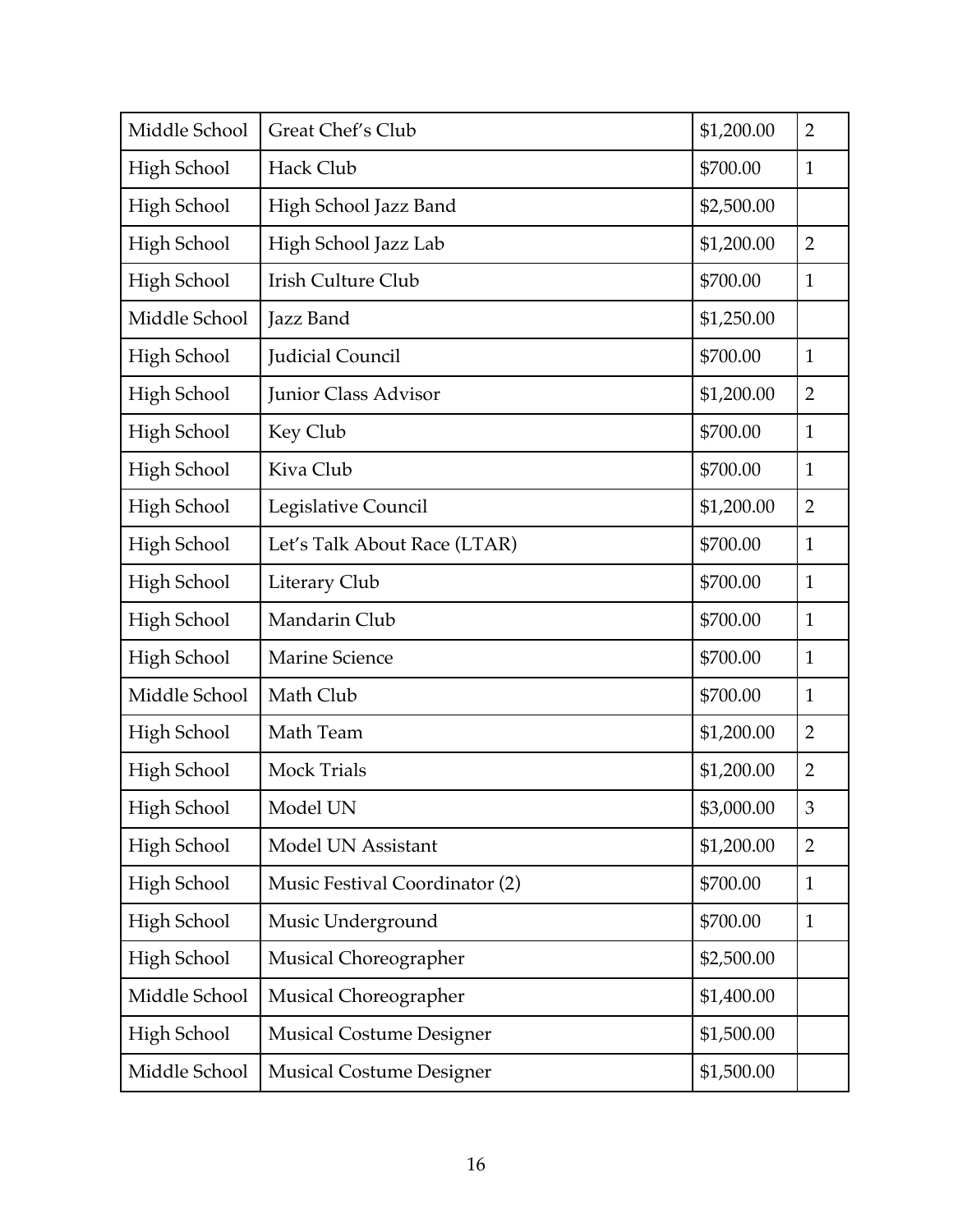| High School        | <b>Musical Director</b>                      | \$7,500.00 |                |
|--------------------|----------------------------------------------|------------|----------------|
| Middle School      | <b>Musical Director</b>                      | \$4,500.00 |                |
| <b>High School</b> | Musical Music Director (Vocal and Orchestra) | \$5,00.00  |                |
| Middle School      | Musical Music Director (Vocal and Orchestra) | \$3,000.00 |                |
| High School        | <b>Musical Scenic Designer</b>               | \$1,500.00 |                |
| Middle School      | <b>Musical Scenic Designer</b>               | \$900.00   |                |
| <b>High School</b> | Musical Technical Director/Support           | \$2,000.00 |                |
| Middle School      | Musical Technical Director/Support           | \$1,400.00 |                |
| High School        | National Honor Society                       | \$2,000.00 | 3              |
| Middle School      | Newspaper                                    | \$700.00   | $\mathbf{1}$   |
| High School        | No Parenthesis                               | \$1,200.00 | $\overline{2}$ |
| Middle School      | Open Gym                                     | \$2,000.00 | 3              |
| <b>High School</b> | Outdoor Adventure Club                       | \$700.00   | $\mathbf{1}$   |
| High School        | <b>Passing Notes</b>                         | \$3,000.00 |                |
| Middle School      | Peer Leadership Assistant                    | \$700.00   | $\mathbf{1}$   |
| Middle School      | Peer Leadership Coordinator                  | \$1,200.00 | $\overline{2}$ |
| <b>High School</b> | Photography Club                             | \$1,200.00 | $\overline{2}$ |
| <b>High School</b> | Piano Club                                   | \$700.00   | $\mathbf{1}$   |
| High School        | Ping Pong Club                               | \$700.00   | $\mathbf{1}$   |
| High School        | <b>Play Costume Designer</b>                 | \$850.00   |                |
| Middle School      | <b>Play Costume Designer</b>                 | \$900.00   |                |
| High School        | Play Director                                | \$4,000.00 |                |
| Middle School      | Play Director                                | \$2,000.00 |                |
| High School        | Play Light Designer                          | \$1,000.00 |                |
| Middle School      | Play Light Designer                          | \$600.00   |                |
| <b>High School</b> | <b>Play Scenic Designer</b>                  | \$850.00   |                |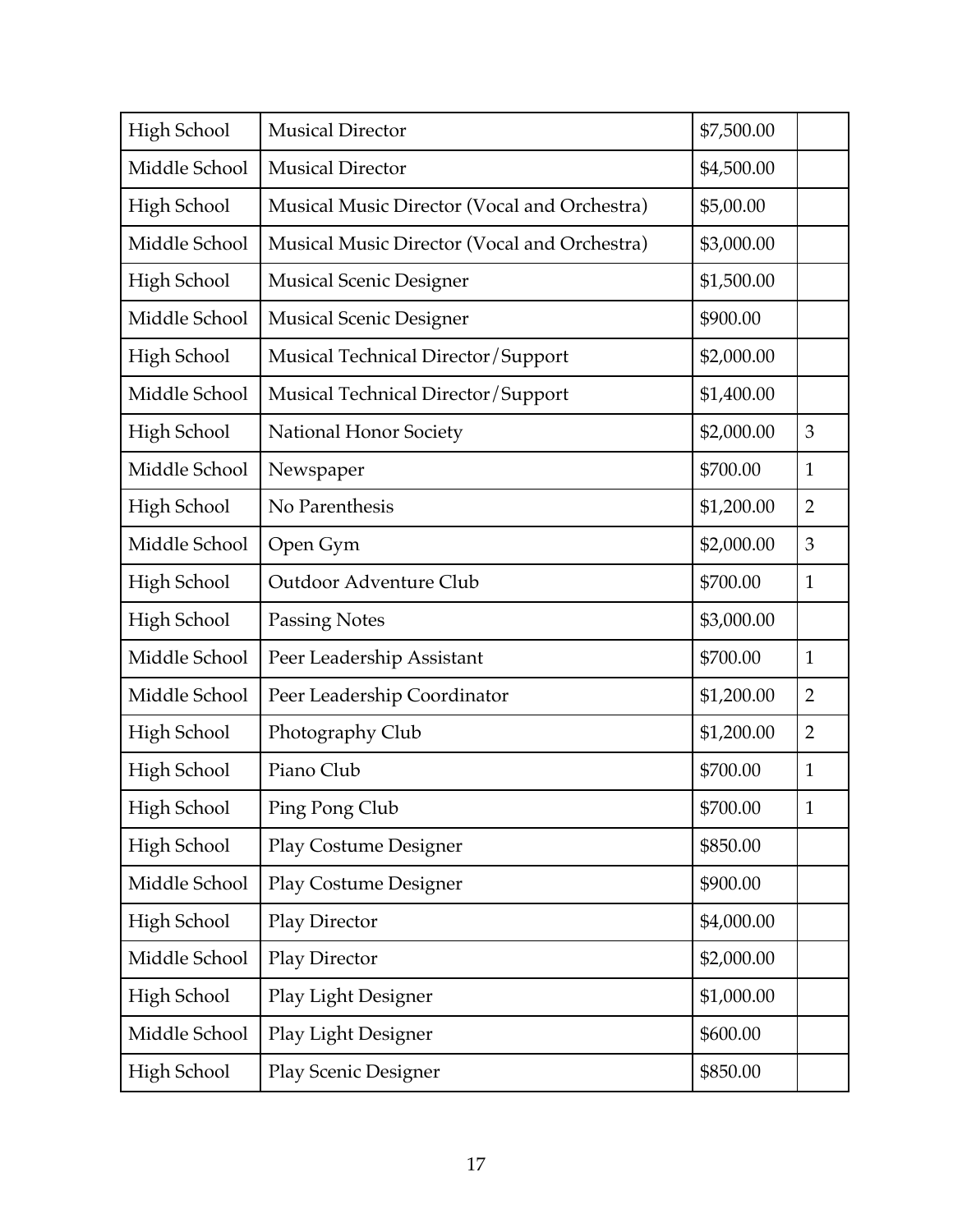| Middle School      | <b>Play Scenic Designer</b>               | \$600.00   |                |
|--------------------|-------------------------------------------|------------|----------------|
| High School        | <b>Play Sound Designer</b>                | \$500.00   |                |
| Middle School      | <b>Play Sound Designer</b>                | \$500.00   |                |
| Elementary         | Play/Musical Assistants                   | \$750.00   |                |
| Elementary         | Play/Musical Director                     | \$2,000.00 |                |
| <b>High School</b> | Robotics Team                             | \$3,000.00 |                |
| <b>High School</b> | Science Team                              | \$2,000.00 | 3              |
| Middle School      | Select Chorus (After-school)              | \$700.00   | $\mathbf{1}$   |
| High School        | Senior Class Advisor                      | \$2,000.00 | 3              |
| High School        | Sketches for Smiles (Art Club)            | \$700.00   | $\mathbf{1}$   |
| High School        | Social Justice Club                       | \$700.00   | $\mathbf{1}$   |
| High School        | Sophomore Class Advisor                   | \$700.00   | $\mathbf{1}$   |
| <b>High School</b> | Spanish Club                              | \$2,000.00 | 3              |
| High School        | Spring Play Director (2)                  | \$2,000.00 |                |
| High School        | Spring Play Technical Support (2)         | \$500.00   |                |
| High School        | Student (Senior) Leadership Council       | \$1,200.00 | $\overline{2}$ |
| High School        | <b>Student Advisory Board</b>             | \$2,000.00 | 3              |
| High School        | <b>Student Council</b>                    | \$2,000.00 | 3              |
| Elementary         | Student Council (per person, up to three) | \$900.00   |                |
| High School        | Treble A Cappella Director                | \$1,200.00 | $\overline{2}$ |
| High School        | Tri-M                                     | \$700.00   | $\mathbf{1}$   |
| High School        | <b>Ultimate Frisbee</b>                   | \$1,200.00 | $\overline{2}$ |
| High School        | Video Yearbook                            | \$700.00   | $\mathbf{1}$   |
| Middle School      | Washington, D.C. Trip Nurse Preparation   | \$250.00   |                |
| High School        | We the People                             | \$700.00   | $\mathbf{1}$   |
| High School        | Westwood Ambassadors                      | \$700.00   | $\mathbf{1}$   |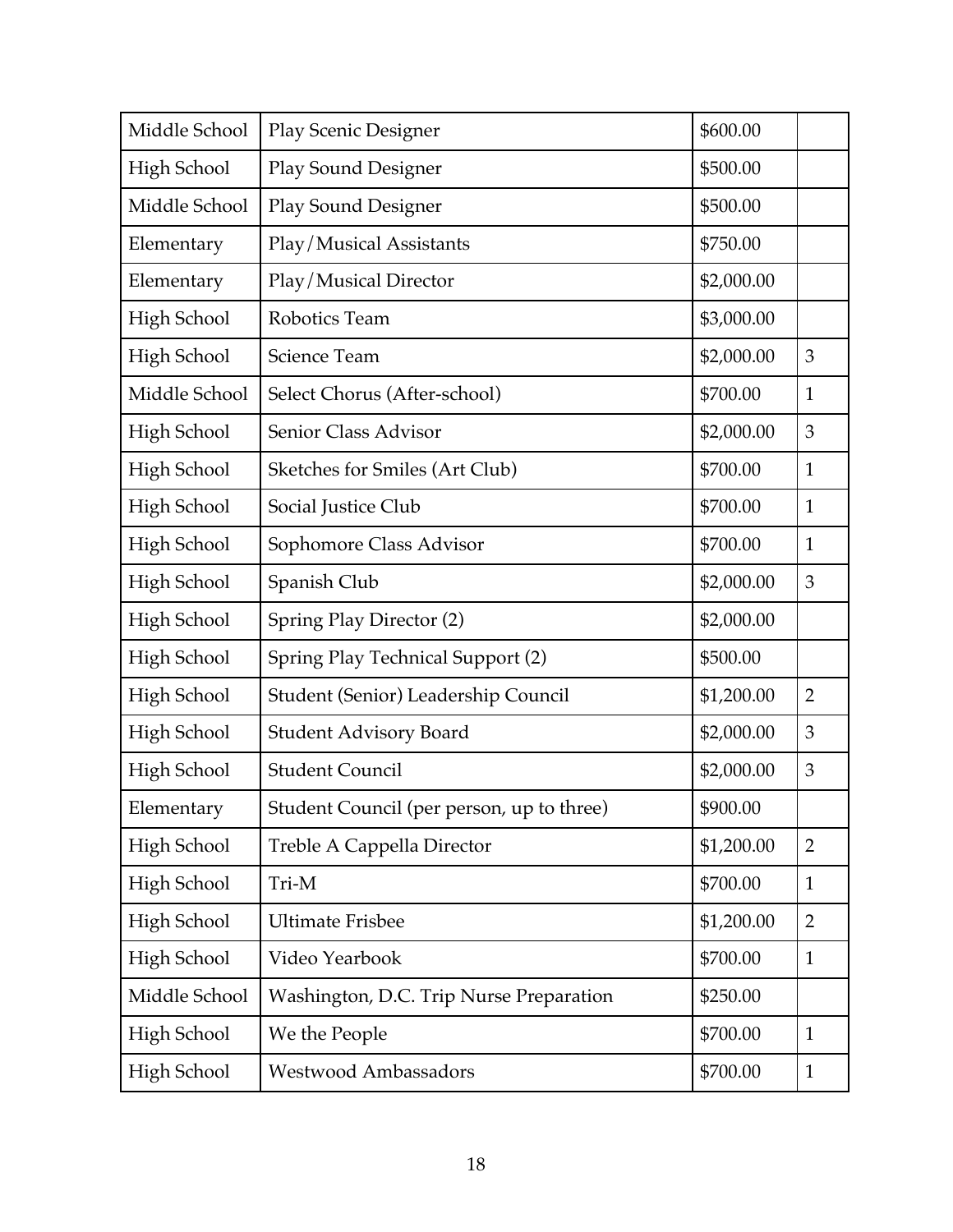| High School   | Westwood Print (Newspaper)       | \$2,000.00 | 3  |
|---------------|----------------------------------|------------|----|
| High School   | <b>Wolverines of Wall Street</b> | \$700.00   |    |
| High School   | Yearbook                         | \$7,500.00 |    |
| Middle School | Yearbook                         | \$2,000.00 | -3 |
| High School   | Young Philosophers               | \$700.00   |    |

# Athletic Stipends

| School             | Sport                              | Tier           | <b>Base</b> |
|--------------------|------------------------------------|----------------|-------------|
| Middle School      | Football AC (up to 2 positions)    | J              | \$2,500.00  |
| High School        | Gymnastics HC                      | $\mathbf F$    | \$4,100.00  |
| High School        | Baseball and Softball AC           | G              | \$3,300.00  |
| High School        | <b>Baseball and Softball F</b>     | G              | \$3,300.00  |
| High School        | Baseball and Softball HC           | $\overline{C}$ | \$5,300.00  |
| High School        | Baseball and Softball JV           | G              | \$3,300.00  |
| High School        | Basketball Boys and Girls Freshmen | G              | \$3,300.00  |
| <b>High School</b> | Basketball Boys and Girls HC       | B              | \$6,500.00  |
| High School        | Basketball Boys and Girls JV       | ${\bf F}$      | \$4,100.00  |
| High School        | Cheerleading 1 Football HC         | G              | \$3,300.00  |
| High School        | Cross Country Boys and Girls HC    | E              | \$4,500.00  |
| Middle School      | Cross Country Boys and Girls HC    | K              | \$3,000.00  |
| High School        | Field Hockey F                     | G              | \$3,300.00  |
| <b>High School</b> | Field Hockey HC                    | $\overline{C}$ | \$5,300.00  |
| Middle School      | Field Hockey HC                    | $\mathbf K$    | \$3,000.00  |
| High School        | Field Hockey JV                    | G              | \$3,300.00  |
| High School        | Football F (2 positions)           | F              | \$4,100.00  |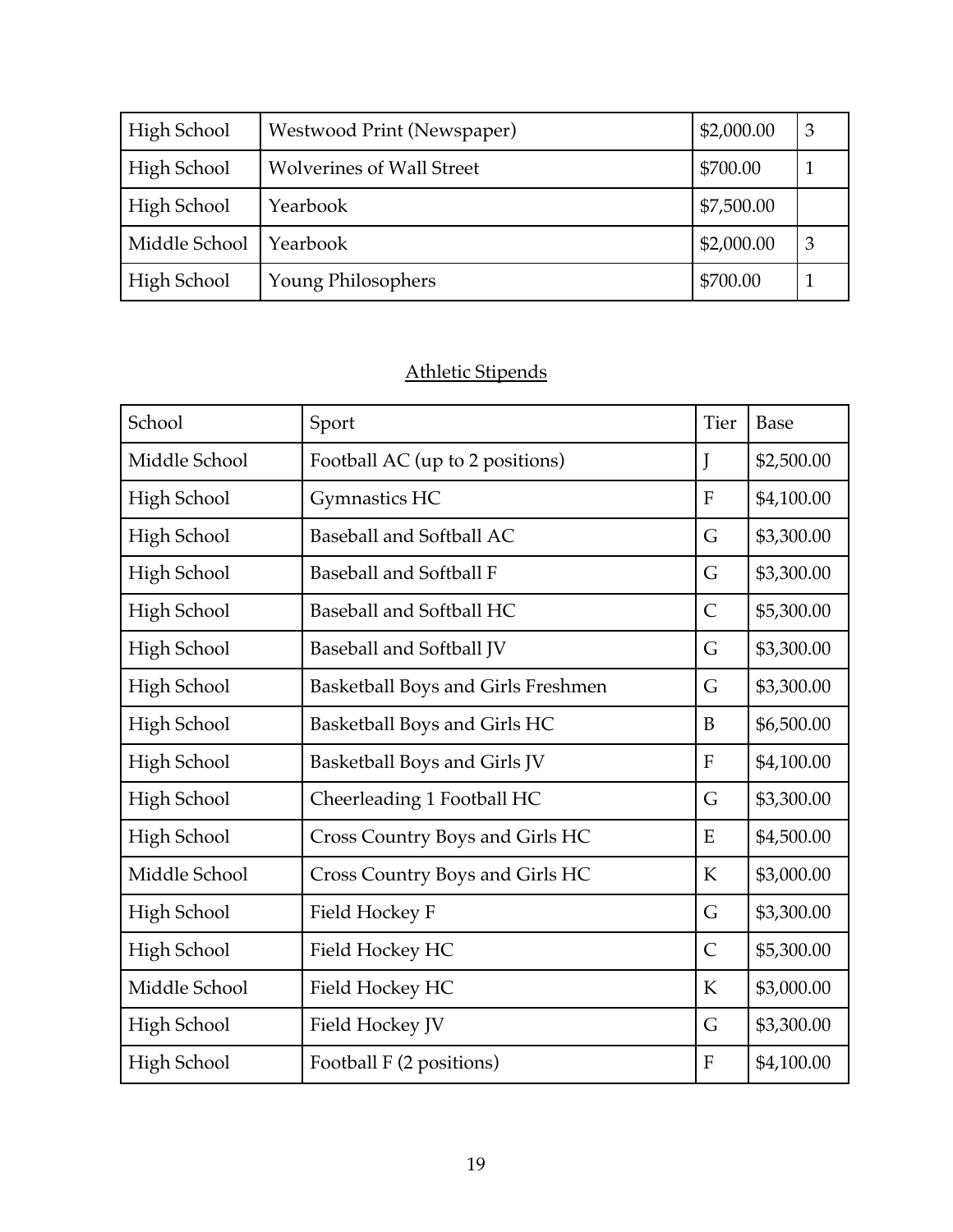| High School        | Football HC                                 | A            | \$9,000.00 |
|--------------------|---------------------------------------------|--------------|------------|
| Middle School      | Football HC                                 | $\bf{I}$     | \$3,000.00 |
| <b>High School</b> | Football JV                                 | $\mathbf{F}$ | \$4,100.00 |
| <b>High School</b> | Football Varsity Assistant (2 positions at) | D            | \$4,800.00 |
| High School        | Golf HC                                     | G            | \$3,300.00 |
| <b>High School</b> | Golf JV                                     | H            | \$2,800.00 |
| <b>High School</b> | Ice Hockey Boys and Girls AC                | G            | \$3,300.00 |
| High School        | Ice Hockey Boys and Girls HC                | B            | \$6,500.00 |
| High School        | Ice Hockey Boys and Girls JV                | $\mathbf{F}$ | \$4,100.00 |
| <b>High School</b> | Indoor Track Boys and Girls AC (3)          | G            | \$3,300.00 |
| High School        | Indoor Track Boys and Girls HC              | $\mathsf{C}$ | \$5,300.00 |
| High School        | Lacrosse Boys and Girls F                   | G            | \$3,300.00 |
| High School        | Lacrosse Boys and Girls HC                  | $\mathsf{C}$ | \$5,300.00 |
| High School        | Lacrosse Boys and Girls JV                  | G            | \$3,300.00 |
| Middle School      | Middle School Assistant Coach               | L            | \$1,500.00 |
| <b>High School</b> | Skiing HC                                   | E            | \$4,500.00 |
| High School        | Soccer Boys and Girls F                     | G            | \$3,300.00 |
| High School        | Soccer Boys and Girls HC                    | $\mathsf{C}$ | \$5,300.00 |
| High School        | Soccer Boys and Girls JV                    | G            | \$3,300.00 |
| Middle School      | Spring Track Boys and Girls HC              | K            | \$3,000.00 |
| <b>High School</b> | Swimming AC                                 | G            | \$3,300.00 |
| High School        | Swimming Girls and Boys HC                  | $\mathsf{C}$ | \$5,300.00 |
| High School        | Tennis Boys and Girls HC                    | $\mathsf{C}$ | \$5,300.00 |
| High School        | Tennis Boys and Girls JV                    | G            | \$3,300.00 |
| High School        | Track Boys and Girls AC (2)                 | G            | \$3,300.00 |
| Middle School      | Track Boys and Girls AC (3)                 | L            | \$2,000.00 |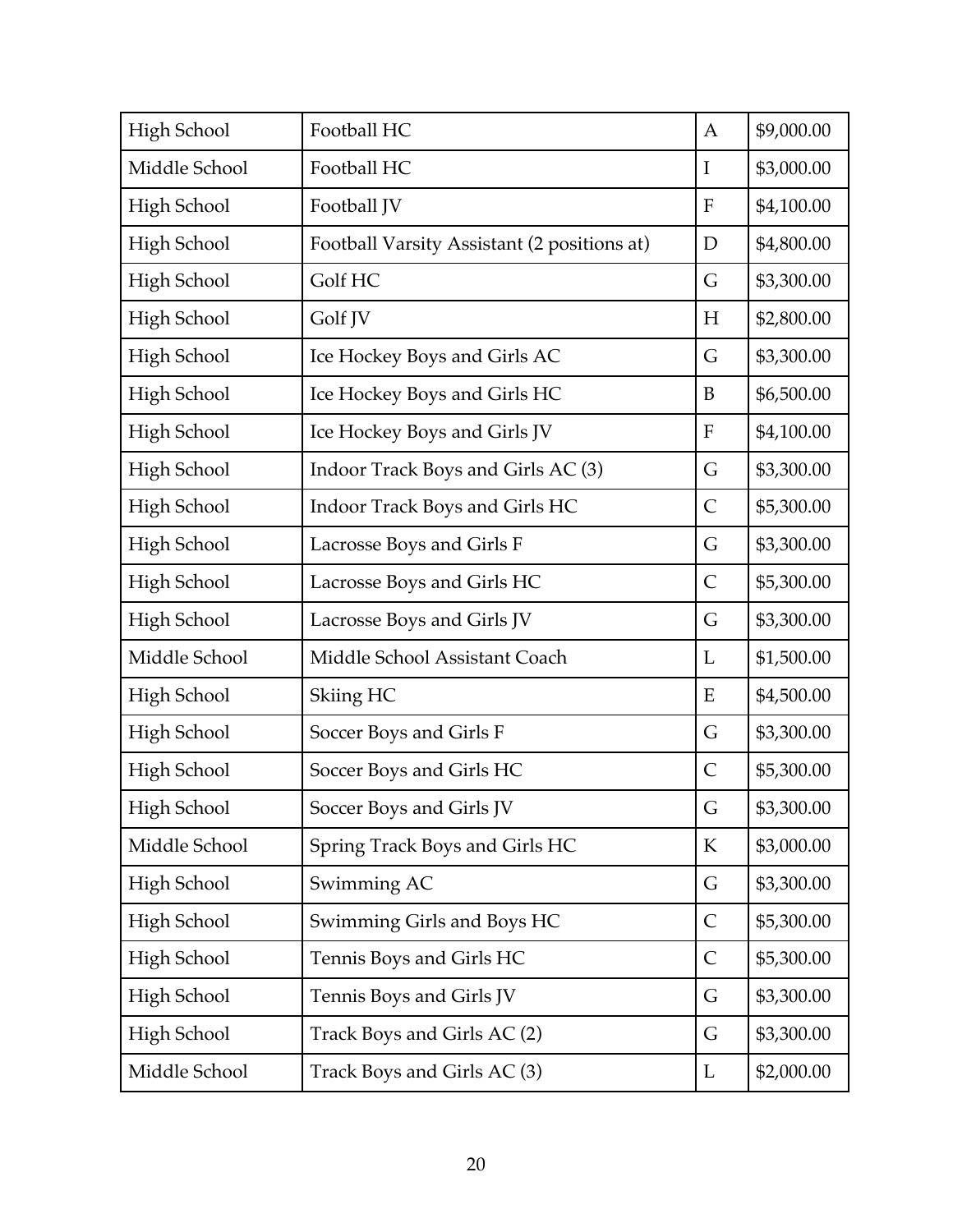| High School   | Track Boys and Girls HC | $\mathcal{C}$ | \$5,300.00 |
|---------------|-------------------------|---------------|------------|
| High School   | <b>Unified Track HC</b> | G             | \$3,300.00 |
| High School   | <b>Unified Track AC</b> | M             | \$1,650.00 |
| High School   | Volleyball F            | G             | \$3,300.00 |
| High School   | Volleyball HC           | $\mathcal{C}$ | \$5,300.00 |
| Middle School | Volleyball HC           | K             | \$3,000.00 |
| High School   | Volleyball JV           | G             | \$3,300.00 |

## **ARTICLE V - SALARY SCHEDULE PLAN FOR DEPARTMENT HEADS AND DIRECTORS**

The salary schedule for Department Heads and Directors is organized around two variables:

- 1. The length of the work year, as designated by category.
- 2. The number of full-time personnel or their equivalent in the department.
	- a. There shall be two types of content-specific curriculum roles: K-12 Directors and Department Heads. Each content-specific curriculum role is assigned to a category that designates work year as follows:

| <b>Category I</b>                                                                                                                                    | <b>Category II</b>                                     | <b>Category III</b>                                                                     | <b>Category IV</b>       |
|------------------------------------------------------------------------------------------------------------------------------------------------------|--------------------------------------------------------|-----------------------------------------------------------------------------------------|--------------------------|
| 184 days                                                                                                                                             | 190 days                                               | 209 days                                                                                | 224 days                 |
| HS Math Dept.<br>Head<br>HS Science Dept.<br>Head<br>HS English Dept.<br>Head<br><b>HS</b> Social Studies<br>Dept. Head<br>HS Guidance Dept.<br>Head | <b>Elementary Student</b><br>Services Dept.<br>Head(s) | <b>HS Student Services</b><br>Dept. Head<br><b>MS</b> Student<br>Services Dept.<br>Head | <b>Athletic Director</b> |
| MS Math Dept.<br>Head<br>MS Science Dept.<br>Head<br>MS English Dept.                                                                                |                                                        |                                                                                         |                          |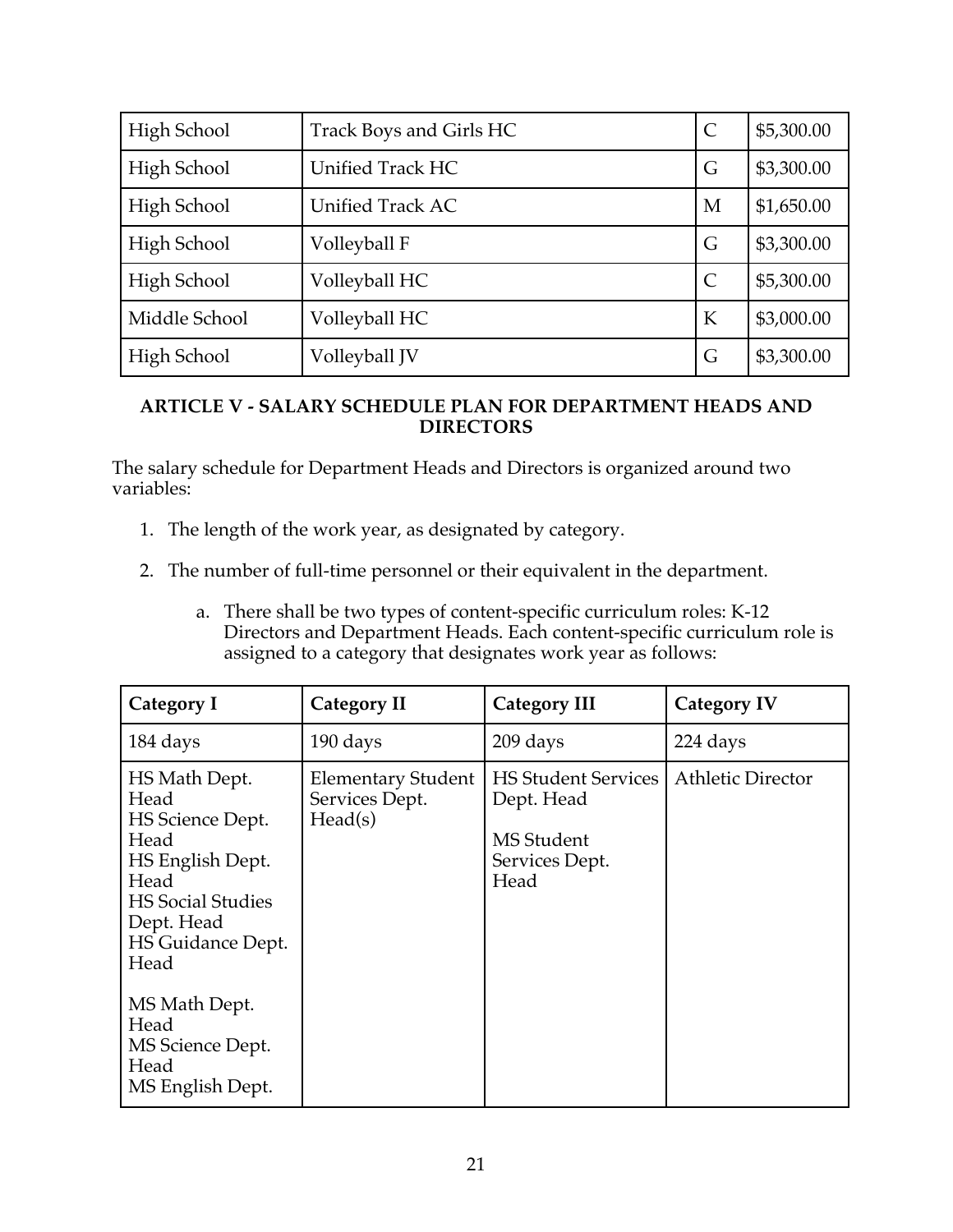| Head<br><b>MS Social Studies</b><br>Dept. Head                                                                        |  |  |
|-----------------------------------------------------------------------------------------------------------------------|--|--|
| HS/MS Foreign<br>Language Dept.<br>Head                                                                               |  |  |
| K-12 Art Director<br>K-12 Performing<br><b>Arts Director</b><br>K-12 Library<br>Director<br>K-12 Wellness<br>Director |  |  |

- b. Each full time staff member or equivalent (including licensed and unlicensed staff) supervised by a Department Head or Director shall be considered for the purpose of salary computation.
- c. Subject to the stipulations found in Section "b" above, all Department Heads and Directors shall receive annual stipends as per the increment scale and according to the actual number of personnel assigned to each department as of September 1 of each year, as follows:

| Number of<br>full-time staff<br>or equivalent<br>supervised | Category I<br>$(184 \text{ days})$ | Category II<br>$(190 \text{ days})$ | <b>Category III</b><br>$(209 \text{ days})$ | <b>Category IV</b><br>$(224 \text{ days})$ |
|-------------------------------------------------------------|------------------------------------|-------------------------------------|---------------------------------------------|--------------------------------------------|
| $2 - 5$                                                     | $.125*$                            | .125 $*$ B Min +                    | .125 $*$ B Min +                            | .125 $*$ B Min +                           |
|                                                             | <b>Bachelor Min</b>                | $1.6\%$ of base                     | 7\% of base                                 | $12\%$ of base                             |
| $6-9$                                                       | $.15*$                             | .150 $*$ B Min +                    | .150 $*$ B Min +                            | .150 $*$ B Min +                           |
|                                                             | <b>Bachelor Min</b>                | $1.6\%$ of base                     | 7% of base                                  | $12\%$ of base                             |
| $10-13$                                                     | $.175*$                            | .175 $*$ B Min +                    | $.175 * B$ Min +                            | .175 $*$ B Min +                           |
|                                                             | <b>Bachelor Min</b>                | $1.6\%$ of base                     | 7% of base                                  | $12\%$ of base                             |
| $14+$                                                       | $.20*$                             | .20 $*$ B Min +                     | .20 $*$ B Min +                             | .20 $*$ B Min +                            |
|                                                             | <b>Bachelor Min</b>                | $1.6\%$ of base                     | 7% of base                                  | $12\%$ of base                             |

d. In order to fulfill certain administrative responsibilities and consistent with the provisions contained in Article XV (TEACHERS' DAY AND YEAR), Section 5, of this agreement, the work year and compensation of individual Department Heads and Directors in Category I (184 days) shall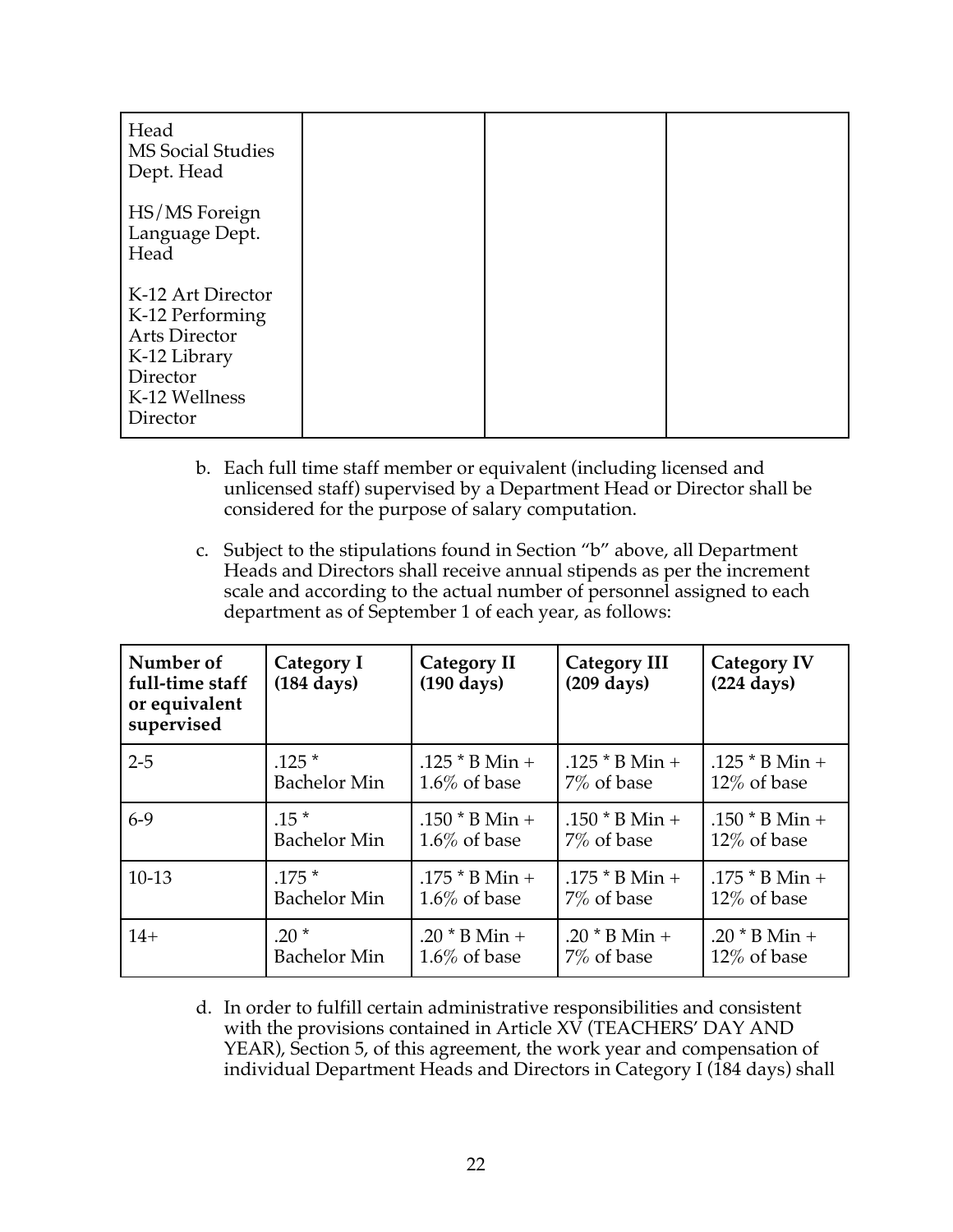be increased by up to a limit of ten (10) days per contract year subject to the following stipulations:

- i. A maximum of one (1) day during the summer shall be granted to provide orientation for any newly-hired departmental staff person or long-term substitute hired after June 1.
- ii. A reasonable number of days shall be granted, subject to prior approval of the Superintendent or his/her designee, to conduct interviews and check the credentials of applicants when departmental vacancies occur after June 1.
- iii. A reasonable number of days, as determined and approved in advance by the Superintendent or his/her designee, may be granted to participate in staff development programs.
- iv. For the purposes of this provision, a "workday" shall be defined as seven (7) hours, inclusive of a 30-minute lunch, or its equivalent. Compensation for such work shall be made in a lump sum on the last pay period in August.

## **ARTICLE VI - RETIRING TEACHER INCREMENT**

All teachers under contract for the current school year retiring on pension before August 31 from the Westwood School System will be granted a special retirement increment based upon the accumulated sick leave times \$25.00, up to a maximum of \$8,250.00 (i.e., maximum of 330 accumulated sick days).

#### Payment Plan

Unit members exercising the retiring teacher increment will either have a lump sum payment added to the termination pay of the current contract, or they may request that the district make a contribution to a Qualified Tax Deferred Retirement Plan, in accordance with applicable federal law and regulations. Notification by the unit member of such intention for such contribution must be transmitted in writing to the Superintendent at least thirty (30) days prior to his/her retirement date.

All plans will be drawn so as to conform to the General Laws and Statutes relative to education. In the event of a teacher's death while in service, the sick leave provision will be paid to his/her beneficiary.

#### **ARTICLE VII - PAYROLL DEDUCTIONS**

1. Effective with the 2020-2021 school year, teachers will have the option of being paid their annual salary over either twenty-one equal pay-periods from September 1 through June 30, or twenty-six equal pay-periods from September 1 through August 31. Teachers will notify the district by June 1, 2020, or upon hire, of their payment option. If teachers do not notify the district, then the default plan will be twenty-six equal pay-periods. A teacher must notify the district by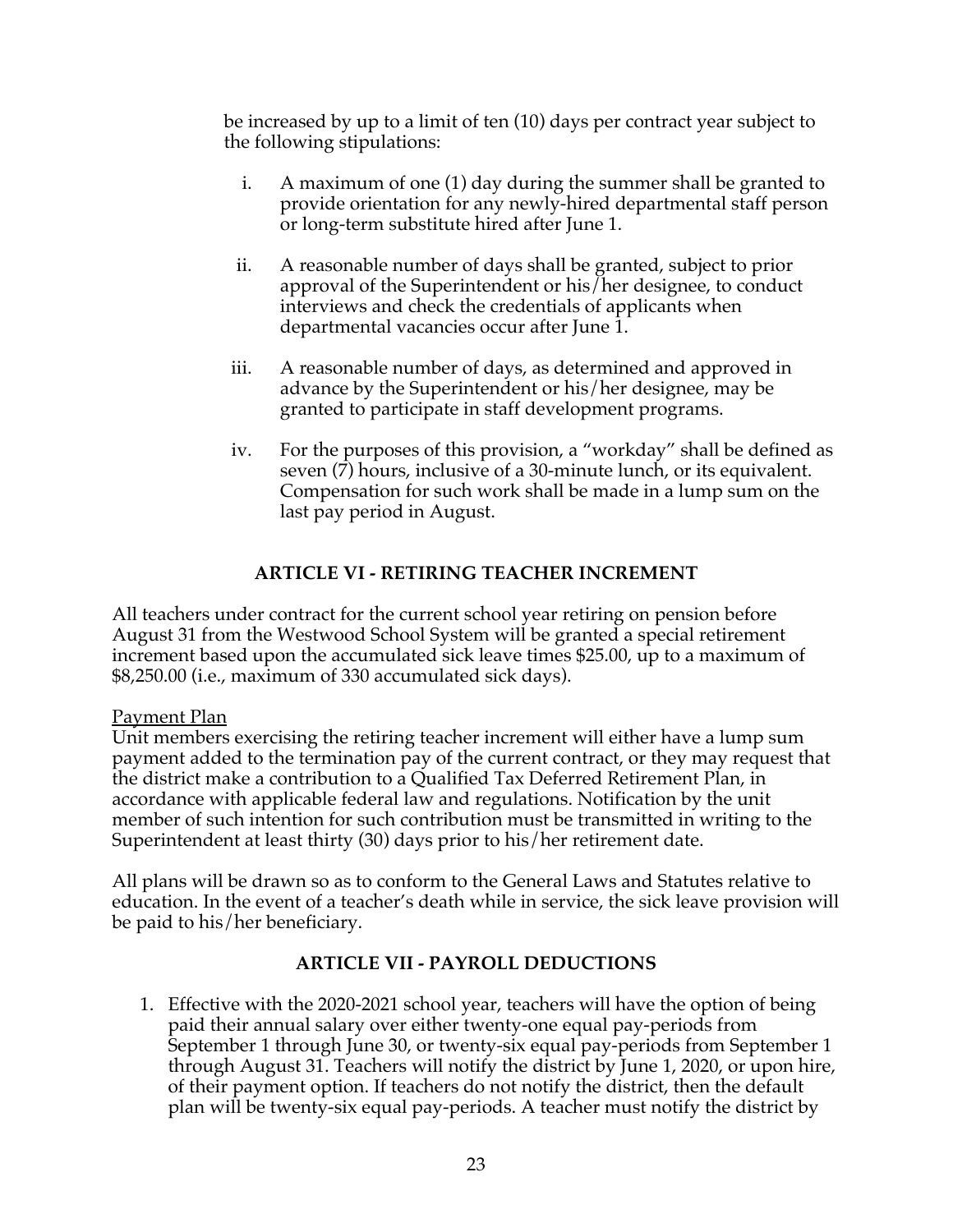June 1 if he or she is selecting a change in payment option for the following school year. Otherwise, selected payment options will continue from year to year.

- 2. Teacher Association dues, contributory benefit plan payments, savings bond purchases, annuity payments, and MTA Credit Union deposits may be deducted from payrolls under provisions laid down by the Superintendent. In the event that the method of payroll processing used allows less than this number of deductions, the order of preference shall be the order in which these items are listed in this Article.
- 3. The first pay-period for teachers will be the first pay-period in September, regardless of the start date of the school year.

#### **ARTICLE VIII - INSURANCE, CONTRIBUTORY BENEFIT PLANS AND ANNUITY PLANS**

- 1. Annuity Plans
	- a. Eligible employees at their request may participate in a "Tax Sheltered Annuity Plan."
- 2. Insurance Plans
	- a. Teachers may continue to participate in Town health insurance and life insurance programs. The contributions by the Committee and teachers shall be in accordance with Town Bylaws and State Statutes. The Committee agrees to make information on health insurance available to the Association for the purpose of reviewing possible options on the coverage provided to employees covered by this Agreement.
- 3. The current pre-tax plan for health insurance and cafeteria plan will be combined as in the current manner.
- 4. All new teachers will be automatically enrolled in long-term disability. If a new teacher chooses NOT to enroll in long-term disability, s(he) must sign a waiver so indicating his/her decision.

#### **ARTICLE IX - TEACHER LOAD**

- 1. Teacher Load High School
	- a. No high school teacher shall be assigned more than five (5) majors or their equivalent, nor be required to teach more than three (3) separate preparations per day. If the three-preparation limit is exceeded as a result of scheduling difficulties, a teacher thusly affected will be relieved of supervisory duties. In any event, no secondary teacher shall be scheduled less than one (1) unassigned preparation period or its equivalent each day.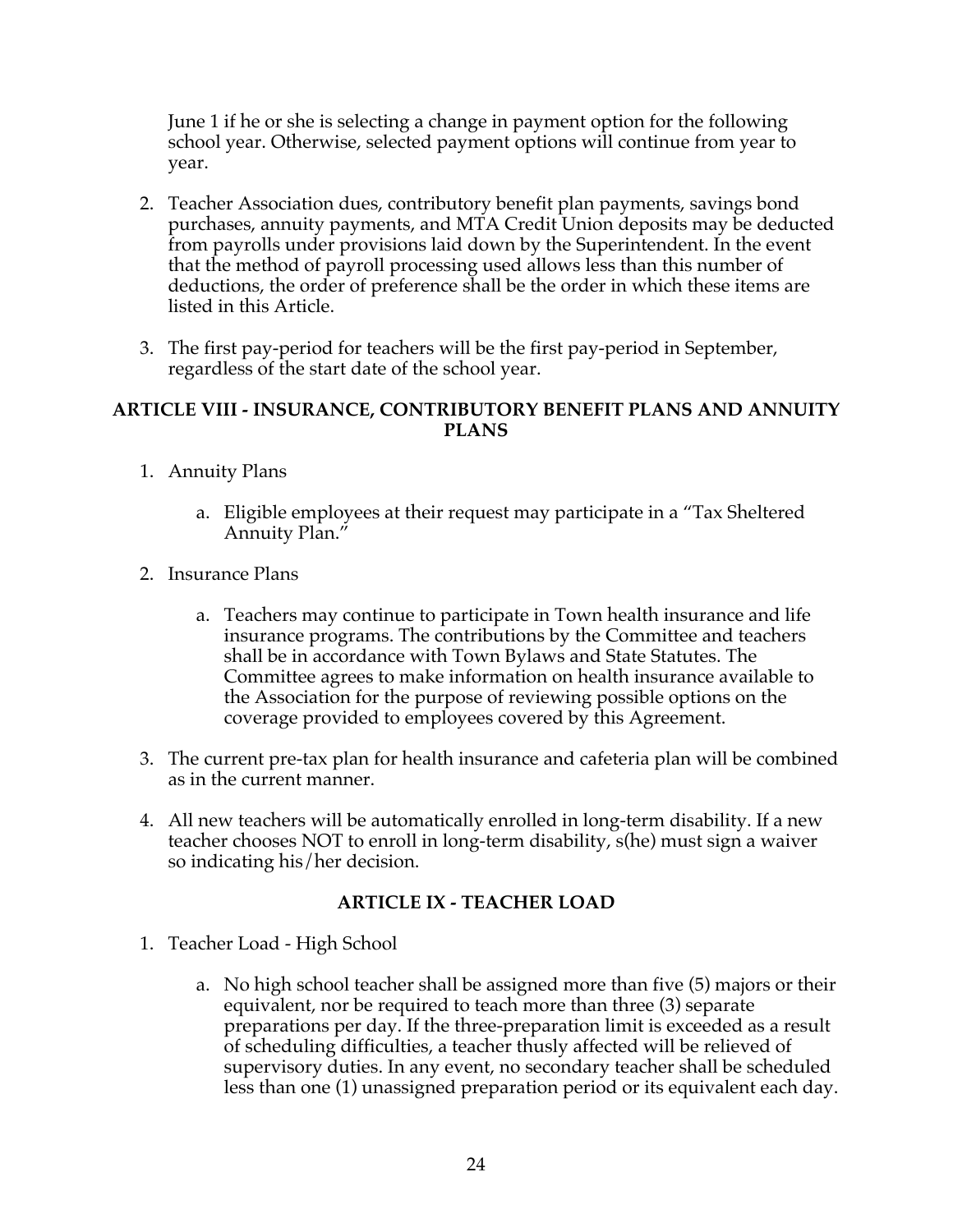- b. Any high school teacher assigned to teach one of the following classes will be assigned no more than four (4) classes: a science class with multiple double labs per cycle; an English class involving composition work; or any AP class which the teacher has not taught previously, or has not taught since the course experienced substantive curricular changes. Additionally, no teacher shall be required to teach more than sixty-six (66) AP students in a single year.
- c. All high school teachers shall be given a thirty-minute, duty-free lunch period per day as provided in Article XV (TEACHERS' DAY AND YEAR) Section 9.
- d. An individual teacher's student load will not exceed an average of thirty (30) students per class, with the exception of Band, Chorus, Orchestra, and Physical Education.
- e. Except for guidance counselors and school psychologists who shall be exempt from all supervisory non-instructional duties, and subject to the stipulations found elsewhere in this section, all high school noninstructional duties shall be equitably distributed in terms of time and class periods among all other Unit A personnel. Examples of noninstructional duties include the following: bus duty, early morning duty, corridor duty, home room, research and reading periods, cafeteria, media center, seminar room, writing or computer lab duty, equipment or lab cleaning and/or maintenance, team teacher planning periods, team meetings, and other duties of an essentially supervisory nature. Guidance counselors and school psychologists may, if they feel there is a need, observe a student's behavior in a variety of school-time activities, such as lunch or recess periods. Faculty members who accept special activities or other paid work or positions shall <u>not</u> be further compensated through the reduction of non-instructional duty assignments.
- f. A major is defined as a subject that meets every time its assigned block or period meets.
- 2. Teacher Load Middle School
	- a. No Middle School teacher shall be assigned more than five (5) majors or their equivalent, nor be required to teach more than three (3) separate preparations per day. If the three-preparation limit is exceeded as a result of scheduling difficulties, a teacher thusly affected will be relieved of supervisory duties. In any event, no middle school teacher shall be scheduled less than one (1) unassigned preparation period or its equivalent per day.
	- b. Any teacher assigned to teach English/Language Arts involving composition work will be assigned no more than four (4) classes or their equivalent.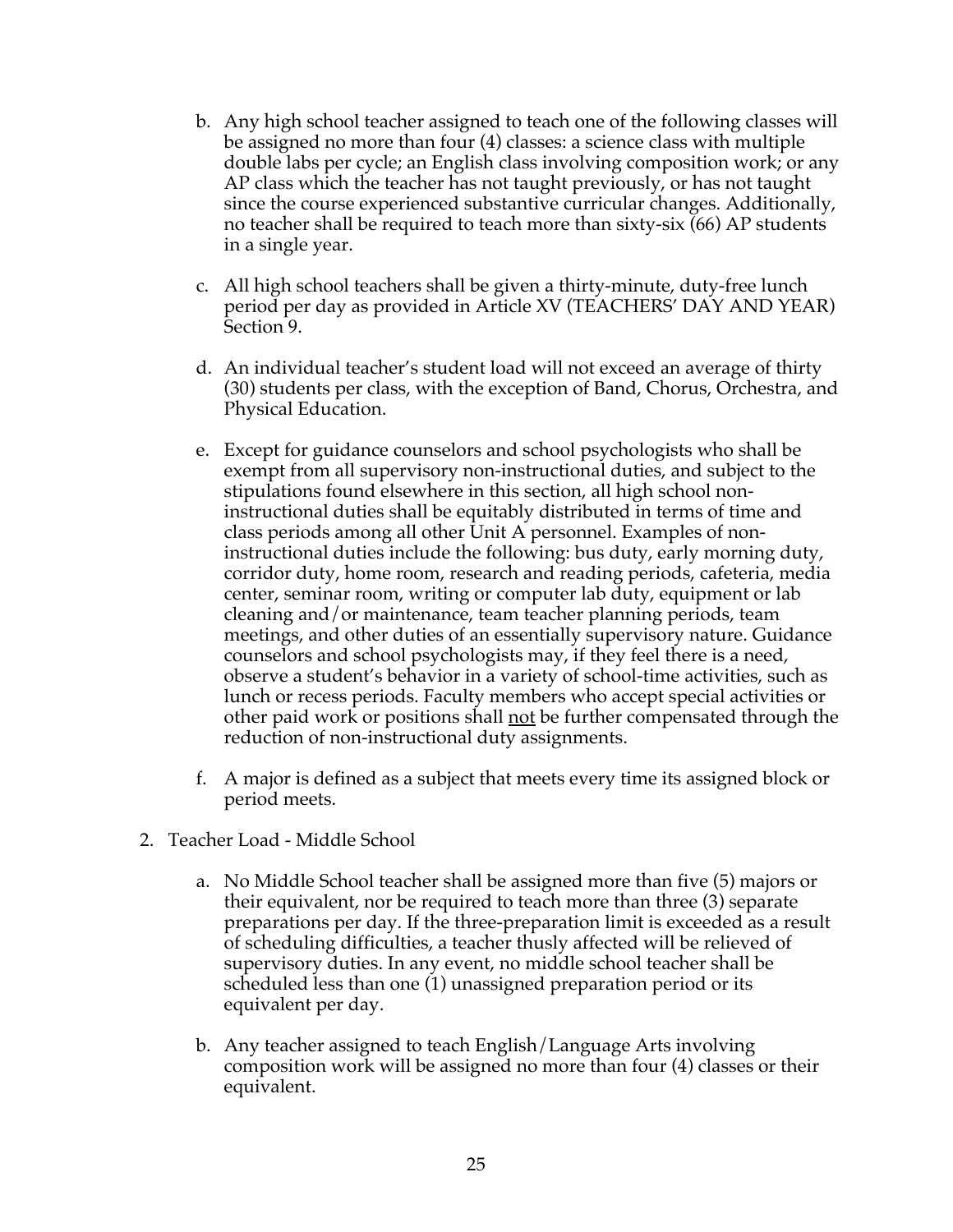- c. Grade Level Team Leaders, Department Heads and/or Curriculum **Coordinators** 
	- i. Curriculum coordinators and/or Department Heads and team leaders will be flexibly scheduled during x-block. In their teaching roles, they will still provide intervention and student support as needed during this time. They will also participate fully in advisory programming or other school-wide initiatives. On other days, resulting release time will be devoted to providing teacher leadership.
	- ii. Further, team leaders shall be relieved of strictly supervisory duties (morning duty, lunch duty, bus duty, recess, SSR time) so that they can help structure and provide behavioral intervention and support during these times.
		- 1. The parties agree to the following with respect to the Middle School grade level team leaders and/or curriculum coordinators:
			- a. Team Leaders and Curriculum Coordinators shall be filled by applicants selected from the ranks of Unit A personnel, shall carry with them a work year of 184 days, and shall be considered one-year appointments only. Renewal for these positions shall be subject to the appointment of the principal.
			- b. In the event a Team Leader or Curriculum Coordinator position becomes vacant, the existence of this vacancy shall be promptly posted in all schools, as stipulated in the provisions contained in Article XIV (PROFESSIONAL VACANCIES AND TRANSFERS).
			- c. The evaluation of team leaders and/or curriculum coordinators shall be conducted in accordance with the standard teacher evaluation policy outlined in Article XVII (GROWTH AND EVALUATION SYSTEM FOR TEACHERS) of this Agreement.
- d. Arts Team Leader
	- 1. The Arts Team Leader position shall be filled by an applicant selected from the ranks of Unit A personnel, shall carry with it a work year of 184 days, and shall be considered a oneyear appointment only. Renewal for this position shall be subject to the appointment of the principal. The evaluation of the Middle School Arts Team Leader shall be conducted in accordance with the standard teacher evaluation policy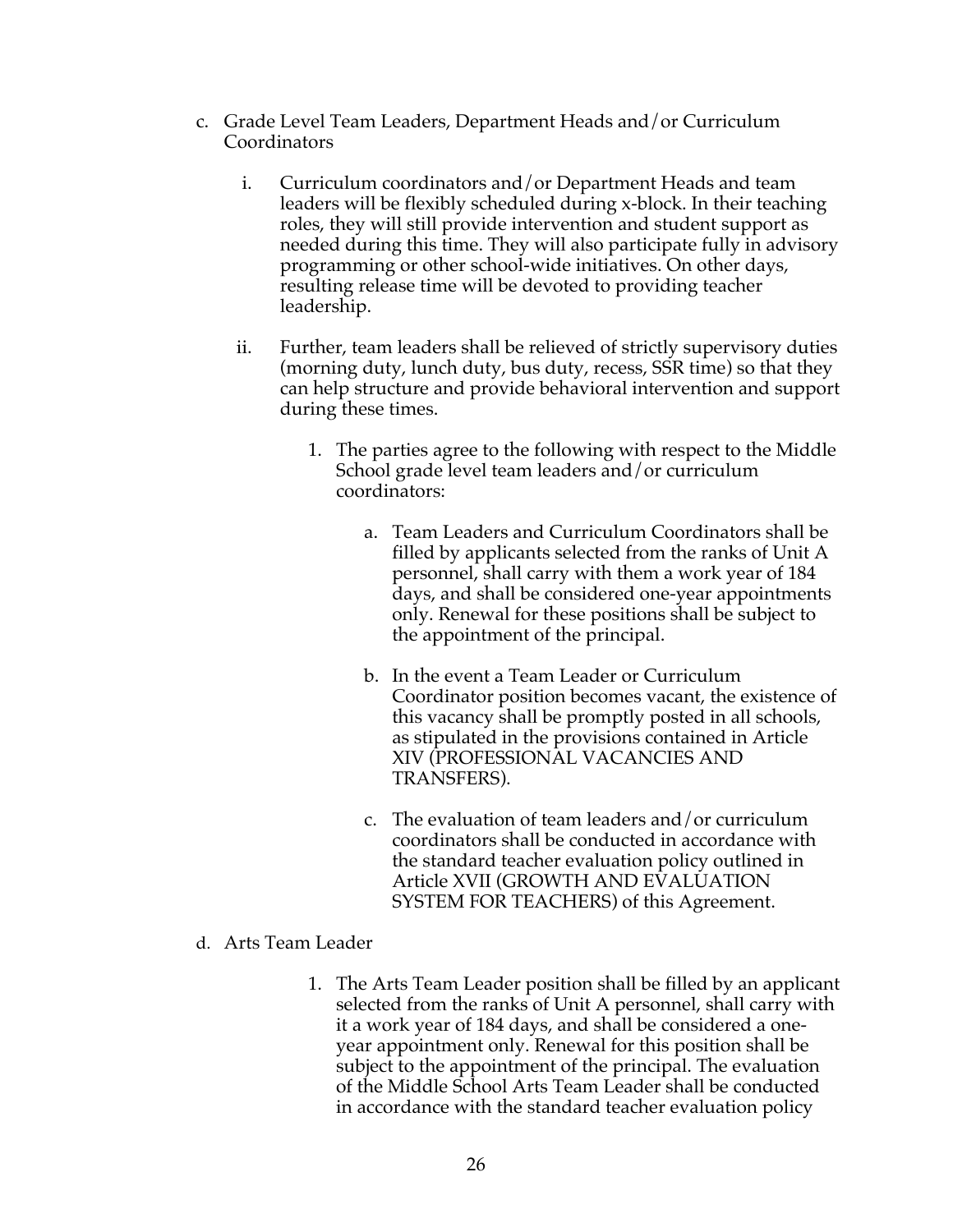outlined in Article XVII (GROWTH AND EVALUATION SYSTEM FOR TEACHERS) of this Agreement.

- e. All Middle School teachers will be given a thirty-minute duty-free period as provided in Article XV (TEACHERS' DAY AND YEAR), Section 9.
- f. All Middle School non-instructional duties shall be equitably distributed in time and frequency within unit personnel, except with respect to guidance counselors and psychologists who will be exempt from supervisory duties. Examples of non-instructional duties include the following: bus duty, early morning duty, reading and research periods, cafeteria, media center, equipment or lab cleaning and/or maintenance, team teacher planning periods, team meetings, lab supervision and other duties of an essentially supervisory nature. Guidance counselors and school psychologists may, if they feel there is a need, observe a student's behavior in a variety of school-time activities, such as lunch or recess periods.
- g. An individual teacher's student load will not exceed an average of thirty (30) students per class, with the exception of Band, Chorus, Orchestra, and Physical Education.
- h. The parties agree that every effort will be utilized to fairly assign students that require additional attention among staff and to provide adequate support services at the Middle School level. Any staff member may request a meeting with the Principal and Department Head for Student Services to discuss the composition of the class and level of support, and the reasons therefore, and have a representative of the WTA present at such meeting. If the issue requires further discussion, a meeting will be scheduled with the Superintendent, the Director of Student Services, and all other participants for a further discussion on said issue. At this meeting, the employee will also be entitled to be accompanied by a WTA representative. The outcome of such meetings shall not be subject to Levels Three and Four of the Grievance procedure as described in Article XXI.
- 3. Teacher Load Elementary
	- a. No elementary teacher shall be given a class in excess of thirty (30) students. In the case of the elementary teachers, it is the recognized aim of the Administration to keep the classes at twenty-five (25). If, however, it becomes necessary through an emergency for a teacher to assume, for a time, a load in excess of thirty (30), corresponding reductions in nonteaching responsibilities shall be made and a teacher's aide shall be assigned to the teacher.
	- b. Elementary teachers shall not be assigned to cover lunchroom duties.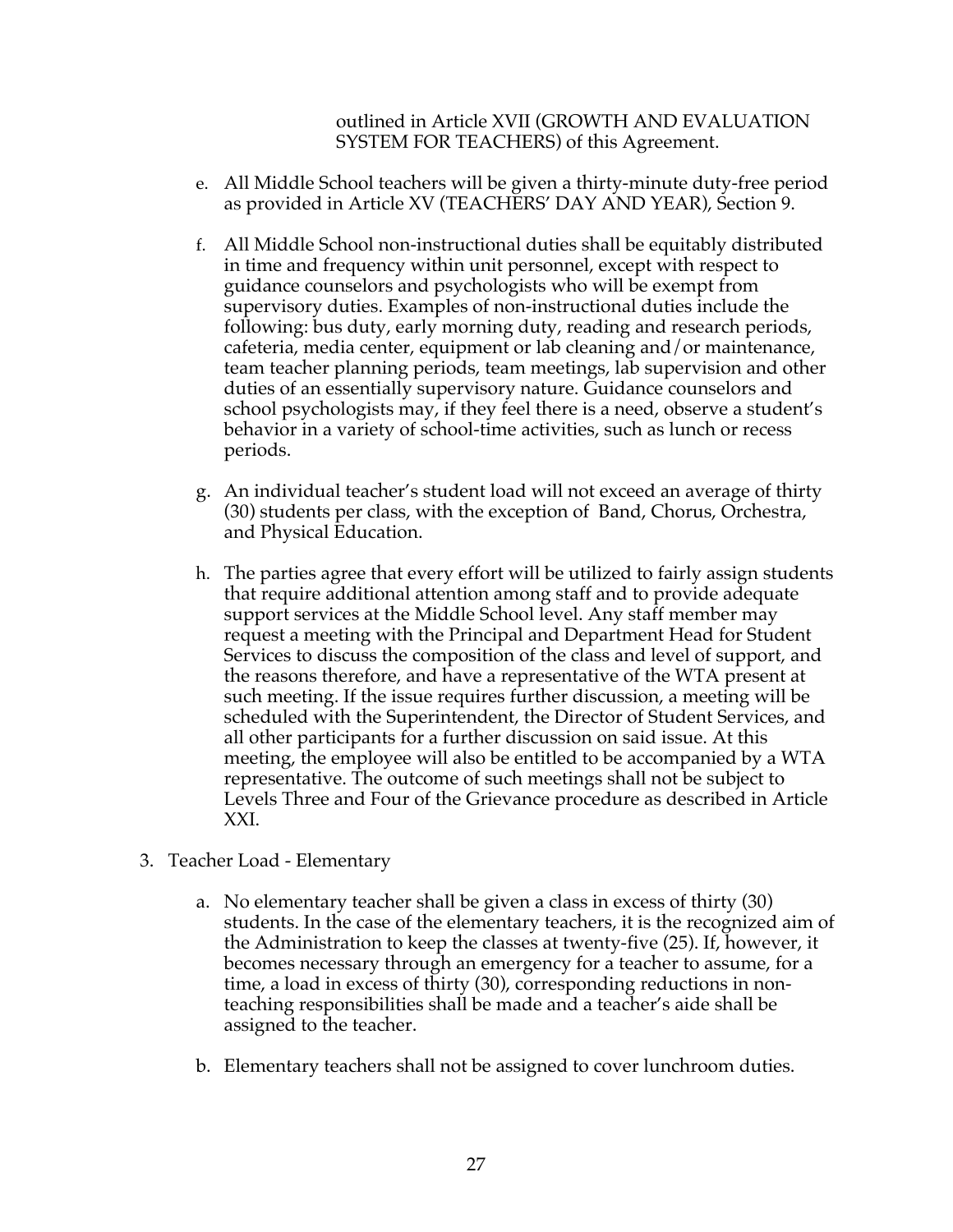c. Each elementary teacher in grades K-5 shall receive 45 consecutive minutes of unassigned preparation daily, except on short Wednesdays, when 40 minutes will be provided. If the teacher's preparation period falls on the first or last period of the day, the time period will be shortened appropriately to accommodate student opening and dismissal activities. Principals shall make reasonable efforts when scheduling specialist times to assure that no single teacher or group of teachers bears a particular burden.

The time between the dismissal of students and the beginning of the professional development session shall be considered unassigned preparation time for all elementary staff members. It is understood that the preparation time of those elementary personnel assigned to supervising the dismissal of student will be shortened accordingly.

- d. The unassigned preparation time described in (c) above shall normally be provided when the elementary specialists meet with students. It is understood, however, that when a specialist is absent and an appropriate substitute cannot be obtained, the classroom teacher will not have that period for preparation.
- e. It is further understood that if special programs are scheduled for elementary students during the regular school day, some specialist periods may not occur and classroom teachers so affected may lose their preparation time. Principals shall make reasonable efforts when scheduling special programs throughout the school year to assure that no single teacher or group of teachers bears a particular burden with respect to lost preparation time or student supervision.
- f. The time between the dismissal of students and the beginning of the professional development session shall be considered unassigned preparation time of those elementary personnel assigned to supervising the dismissal of students will be shortened accordingly. All Wednesdays shall be designated early release days for Kindergarten.
- g. All elementary school duties shall be equitably distributed in time and frequency among all unit personnel except guidance counselors and school psychologists, who shall be exempt from supervisory duties. Guidance counselors and school psychologists may, if they feel there is a need, observe a student's behavior in a variety of school-time activities, such as lunch or recess periods.
- h. The Elementary Prep-Time Committee, consisting of five (5) elementary teachers, including at least one (1) specialist and a representative of each elementary school, appointed by the President of the Association, and five (5) administrators appointed by the Superintendent, shall meet annually to assess the implementation of elementary preparation time and make appropriate recommendations to both parties by February 1st of each year.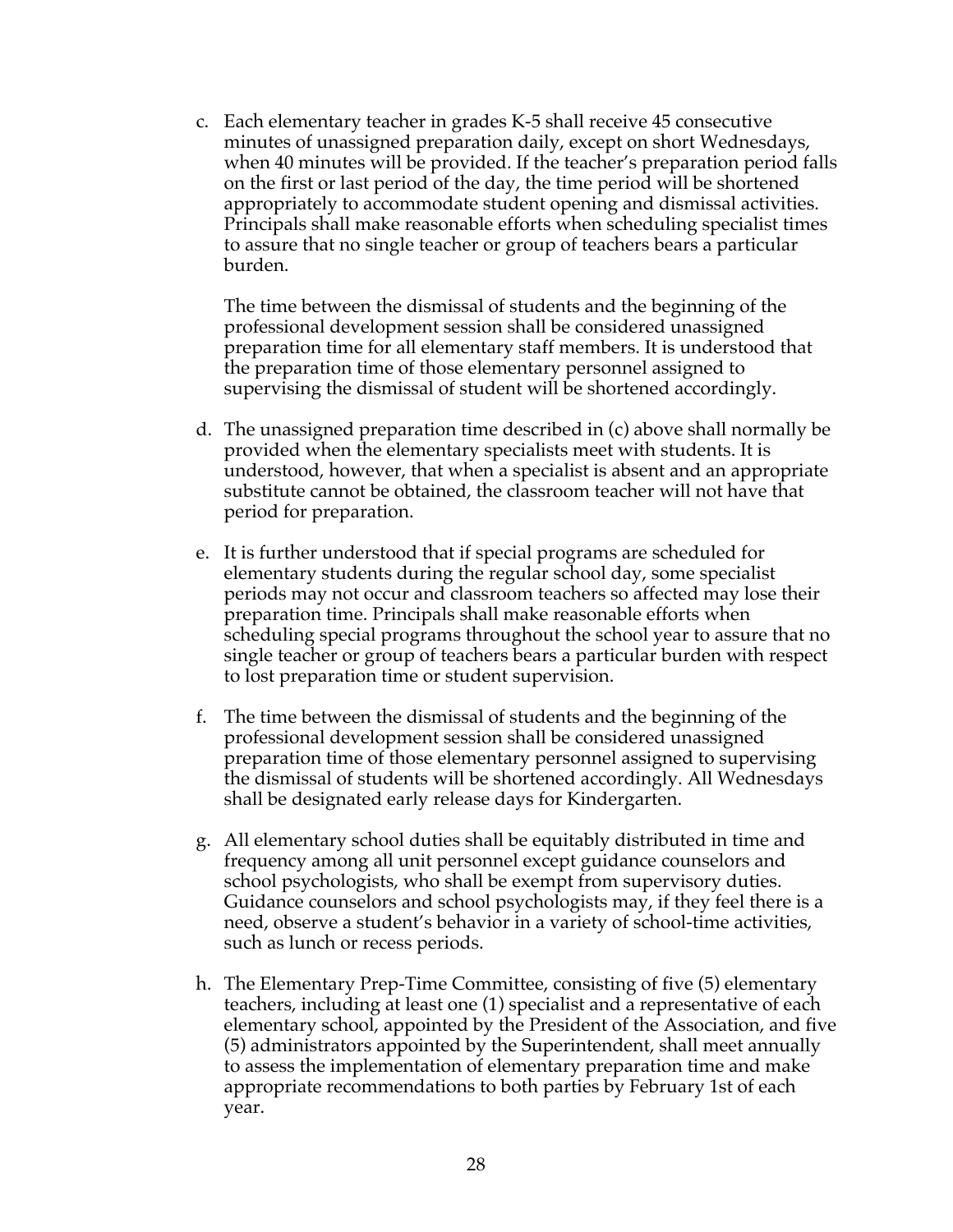- i. All elementary teachers shall be given a thirty-minute, duty-free lunch period per day as provided in Article XV (TEACHERS' DAY AND YEAR), Section 9.
- j. The Westwood School Committee has commenced and will continue to support a program to enlist members of the community to assist with clerical tasks on a regular basis.
- k. Teachers shall be provided with adequate training and support prior to introduction of or changes to curriculum and assessment programs. Any disputes on this issue may be processed up through Level Two of the Grievance Procedure described in Article XXI, and every effort will be made by the parties to resolve the matter in these discussions.
- l. The parties agree that every effort will be utilized to fairly assign students that require additional attention among all staff and to provide adequate support services at the Elementary School level. Any staff member may request a meeting with the Principal and K-5 Department Head for Student Services to discuss the composition of the class and level of support, and the reasons therefore, and have a representative of the WTA present at such meeting. If the explanation requires further discussion, a meeting will be scheduled with the Superintendent, the Director of Student Services, and all other participants for a further discussion on said issue. At this meeting, the employee will also be entitled to be accompanied by a WTA representative. The outcome of such meetings shall not be subject to Levels Three and Four of the Grievance Procedure as described in Article XXI.
- m. An aide will be assigned to each Kindergarten session which has twentysix (26) or more pupils assigned to it.
- 4. Teacher Load Pre-Kindergarten
	- a. Pre-Kindergarten teachers shall receive one 45-minute unassigned preparation time during regular school hours and when their classes do not meet on that designated morning and afternoon during each week. Pre-Kindergarten teachers required to make home visitations shall receive unassigned preparation time during regular school hours and when their classes do not meet, and shall be allowed time during the normal school day for visitations. In order to fulfill the "equitable distribution of duties" requirement found elsewhere in this section, Pre-Kindergarten teachers shall normally only be responsible for supervision of their students' recess periods, and their entry and dismissal from the building.
	- b. The time between the dismissal of students and the beginning of the professional development session shall be considered unassigned preparation time for all Pre-Kindergarten staff members. It is understood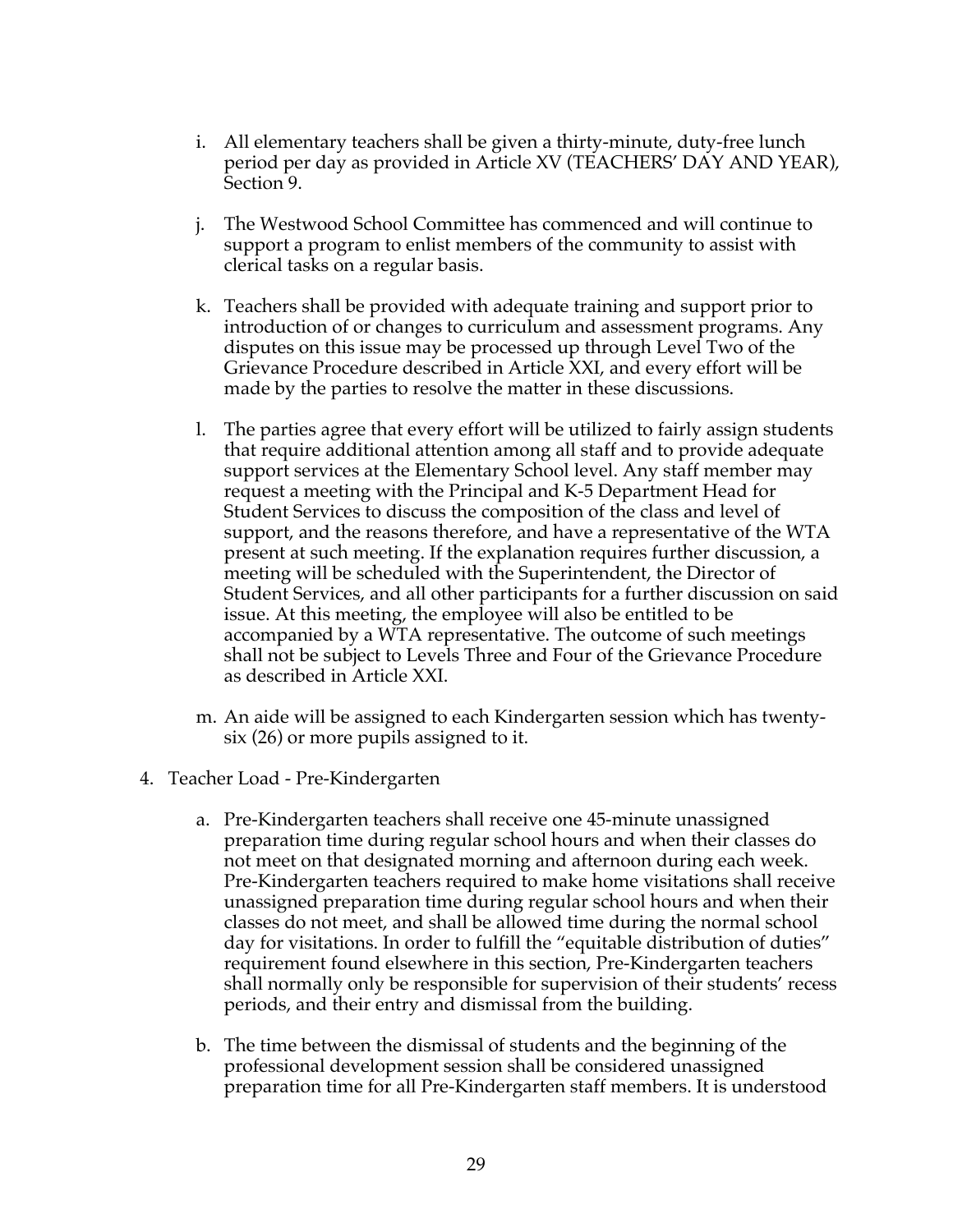that the preparation time of those pre-Kindergarten teachers assigned to supervising the dismissal of students will be shortened accordingly.

- c. All Pre-Kindergarten teacher duties shall be equitably distributed in time and frequency among all unit personnel except guidance counselors and school psychologists, who shall be exempt from supervisory duties.
- d. The Westwood School Committee has commenced and will continue to support a program to enlist members of the community to assist with clerical tasks on a regular basis.
- e. Teachers shall be provided with adequate training and support prior to introduction of or changes to curriculum and assessment programs. Any disputes on this issue may be processed up through Level 2 of the Grievance Procedure described in Article XXI, and every effort will be made by the parties to resolve the matter in these discussions.
- 5. Department Head and Director Load
	- a. Department Heads and Directors may be assigned no more than the following class loads:
		- i. Student Services Department Heads (High School, Middle School, and Elementary), and Athletic Director: no classes.
		- ii. K-12 Director of Performing Arts and Middle/High School Foreign Language Department Head: 0.4 teacher load.
		- iii. 9-12 Guidance Department Head: fifty percent (50%) of the regular counselor load.
		- iv. Middle School and High School Department Heads in English, Mathematics, Science, and Social Studies, as well as the K-12 Art Director, K-12 Wellness Director, and Library and Media Center Director: three (3) Majors or their equivalent.
		- v. The Athletic Director shall receive compensatory time for supervising after-school and evening athletic events. The Athletic Director shall be permitted to work a flex time schedule and receive compensatory time for supervising practices and games outside of the normal school hours.
	- b. Department Heads will have no seminar-room duties.
	- c. Department Heads and Directors shall be responsible for the evaluation of staff members, as set forth in Article XVII (GROWTH AND EVALUATION SYSTEM FOR TEACHERS); developmental supervision of staff members; and departmental operations and curriculum supervision,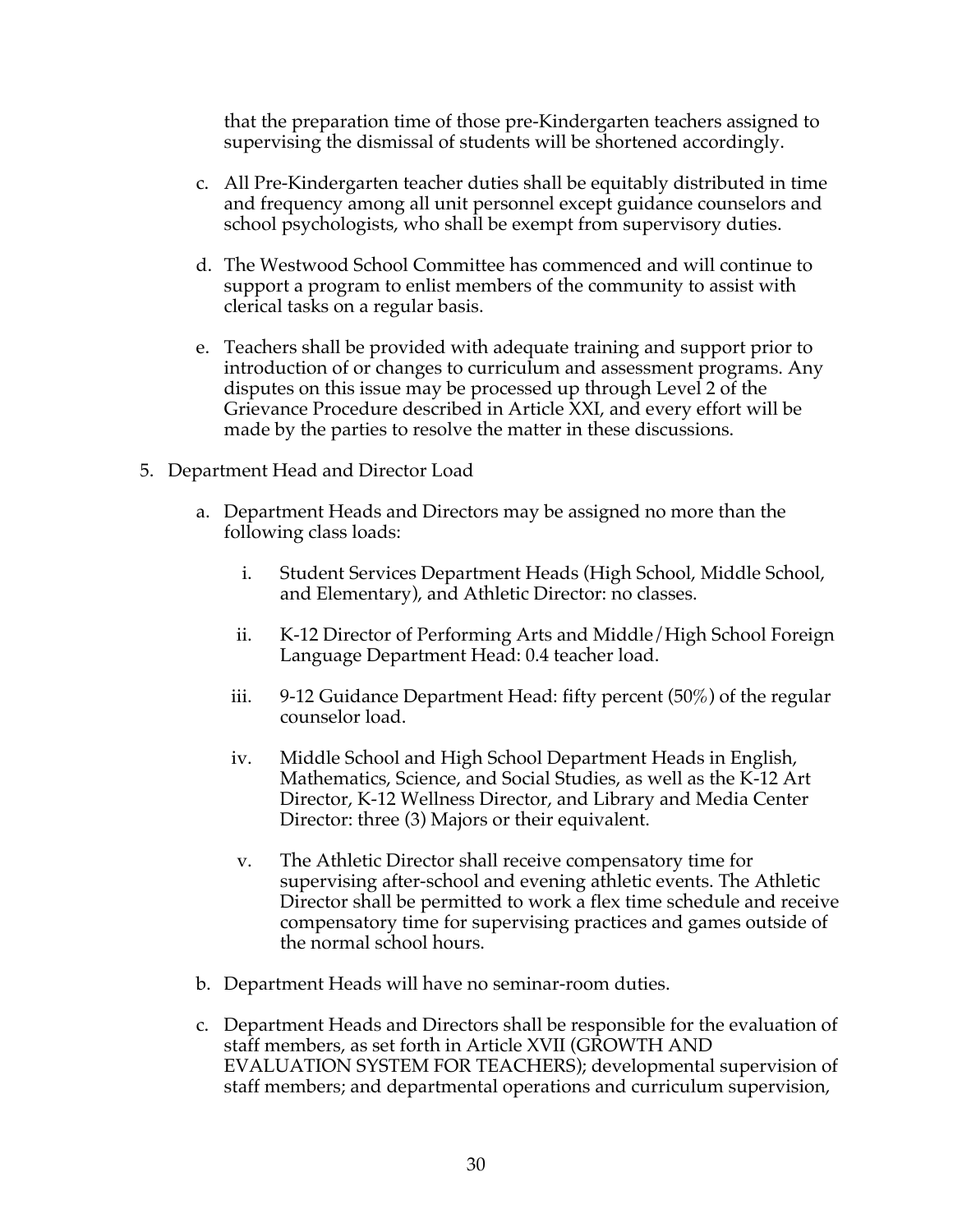as specified in their respective job descriptions and in accordance with the items listed on their respective checklist evaluation forms.

- d. Each Department Head and Director shall serve on any standing or ad hoc curriculum committee involving his or her respective curriculum committee involving his or her respective curriculum area and may be appointed to facilitate the committee, a role which shall include creating agendas and minutes, communicating with committee members, and preparing/distributing materials.
- e. In addition to their other duties listed above, and for the purposes of guaranteeing effective curricular continuity and articulation from level to level throughout the school system, Department Heads and K-12 Directors shall be considered resource and liaison personnel within their curriculum areas with respect to personnel decisions, instructional materials and techniques, budgetary matters, and curriculum issues. With respect to performance of these roles, particular emphasis shall be placed on providing challenging programs, smooth delivery of services, and effective transition for students between grades and from level to level (Elementary, Middle, and High School) within the system.

## 6. TEACHER RESPONSIBILITIES

- a. The Committee and the Association acknowledge that the teacher's primary responsibility is to teach and that his/her energies should, to the extent possible and practical, be utilized to this end. Therefore, they agree that teachers shall not be required to perform the following duties:
	- i. Drive pupils to and from activities which take place away from the school building. In the event a teacher volunteers to transport students, authorization must be granted by the building principal.
	- ii. Perform duties normally assigned to custodians.
	- iii. Administer drugs or medications to pupils with the exception of a life-threatening medical situation.

#### **ARTICLE X - SPECIALISTS AND SPECIAL TEACHERS**

- 1. Both parties to this Agreement are fully aware of the importance to the system of the presence of special teachers and specially trained personnel to deal with unusual or highly demanding positions.
- 2. The School Committee will make every effort to see that there are a sufficient number of special teachers and specially trained personnel in the system, especially in the fields of Special Education; Speech; Literary Specialists; and Pupil Personnel Services.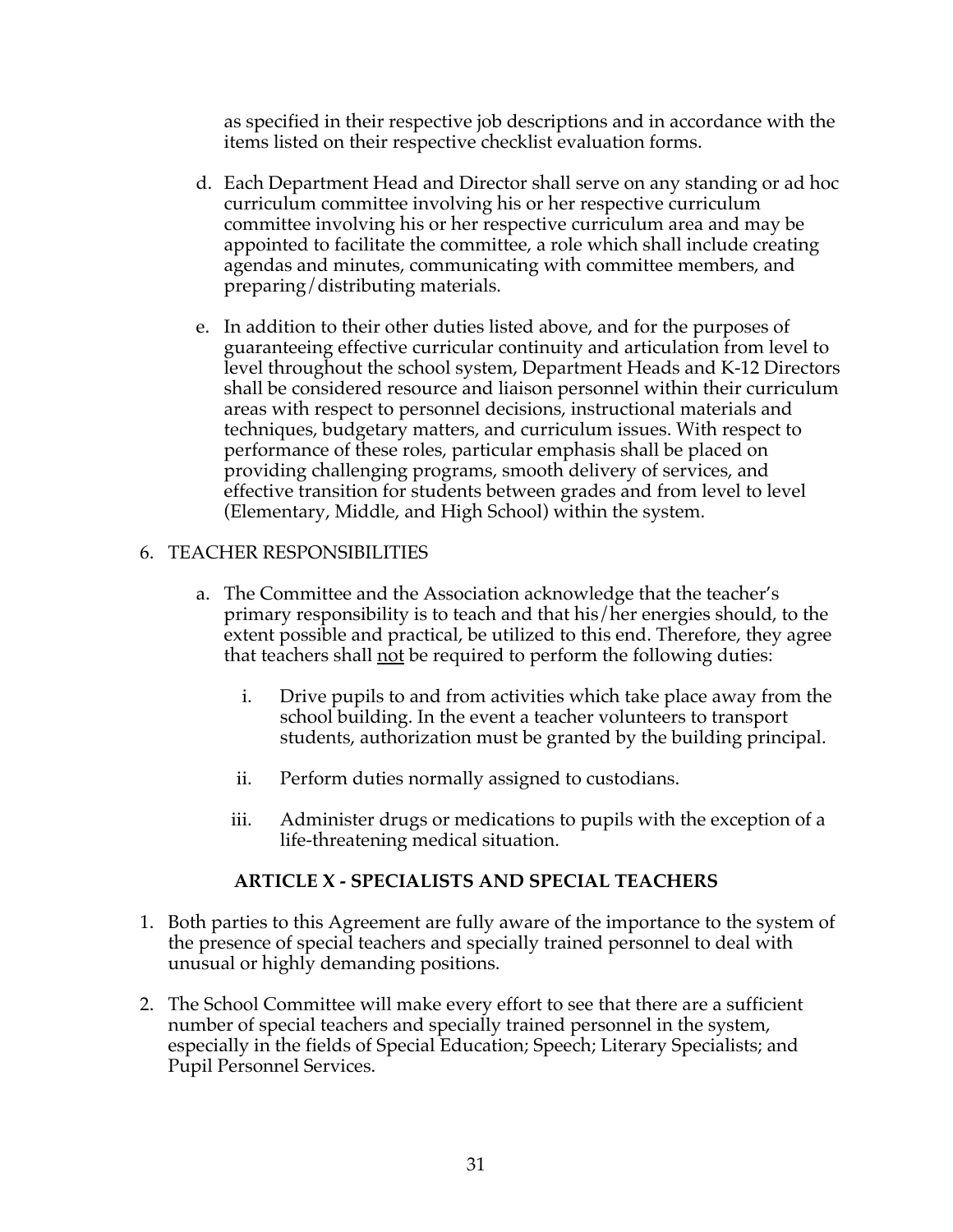3. The Westwood Teachers' Association, through its contacts with its own members, will note any apparent deficiencies in these regards, and bring them to the attention of the Administration. Both the teachers and the Administrators will exercise constant vigilance in this important regard, not only to ensure adequate facilities, but to identify possible special needs among the students.

## **ARTICLE XI - SUBSTITUTE TEACHERS**

- 1. In all cases of absence, the teacher involved will put in a request for a substitute as soon as possible using established procedures.
- 2. The district will maintain a list of viable substitutes.
- 3. Efforts to find a substitute shall not be terminated until every qualified person on the list has been contacted, or attempts have been made to contact them. The Westwood Public Schools shall carry on a continuous program of recruitment of qualified and available substitutes, in order that a sufficient number shall be available when needed. Whenever substitutes are unavailable, every effort will be made to assign coverage on an equitable basis within each building.
- 4. On any day when one or more teachers are involved in professional activities during the school day, resulting in there being an insufficient number of substitutes available, thereby necessitating a teacher covering classes other than his or her own, such teachers shall be compensated \$20 for each lost preparation period. This provision shall be applicable to any teacher at the level affected by said curriculum work (Elementary, Middle, or High School).
- 5. Any teacher who is required to cover a class for an absent colleague, and thereby loses a guaranteed prep period, shall be compensated at the rate of \$20.00 per period.

## **ARTICLE XII - ANCILLARY SCHOOL PROGRAMS AND SPECIAL ACTIVITY POSITIONS**

- 1. In filling regular and promotional vacancies for ancillary school programs and special activity positions, every effort will be made to recruit from the Westwood Staff where assignments and responsibilities do not conflict.
- 2. In the operations of the Summer School program, preference shall be given to the employment of regular full-time members of the professional staff of the Westwood Public Schools. In cases where there are more applicants than there are positions, reasonable rotation of applicants will be instituted. Any class in which there are not at least eight (8) students may, at the option of the School Committee, be canceled after one (1) week of operation.
- 3. Any member of the teaching staff may be retained, at his/her option, for six weeks of work during the summer on any reasonable academic or administrative tasks. The length of the day for this type of assignment shall be seven (7) working hours. Although any person who is needed by the Administration may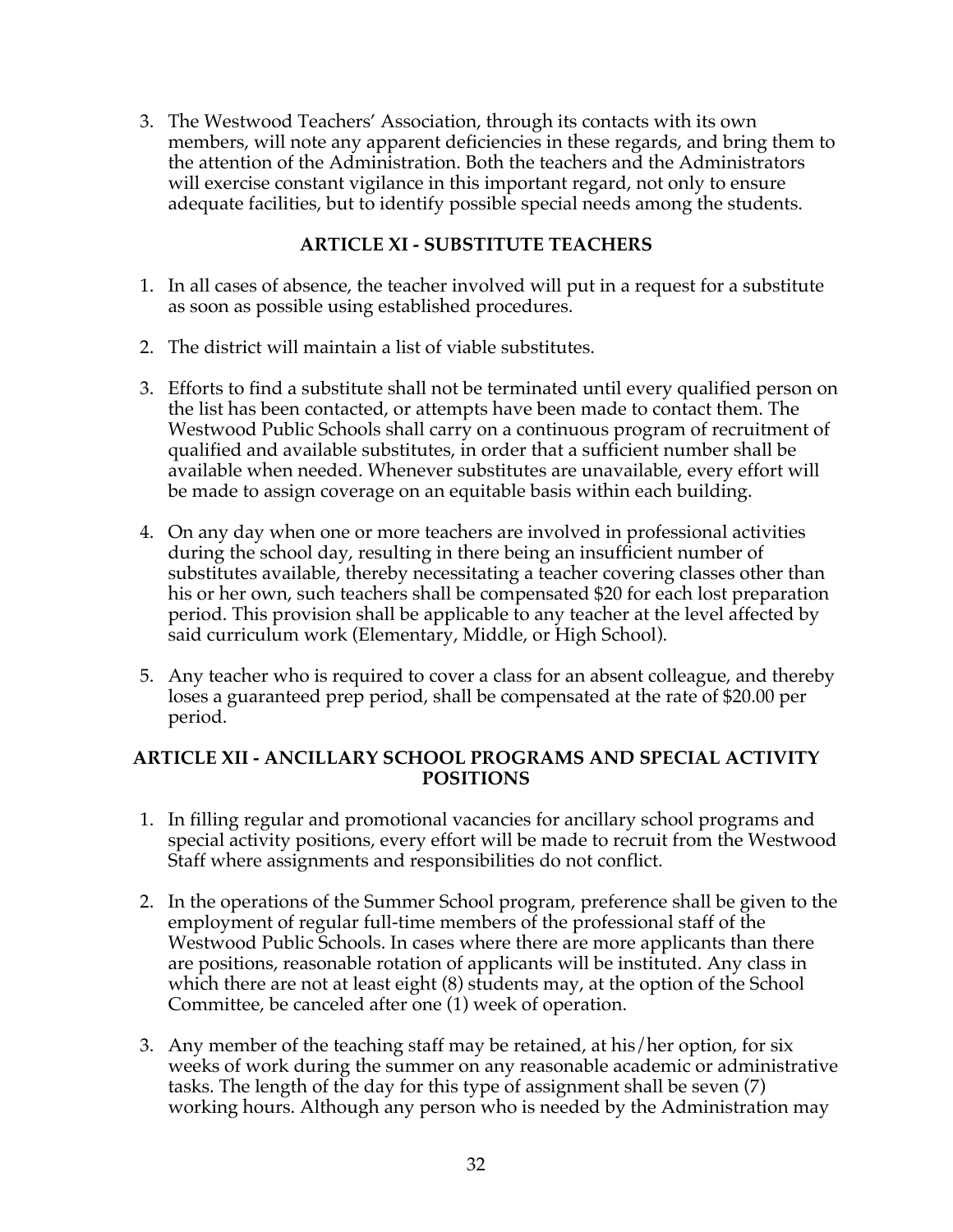be employed, the Administration agrees to maintain, wherever possible, a reasonable rotation of personnel in this type of assignment. The pay for this type of work will be in accordance with summer salary schedules. To fill a normal or promotional vacancy in the ancillary school program every effort will be made to recruit from the Westwood Staff, if assignments and responsibilities do not conflict.

## **ARTICLE XIII - REDUCTION IN FORCE**

It is the prerogative of the School Committee to reduce the staff in accordance with decrease in enrollment, reorganization, budget limitations, or as other circumstances may warrant, and to dismiss teachers to accomplish this end.

- 1. Procedures
	- a. Non-professional status teachers shall be reduced first in accordance with the provisions of the Massachusetts General Laws, provided there is professional status teacher with the current certification as the nonprofessional status teacher subject to reduction.
	- b. After non-professional status teachers are reduced in accordance with (1) above, the teachers in an affected certification area shall be laid off on the basis of qualification.
		- i. The first level of qualification will be determined by the overall summative evaluation rating. Teachers who have been rated "unsatisfactory" for an overall summative rating, will be reduced first. Teachers who have been rated "needs improvement" for an overall summative rating will be reduced next.
		- ii. After considering overall summative ratings, qualifications may be assessed by considering only these factors: dual certification, ratings at the domain level, specialized certifications/credentials.
	- c. In the event of equal qualifications between teachers, seniority shall govern.
	- d. A teacher currently certified, pursuant to M.G.L. c. 71, §38G, in an area other than the area in which he/she is teaching shall, subject to the provisions of (b) above, be permitted to bump into that certification provided the teacher has taught the subject successfully for at least half a year in Westwood.
	- e. Teachers shall be recalled on the same basis as they were laid-off.

#### 2. Seniority

a. Seniority will be determined as follows: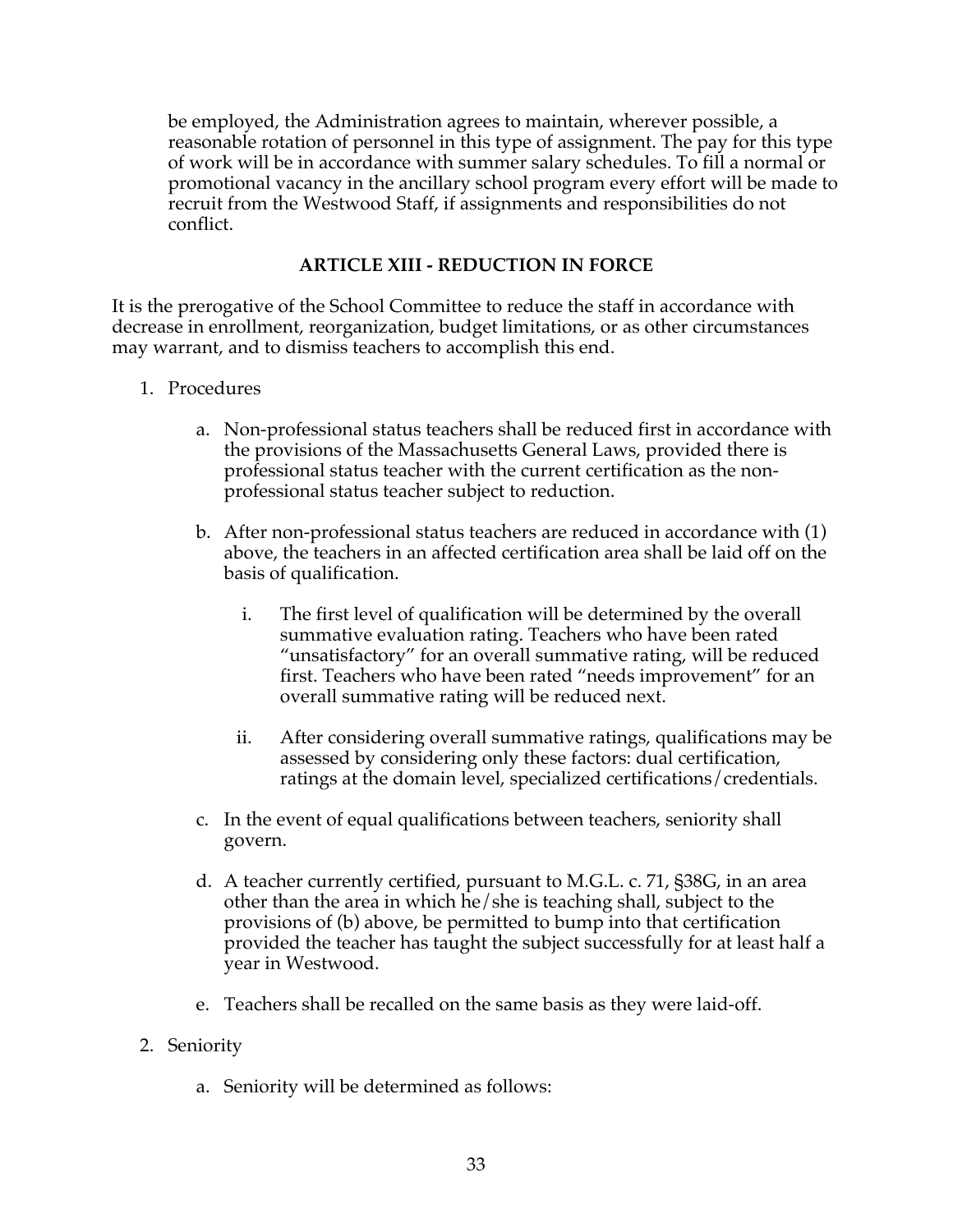- i. A teacher's length of service in bargaining Unit A in years, months, and days shall be reckoned from the date the teacher assumes duties in the Westwood School System.
- ii. Long-term substitute service immediately followed by an appointment to a permanent position shall be credited toward seniority.
- iii. Leaves of Absence shall not be considered a break in continuous service; only Leaves of Absence for which salary is granted shall be counted toward seniority.
- iv. Upon re-employment after resignation, teachers with previous experience in the Westwood School System shall receive seniority credit for their previous period of employment.
- v. Ties in length of service shall be resolved by lottery.
- 3. Seniority List
	- a. The Seniority List shall be prepared by the School Committee and provided to the Association no later than April 1st of each school year.
- 4. Certification
	- a. "Certification" or "certified" as used in this Article means those areas of certification (licensure) recognized by the Department of Elementary and Secondary Education pursuant to M.G.L. c. 71, §38G.
- 5. Qualification
	- a. "Qualification" or "qualified" as used in this Article means indicators of job performance, including overall evaluation ratings conducted pursuant to Article XVII (Growth and Evaluation System for Teachers) and as outlined in 1.B above.
- 6. Layoff
	- a. Layoff shall mean unpaid leave of absence for a period of no more than two (2) years from and pursuant to a reduction in force.
	- b. Notification
		- i. When a reduction in force is to take place, the Committee shall give thirty (30) days' written notice to the affected teacher and shall include the reason for the reduction.
- 7. Recall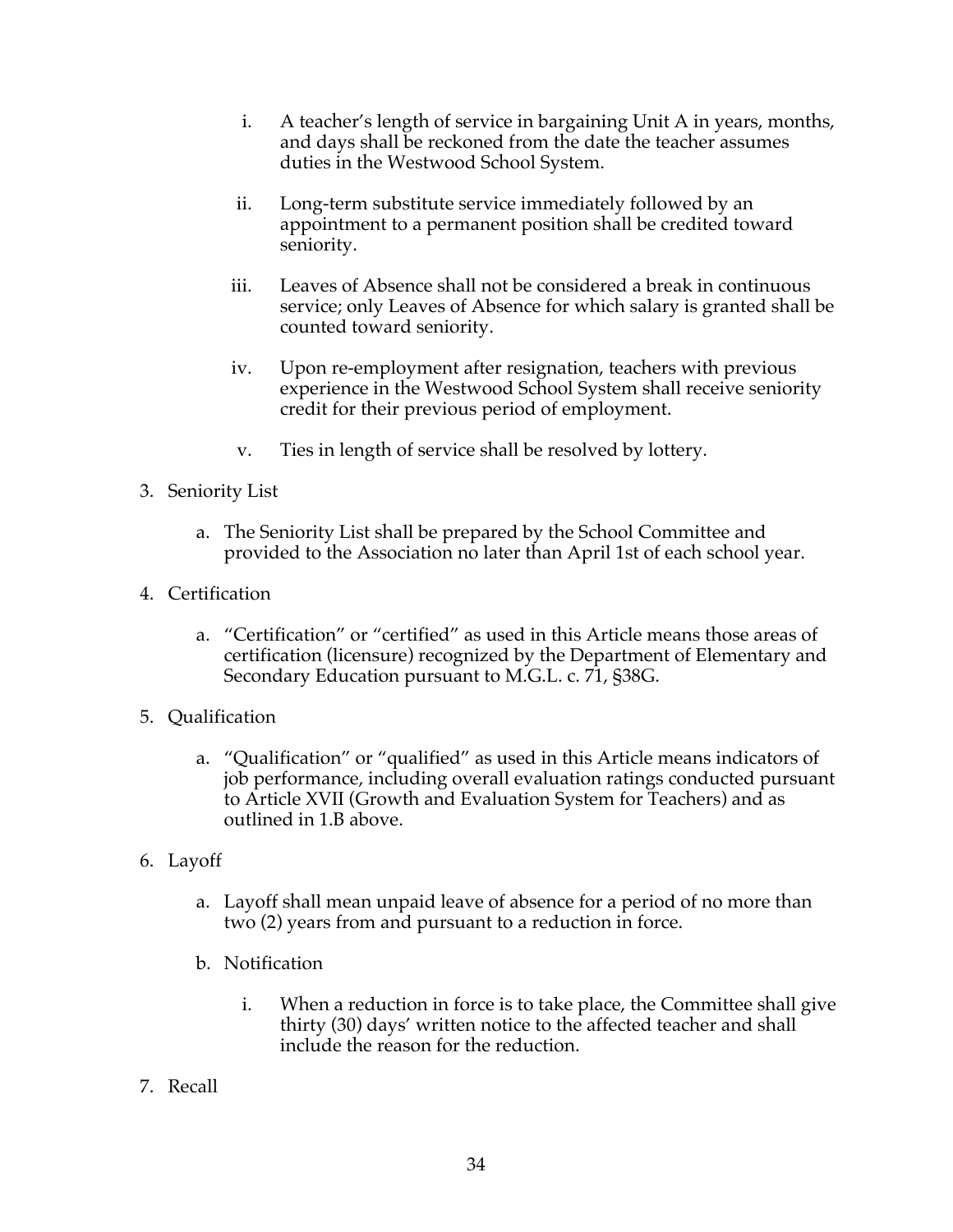- a. "Recall" as used in this Article shall mean the right to return to service during the twenty-four (24) month layoff period based upon the same criteria as the reduction. The twenty-four (24) month recall shall extend to September 1st following the expiration of the twenty-four (24) month contractual period. Any teacher so recalled will be entitled to all previous recorded benefits and placed on the salary schedule appropriate to his/her service and approved category.
- b. A list of all teachers in recall status shall be maintained by the Committee and forwarded to the Association by October 15th for each school year. The list shall contain the names of all teachers on recall according to their status. An updated list shall be forwarded within ten (10) school days of any change.

#### 8. Fallback

- a. Any member of Unit A or Unit B who is currently a member of one of those bargaining units shall have the total sum of his/her years of service in said units applicable as credit towards placement on the Unit A Seniority List described in Section 3 of this Article.
- b. Any individual presently employed by the Westwood Public Schools, who was formerly a member of bargaining Unit A or B and who is not now a member of those bargaining Units, shall have the sum of his/her years of service in both Unit A and B applicable as credit towards placement on the Unit A Seniority List described in Section 3 of this Article.

#### **ARTICLE XIV - PROFESSIONAL VACANCIES AND TRANSFERS**

- 1. Vacancies
	- a. When a position becomes vacant during the course of a school year, the Committee shall either fill the position for the remainder of the school year in accordance with the substitute policies adopted by the Committee on April 14, 1988, or through election of a regular teacher. In no event shall the position be filled by a per diem substitute for more than twenty (20) consecutive work days.
	- b. A position which becomes vacant during the course of a school year shall be filled in the subsequent school year with a regular teacher, provided that the position has not been impacted as a result of the application of the provisions of Article XIII, REDUCTION IN FORCE. For the purposes of this Article and this Agreement, a permanent vacancy shall be any vacancy resulting from the termination of employment due to death, resignation, retirement, or discharge.
- 2. Whenever a professional vacancy occurs within the system, the Superintendent will publicize the existence of the vacancy as soon as it is definitely established. The notification will contain the title of the position to be filled, the job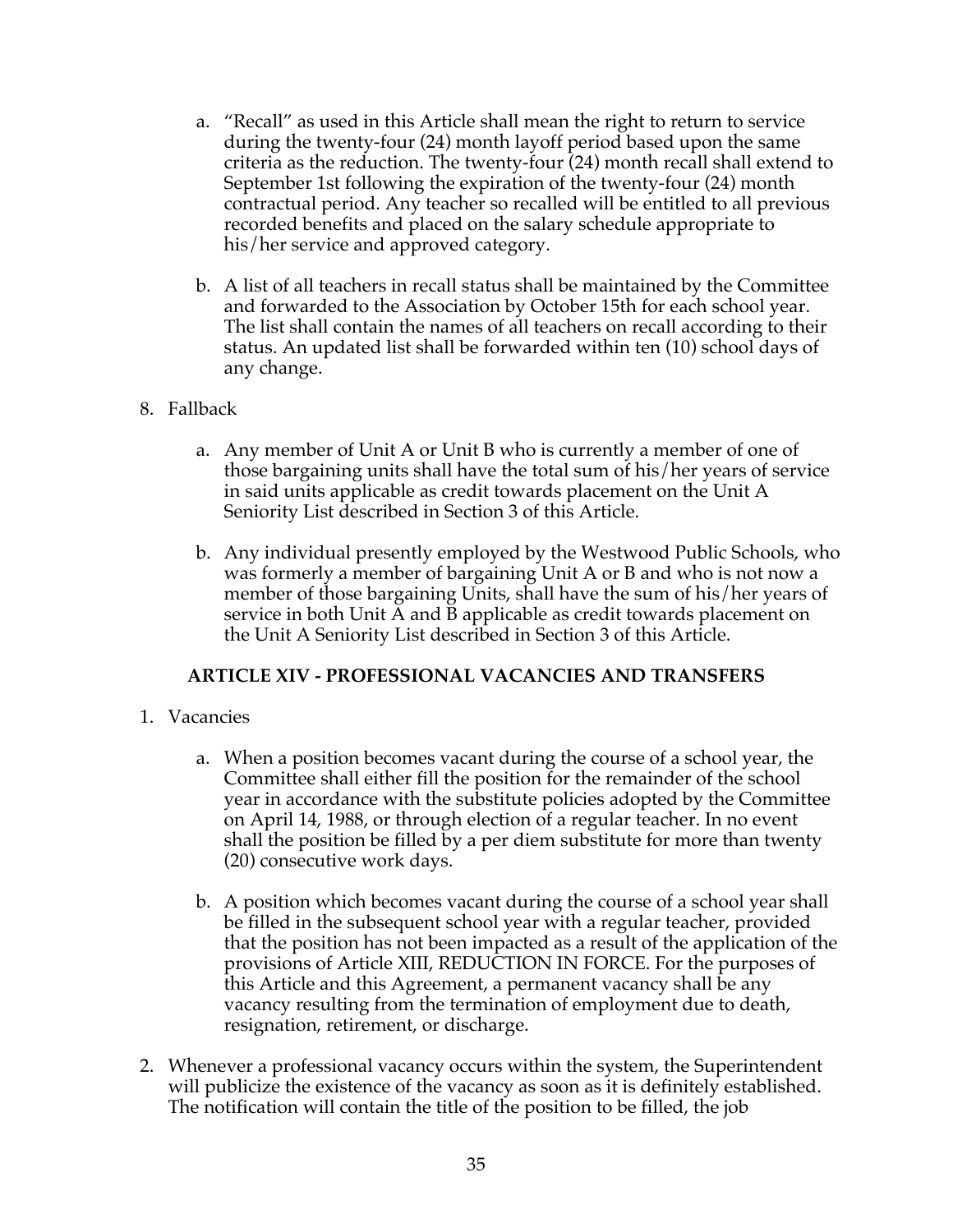description, the qualifications required of applicants, and the salary to be attached to the position. The posting of any such position shall occur online for a minimum of ten (10) days. The Association waives the posting requirement for all Unit A positions during the week before school opens in the fall.

- 3. In order to find the best possible person for a professional vacancy, qualified candidates from within and without the school system will be accepted on an equal opportunity basis. Meritorious service in Westwood will be recognized and promotion from within fostered through training opportunities. An appointment policy will be maintained that will encourage the application of qualified Westwood personnel and attract outside applicants of outstanding ability.
- 4. No person shall be denied a position for which he/she has applied because of his/her proficiency in a position already held since this policy tends, in the long run, to drive talented and able individuals from the system.
- 5. Any member of the professional staff may inform the Administration of a desire to change grade level or subject area and, if the applicant is qualified, the Administration agrees to consider such requests when the opportunity arises.
- 6. All projected professional vacancies will be announced and posted online whenever possible and as circumstances allow. However, each teacher may notify the Superintendent's Office of interest in a specific position at any time.

## **ARTICLE XV - TEACHERS' DAY AND YEAR**

- 1. A teachers' day and year includes those duties, assignments, and activities which deal directly or indirectly with the formal education of school age children. These duties include planning and preparation for learning; classroom management and supervision of students; delivery of instruction; monitoring, assessment, and follow-up; family and community outreach; and professional responsibilities including collaboration with fellow professionals.
- 2. Teachers are expected to be in attendance for a seven (7) hour work day. Elementary teachers will be in attendance for fifteen (15) minutes before and fifteen (15) minutes after the academic work day. High School and Middle School teachers will be in attendance for at least ten (10) minutes before and ten (10) minutes after the academic work day. The normal workday for teachers and other staff members, as defined above, shall not exceed seven (7) consecutive hours, except to fulfill the requirements for staff development activities outlined in Section 6 of Article XVIII (PROFESSIONAL DEVELOPMENT AND IMPROVEMENT).
- 3. Teachers of special subjects will be required to meet with classes beginning the first day of school whenever feasible. The parties agree that specialists shall have a schedule that provides a minimum of five (5) minutes between classes to the extent possible. When such schedule cannot be instituted, the teacher may request a meeting to discuss same with the Principal and Department Chair, and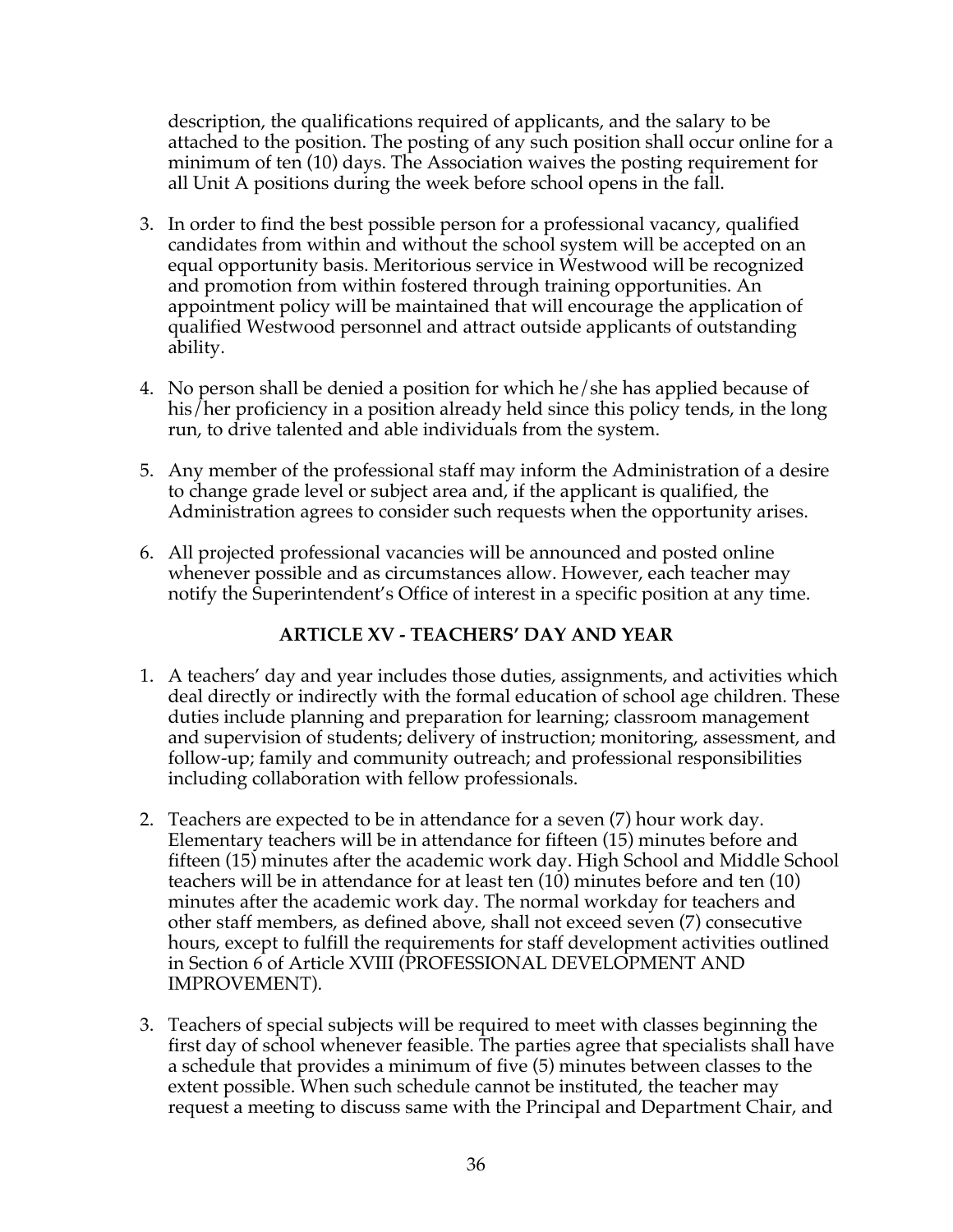with the presence of a representative of the WTA. At such meeting, the Principal will review the reasons for the inability to arrange the schedule in order to provide the five (5) minutes between classes. If the results of said meeting are not satisfactory to the teacher, a meeting will be scheduled with the Superintendent and all other participants, including a WTA representative, for further discussion on the reasons that the schedule cannot be so implemented. The outcome of such meetings shall not be subject to Levels Three and Four of the Grievance Procedure (Article XXI).

- 4. After-School Meetings
	- a. In addition to the normal workday and the staff development activities outlined in Section 7 of this Article, members of the staff agree to participate in necessary professional activities involving a reasonable amount of time before and/or after school.
	- b. All staff members in each building shall be required to attend the traditional fall evening Open House. Principals may excuse staff members from said Open House for good cause. No staff member shall be required to attend more than one evening Open House per year.
	- c. Any Unit A staff member whose duties normally require attendance at evening meetings or seminars in excess of those described in clause b above and Section 7 of this Article shall receive compensatory time.
	- d. In order to attend building and department meetings or participate in committee assignments, staff members may be required to remain after the end of the normal workday without additional compensation for not more than two (2) meetings per month, each of duration of not more than one-half (½) hour beyond the normal workday, or one (1) meeting per month extending not more than 1 hour beyond the regular workday. In case of emergency, this number may be increased at the discretion of the Administration. Notice to the affected staff members, together with an agenda, shall be given for any meeting expected to last beyond the end of the teacher's normal workday. Such notice shall be given at least three (3) school days in advance of such a meeting, except in the case of an emergency. Principals may excuse staff members from all or part of any such meeting for good cause.
	- e. No staff member, with the exception of Department Chairpersons and Directors, shall be required to participate in more than one (1) committee assignment per year.
- 5. The beginning and end dates of the normal teacher's contract shall not exceed ten (10) months, except to fulfill State law, and may commence on the Monday preceding Labor Day. In the event that teachers' work year starts prior to Labor Day, the Friday preceding Labor Day will remain a non-school day. The work year shall consist of 184 days. Whenever the teachers' work year exceeds that total, teachers shall be compensated on a pro rata basis based on their existing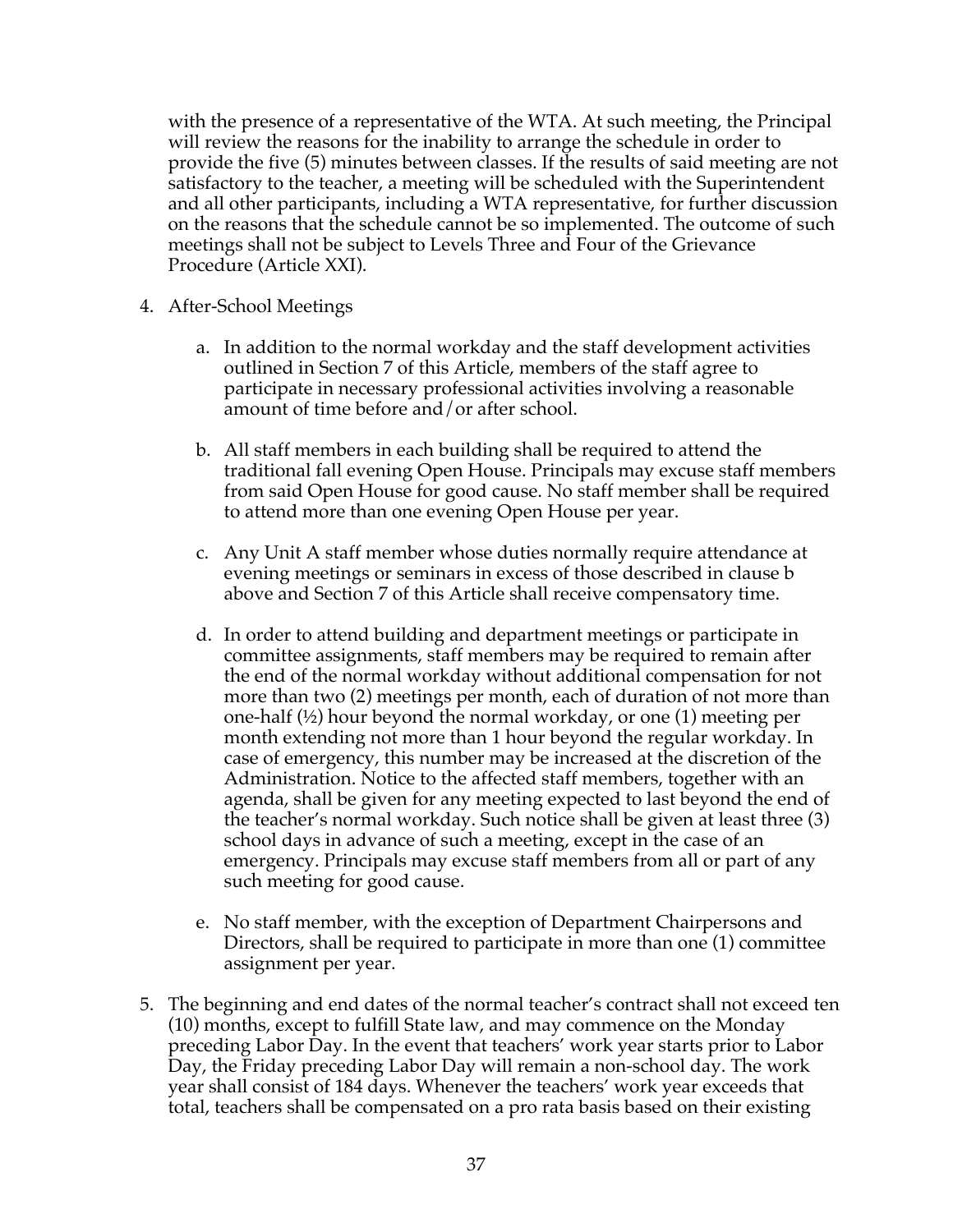contracts. No teachers will be required to attend school-sponsored in-service training, seminars, workshops, or other teacher training programs during the Winter, February, and Spring vacation periods. The first two (2) days of the teachers' work year shall be set aside primarily for staff preparation.

- 6. Overnight School shall be voluntary and not considered part of the regular school day or year.
- 7. Parent-Teacher Conferences
	- a. PreK/Elementary Parent-Teacher Conferences
		- i. Traditionally, classroom teachers at the PreK/Elementary level have scheduled two (2) parent-teacher conferences per student per year, one in the fall and one in the spring, and others when so indicated by the parent and/or teacher. It is the intent of the Westwood School Committee and the Westwood Teachers' Association that this professional practice continue. Teachers will make every effort to schedule parent-teacher conferences at times that are reasonably and mutually convenient to the individual parent or teacher.
		- ii. It is the intent of the Westwood School Committee and the Westwood Teachers' Association to set aside four (4) staff development Wednesdays for the purpose of facilitating Elementary parent-teacher conferences. On these four (4) Wednesdays, elementary classroom teachers and special educators shall be required to be present from 1:00pm-4:00pm to hold scheduled parent-teacher conferences. Classroom teachers and special educators in each building shall be required to hold one (1) evening parent-teacher conference in the fall and one (1) in the spring on dates scheduled by the Administration. On these evenings, PreK/Elementary classroom teachers and special educators shall be required to be in attendance from 5:00pm-7:00pm or 6:00pm-8:00pm to meet with parents. However, in the event a PreK/Elementary staff person is assigned to more than one school, under no circumstances shall that person be required to attend more than two parent-teacher conference nights per year. PreK/Elementary classroom teachers and special educators will be compensated for their participation in the evening conference date by being released at the normal time students are dismissed on two staff development days during the year.
		- iii. During the evening conferences in the fall and spring, Elementary specialist teachers (library, PE, art, performing arts), literacy, and math specialists will be available during evening conferences from 5:00pm-7:00pm or 6:00pm-8:00pm to meet with parents. Parents will be notified of the specialists' availability. On all other afternoon conference days, these specialist teachers will be required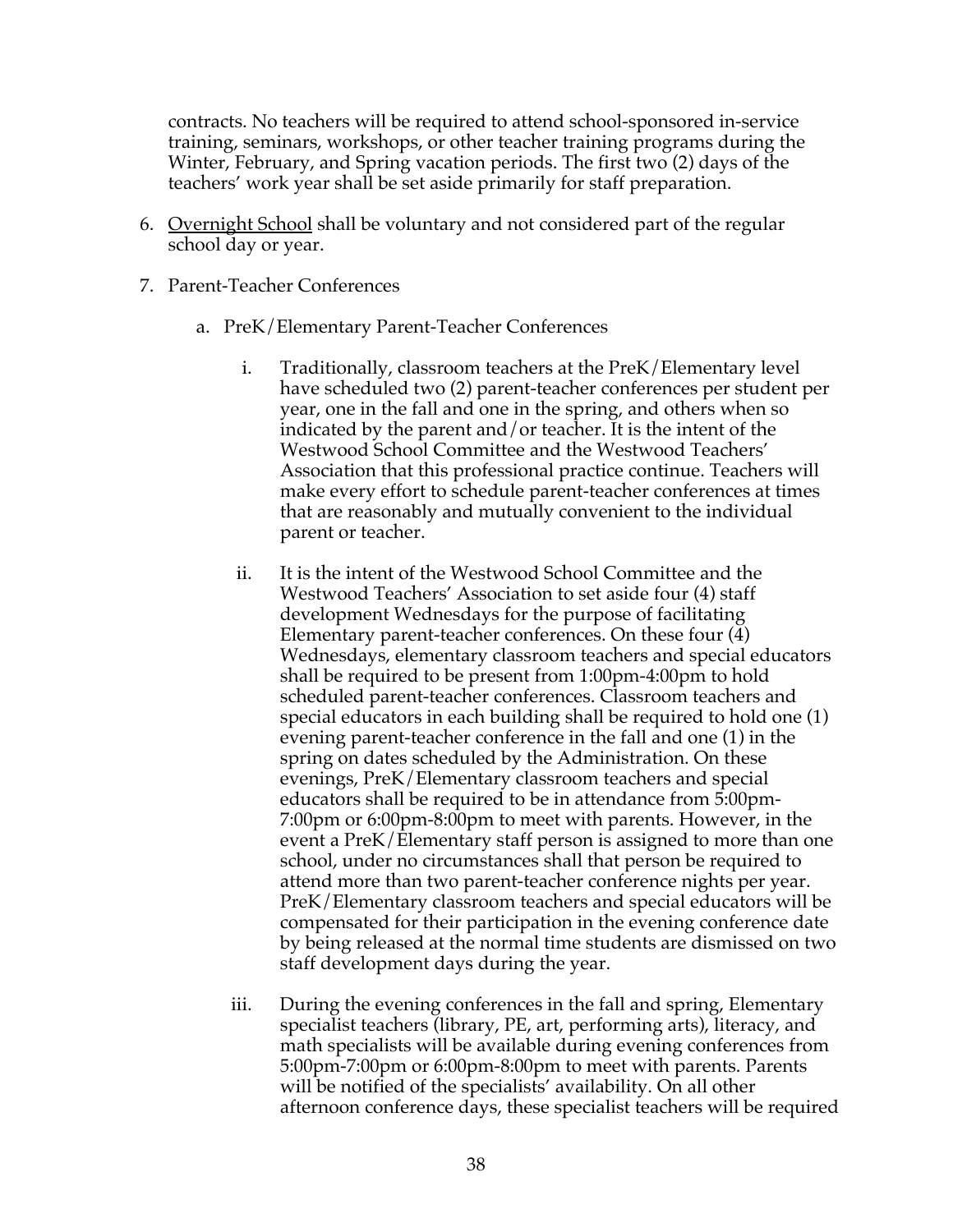to participate in professional development activities/meetings. Elementary and math specialist teachers will be compensated for their participation in the evening conference dates by being released at the normal time students are dismissed on two (2) staff development afternoons during the year.

- b. Middle School Parent-Teacher Conferences
	- i. It is also the intent of the Westwood School Committee and the Westwood Teachers' Association to provide an opportunity for parents to schedule one parent-teacher conference with core academic teachers (English Language Arts, math, social studies, science, and foreign language) and special education teachers in the fall. These parent-teacher conferences will be held on three (3) afternoons and one (1) evening on a date scheduled by the administration. Core academic teachers and special education teachers are required to be present for each scheduled conference. Core academic teachers and special educators shall be compensated for their evening conference time by being released at the normal time students are dismissed on one (1) staff development afternoon during the year.
	- ii. On one (1) afternoon during the year, Middle School specialist teachers (library, PE/Wellness, art, performing arts, CACE) shall be required to be present to hold scheduled parent-teacher conferences. On the other afternoons during which classroom teachers hold conferences, Middle School specialist teachers will be required to participate in professional development activities/meetings. Middle School specialist teachers shall also be required to be in attendance to hold parent-teacher conferences on one (1) evening date scheduled by the administration. Middle School specialist teachers will be compensated for their participation in the evening conference date by being released at the normal time students are dismissed on one (1) staff development afternoon during the year.
- c. High School Parent-Teacher Conferences
	- i. It is also the intent of the Westwood School Committee and the Westwood Teachers' Association to provide parents the opportunity to schedule one (1) parent-teacher conference with each teacher during the school year on a date to be scheduled by the Administration and lasting for a two-hour period. All High School teachers shall be required to be in attendance for the evening parent-teacher conferences. However, in the event any staff person is assigned to more than one school, under no circumstances shall that person be required to attend more than one (1) evening parent-teacher conference per year. Teachers will be compensated for their participation in the evening conference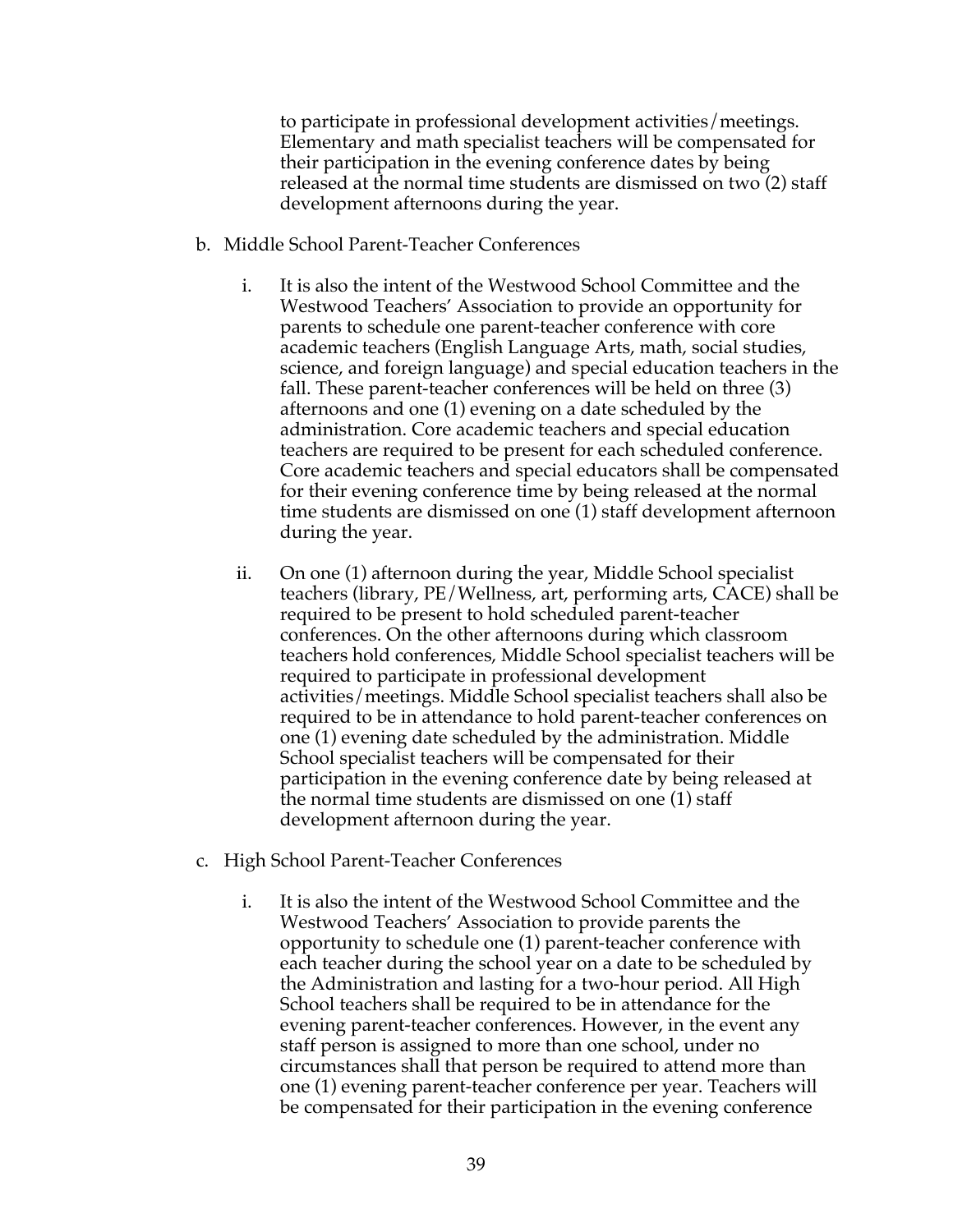date by being released at the normal time students are dismissed on one (1) staff development afternoon during the year.

- 8. Class and Assignment Lists for Teachers
	- a. Every effort will be made to submit a class and assignment list for the following year to teachers before they leave school in June. The Administration will be guided by the interests and talents of the individual teachers in the relevancy and assignment of professional activities.
- 9. Duty-Free Lunch
	- a. Every possible effort will be made at all levels and in all buildings in the system to provide each staff member with a thirty-minute duty-free period. In buildings where it is necessary, teacher aides will be used as part of this effort. Assignment and scheduling procedures will be such as to assure that this time is available between 10:25am and 1:00pm.

## **ARTICLE XVI - INSTRUCTIONAL MATERIALS**

- 1. The teaching staff, in cooperation with the Administration, will play an active role in assuring the superior quality of instructional materials and texts.
- 2. Teachers shall be reimbursed for out-of-pocket expenditures related to instructional expenses, if such expenditures are pre-approved in writing. In no event shall a staff member be required to purchase materials necessary for a program's implementation or continuation. All instructional materials and equipment shall be equitably distributed within buildings upon reasonable and timely request.

## **ARTICLE XVII - GROWTH AND EVALUATION SYSTEM FOR TEACHERS**

- 1. Purpose and Definitions
	- a. It is agreed by the Association and the School Committee that Westwood Public Schools are committed to: ensuring that education professionals hold high learning expectations for all students and employing effective techniques so that students meet those expectations; providing a culture where professional growth and evaluation are inseparable aspects of the educational practice; and ensuring that education professionals have a common understanding of high quality educational practices and the language to discuss these practices. To those ends, the assessment of professional performance will be done: in accordance with the goals of the School System and accepted professional standards, as defined by the State and the district; and towards the creation of a record of facts and assessments for personnel decisions.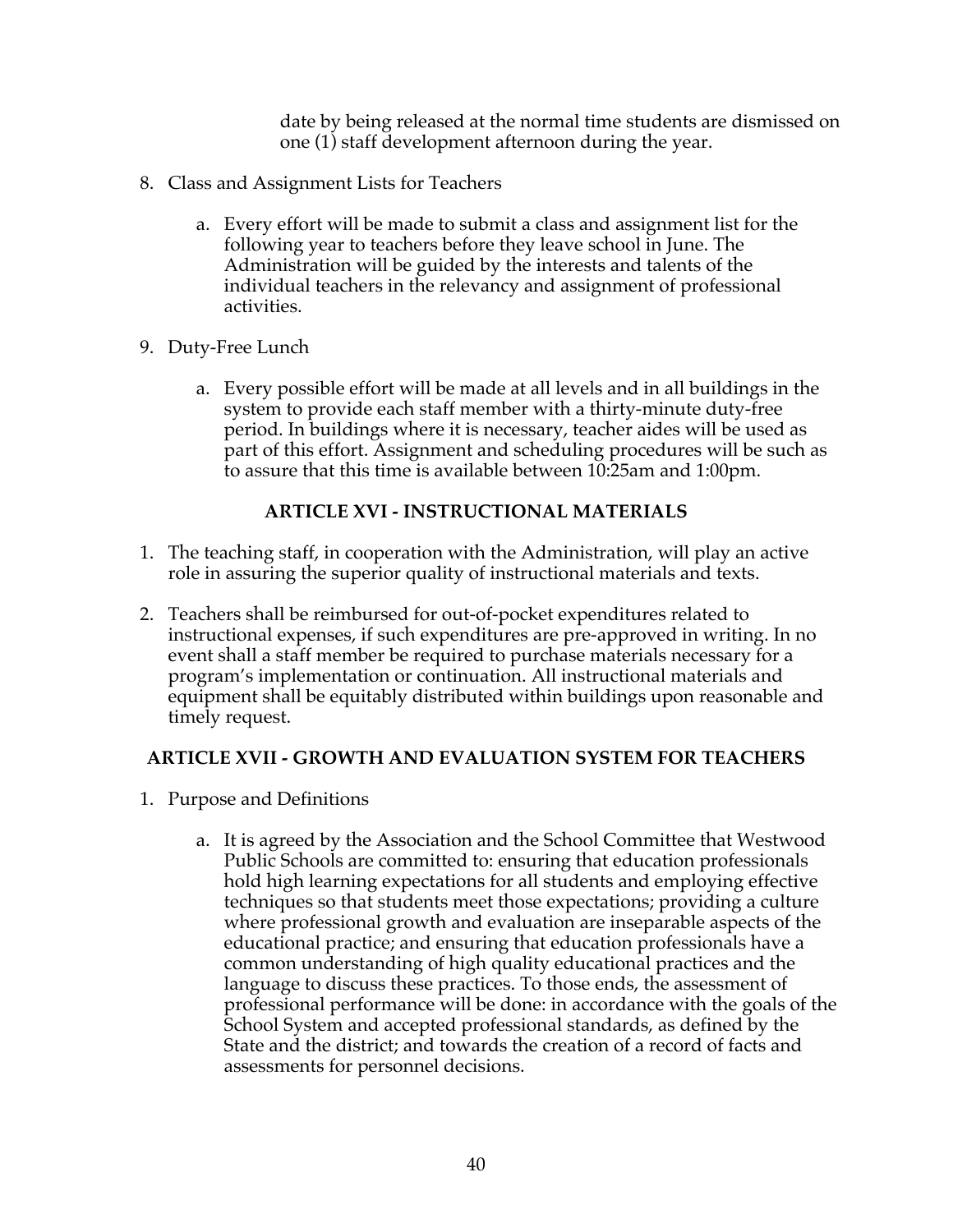- b. All observation forms and evaluation instruments shall be prepared jointly by the Association and the Administration. Existing rubrics, forms and procedures are documented in the Westwood Public Schools Professional Growth & Evaluation Manual, which is posted online and accessible to all members and evaluators. The manual is hereby incorporated into this Agreement by reference.
- c. The evaluation procedure must comply with current state regulations. If, over the length of this Contractual Agreement, the evaluation procedure, forms and/or rubrics must be modified to ensure compliance, changes shall be made by mutual consent of the parties through the work of a subcommittee, with representation appointed by both administration and the WTA. Changes may also be made if there is agreement between the administration and the WTA that such changes need to be made. The process will remain as stated earlier in this paragraph. Since these evaluation ends can best be served by a constant and uniform procedure, the evaluation system described below is hereby adopted.
	- i. No person evaluated under this system shall be discriminated against because of length of service or because of race, creed, nationality, religion, gender, marital status, age, political affiliation, sexual orientation, or handicaps as provided by law.
	- ii. "Evaluators" shall include any of the following administrators: Principal, Assistant Principal, High School Department Head, Middle School Department Head, Middle School Student Services Department Head, Elementary Student Services Department Head, K-12 Director, and Central Office administrative staff as designated by the Superintendent of Schools. The Principal or evaluator of record shall countersign the evaluations prepared by other evaluators.
	- iii. It is a primary professional responsibility of all administrators serving as evaluators to be "educational leaders" who specifically understand what constitutes "good teaching" and professional performance, are able to articulate the components of each, know what is occurring in individual classrooms, and ask of the teaching and professional staff the fundamental questions about goals of educators and how these ends can most effectively be achieved. For the purpose of this evaluation process, "expertise" on the part of the Department Head/Director shall be defined as certification in at least one subject area in which the Department Head/Director supervises. It is also agreed that the Department Head/Director shall be a regular employee of the School System. The Superintendent shall be responsible for ensuring that all evaluators receive training in the principles of supervision and evaluation.
	- iv. While the evaluation system enables administrators to make sound decisions about the effectiveness of teacher and staff performance,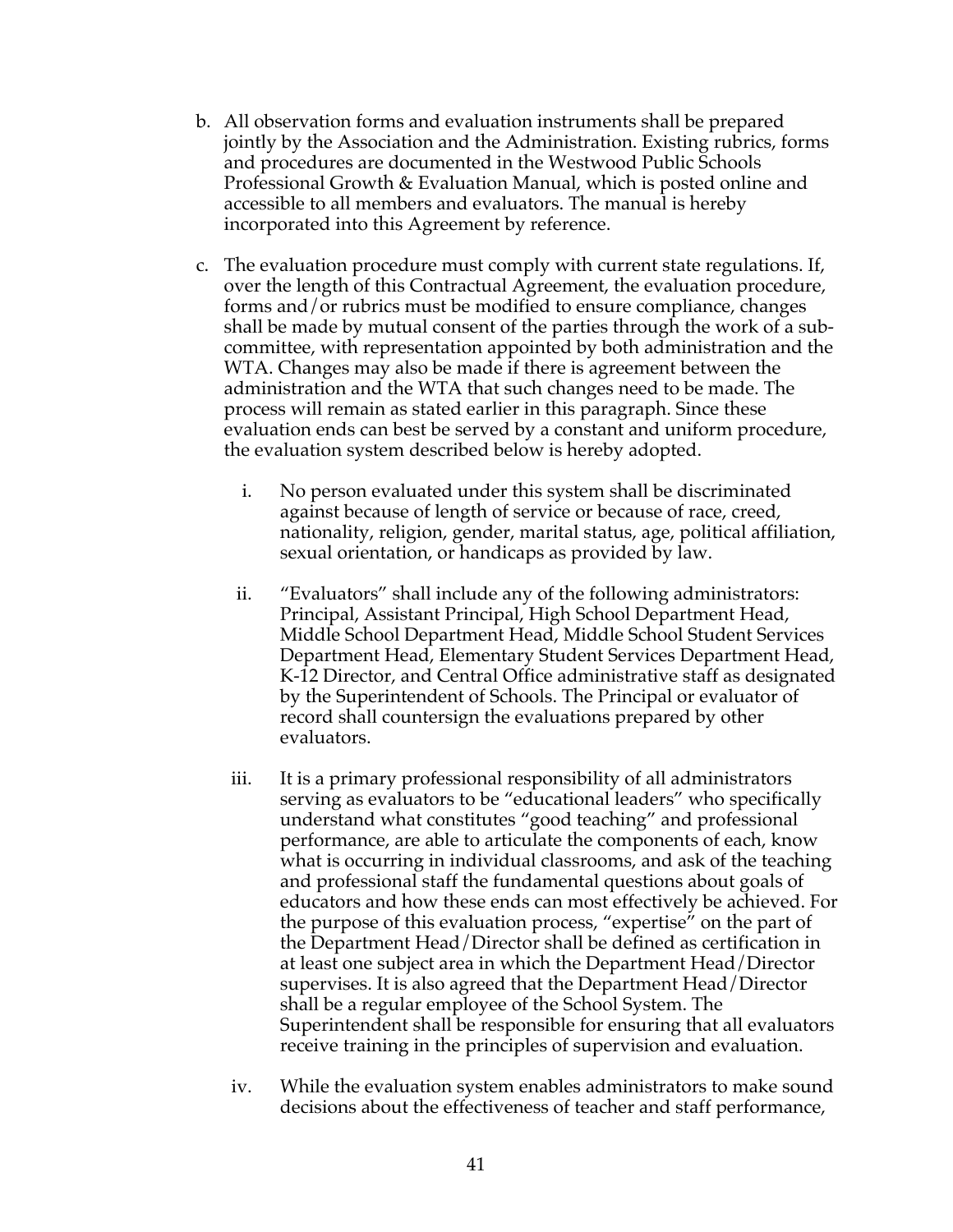it should be understood that the fundamental purpose of the system is to provide a framework for developing a formative or helping relationship between the evaluator(s) and the evaluatee.

v. Because the purpose of the evaluation system is to improve instruction and student learning, honest, candid communication between the evaluator and evaluatee with respect to strengths, areas in need of development, and specific action-oriented suggestions for improvement are essential.

All evaluations are based on 1) multiple measures of student learning including measures of progress on classroom assessments that align with Massachusetts Curriculum Frameworks, measures of student progress on learning goals, statewide growth measures where available, common assessments, and other contributions to student learning, growth and achievement; 2) judgments based on observations and artifacts of professional practices, including unannounced observations of practice of any duration; and 3) evidence of fulfillment of professional responsibilities and outreach to families, student feedback and any other relevant information.

- vi. Evaluators will not conduct unannounced or full observations during J-term, unless invited to do so by the educator.
- vii. Each observation and evaluation report shall be signed by both the evaluatee and evaluator. The evaluatee's signature on any written report indicates knowledge of the report and does not imply consent or agreement. The educator may submit a written addendum, indicating either agreement or disagreement, to any report. Furthermore, any educator dissatisfied with his or her evaluation shall be entitled to meet with the Superintendent to discuss the evaluation.
- viii. A copy of all observation and evaluation reports shall be given to the educator who has been evaluated. Notes taken by the evaluator(s) during the observation process, not included in the written post-observation report or final evaluation report signed by both parties, shall not be admissible in any legal proceeding.
	- ix. Any educator evaluated under this provision may seek representation and assistance from the Association at any step of the evaluation process, and grievances filed with respect to procedural issues arising out of the evaluations shall be deemed proper. An educator with professional teacher status may also grieve the substance of his/her evaluations when such evaluations result in dismissal, demotion, suspension, and/or the withholding of a salary increment.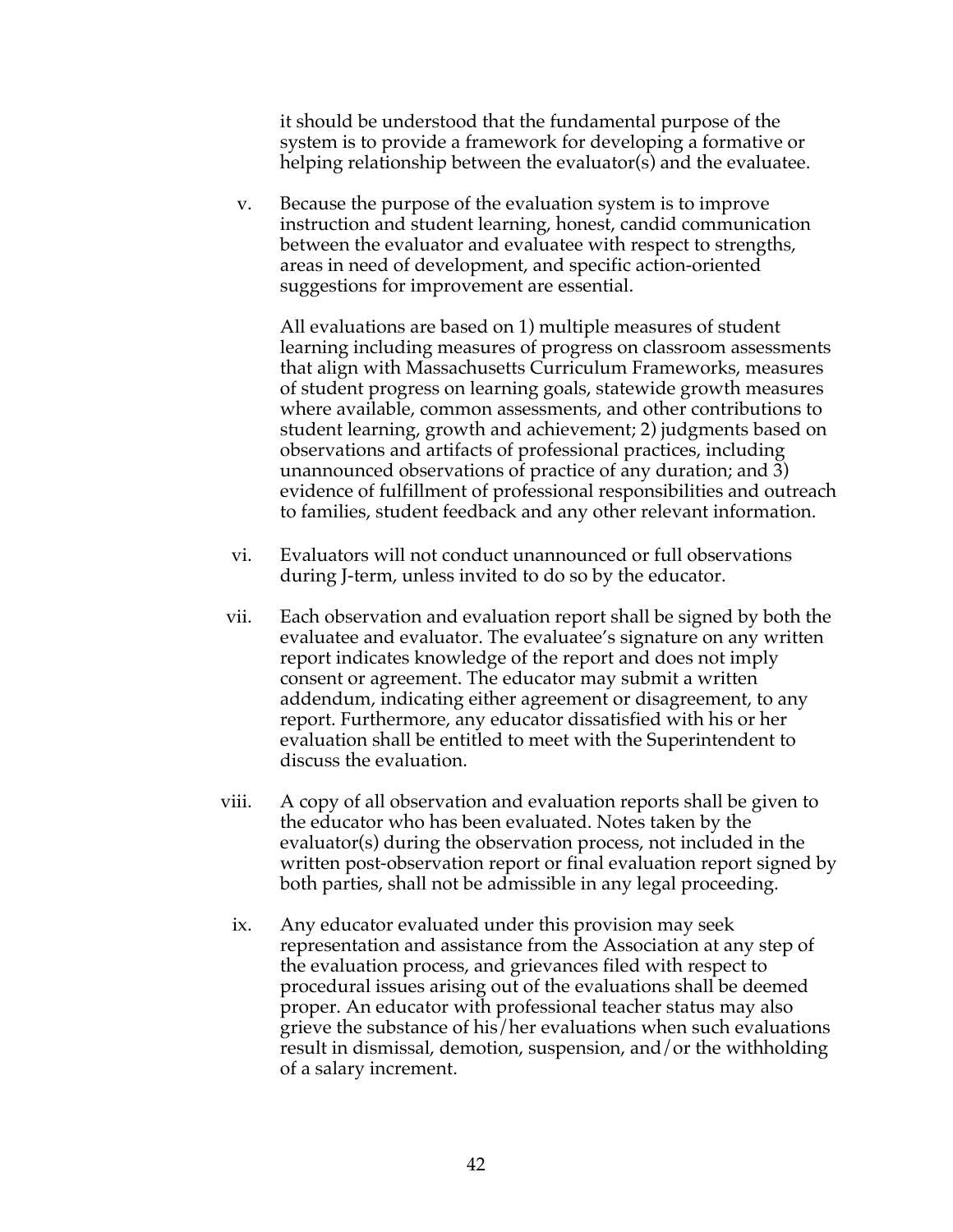#### 2. Personnel Files

- a. The building Principal(s) and the Superintendent have the right to maintain personnel files. All written records concerning staff members shall be kept in the aforementioned personnel files. Each educator may examine his or her own personnel files at any time, and may instruct the Principal or Superintendent in writing to make copies available to any designated person. The file itself may not be removed from either the Principal's or the Superintendent's office. This particular provision shall be subject to the requirements of the Grievance Procedure found in Article XXI, Section 8(d) and (f).
- b. It is understood that all notes, observation, and evaluation reports shall be handled by the evaluator(s) with maximum regard for professional confidentiality. Only the evaluating administrator's administrative assistant and the Superintendent's Executive Secretary shall assist the evaluator(s) in writing, photocopying, or filing any documents associated with the evaluation process.
- 3. Westwood Professional Growth & Evaluation Manual
	- a. The Westwood Professional Growth & Evaluation Manual outlines all aspects of the evaluation process including instruments (professional performance rubrics), forms, and deadlines. For complete information on this process, refer to said manual.
	- b. A complete hard copy of this manual shall be given to the Superintendent and the president of the Association. For others, the entire manual can be accessed online at the district website.
	- c. A Notice of Concern can be issued to an educator when his/her evaluator has concerns about a pattern of behavior/events related to an educator's performance or a one-time event that shows a serious lack of judgment on the educators' part. For further information on such notice, refer to the Professional Growth & Evaluation Manual.
	- d. An educator shall be moved from a Growth Plan to an Improvement Plan when his/her evaluator has significant concerns about an aspect of the educator's performance. The movement to an Improvement Plan may occur during the Mid-Cycle Review process, during the Final Meeting, or as a result of a Notice of Concern. For more information on an Improvement Plan, refer to the Professional Growth & Evaluation Manual.

#### **ARTICLE XVIII - PROFESSIONAL DEVELOPMENT AND IMPROVEMENT**

1. Purpose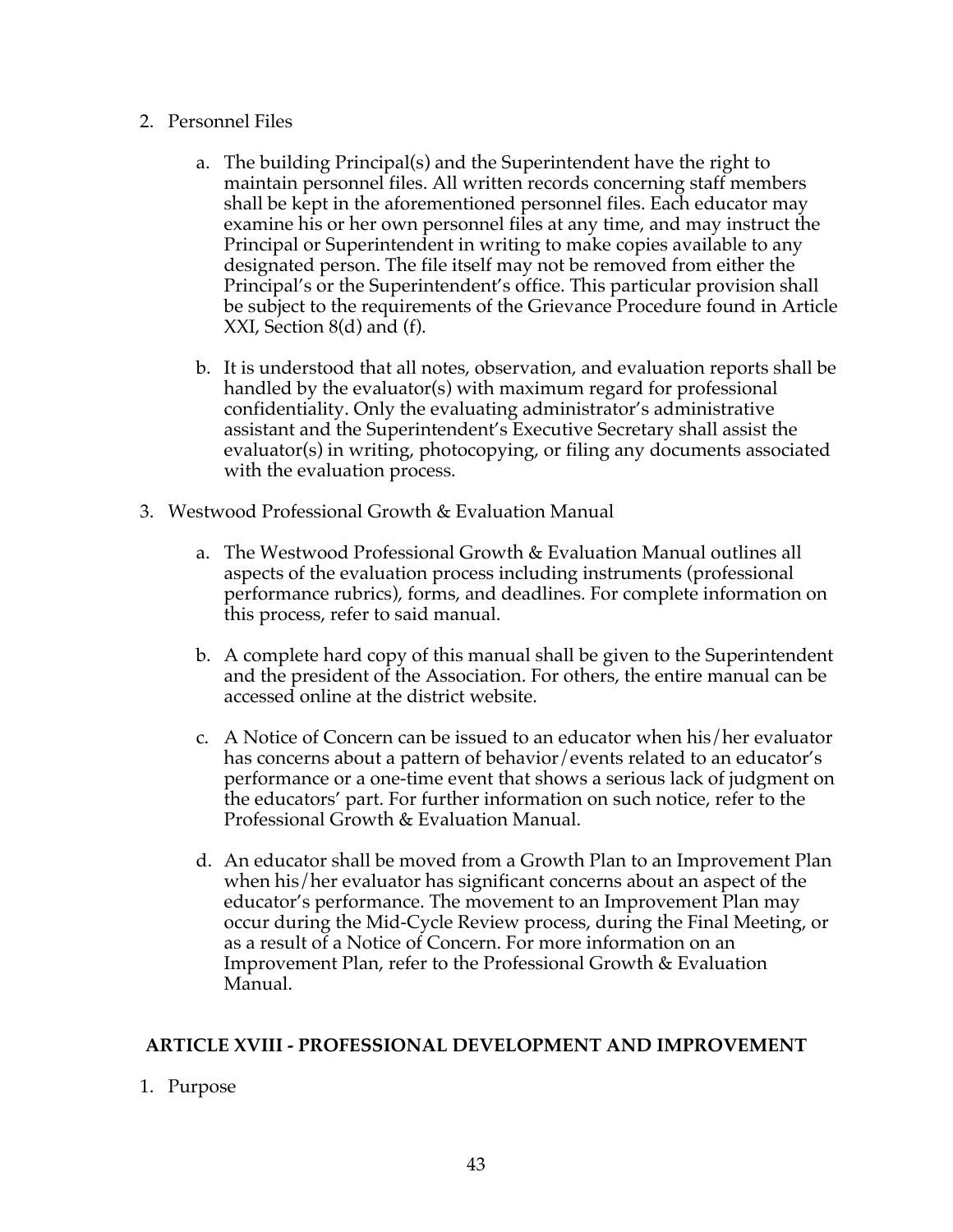- a. The Association and the School Committee agree that programs and activities aimed at professional development and improvement of staff members represent high priorities for the Westwood Public Schools. Furthermore, the School Committee affirms its obligation to provide a nocost option for teacher and other staff recertification, as provided by law.
- 2. Professional Development
	- a. The parties agree to the creation of a Professional Development Council which shall be composed of equal numbers of members appointed by the Superintendent and the President of the Association. Efforts will be made by the parties to insure representation of each school on this Council and cooperative planning involving administrators and the professional staff.
	- b. The Professional Development Council shall be responsible for surveying staff members about professional development needs in all subject and professional areas. It shall also create a district-wide professional development plan for the entire certified staff and update it on an annual basis. Furthermore, it shall coordinate district-sponsored or on-site courses, workshops, seminars, meetings, and other activities associated with professional development and improvement. The Superintendent shall publish the professional development calendar at the start of the school year.
- 3. Professional Courses
	- a. A limitation, generally of a one (1) three-credit professional course, shall be made for beginning teachers, and two (2) courses per semester for experienced teachers.
- 4. Course Reimbursement
	- a. The Committee shall provide \$60,000 for the reimbursement of tuition expenses incurred by teachers. Teachers shall be reimbursed for up to \$600 per course for completing courses approved in advance by the Superintendent as being related to the educational mission of the Westwood Schools, provided they attain a grade of B or better. Teachers without a Master's degree may be reimbursed for up to three (3) courses per year. Teachers with a Master's degree or higher may be reimbursed for up to two (2) courses per year. The total funds available in each year shall be tentatively allocated ⅓ summer, ⅓ fall, ⅓ winter, subject to actual usage patterns, and distributed on a pro-rata basis as requests exceed \$20,000 per reimbursement cycle.
	- b. Course approval forms must be submitted and accepted before the course begins. Copies of this form will go to the applicant, Central Office, and the WTA.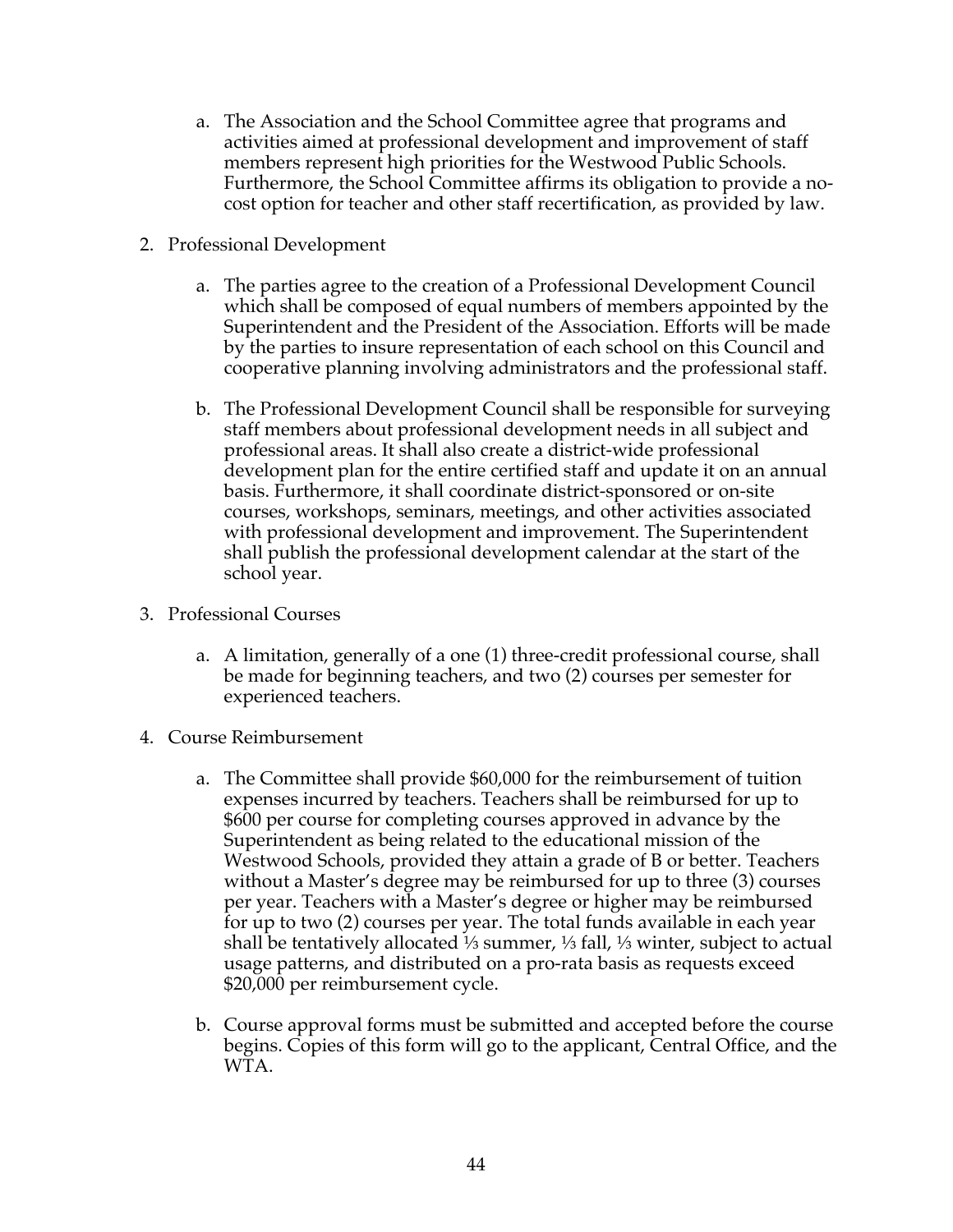- c. Course reimbursement forms must be submitted to Central Office, along with documentation of grade and payment, by:
	- i. Summer: October 1
	- ii. Fall: March 1
	- iii. Spring: June 15
- d. Copies of this form will be provided to recipient, Central Office, and the WTA. Failure to meet the requirements of course approval and submission deadlines may negate reimbursement.
- 5. Course Vouchers
	- a. The Superintendent shall publish for all staff members a list of all vouchers received by and in possession of the School System, and shall provide staff members five (5) school days to apply for them. Vouchers shall be fairly and equitably distributed among staff members; if the number of staff members applying for vouchers outnumbers those available, a lottery shall be conducted. In the case of student teaching vouchers, cooperating teachers shall be entitled to said vouchers and may exchange them through the Superintendent's Office. If two or more staff members claim the same student teaching voucher, a lottery shall be employed. In the event a student teaching voucher remains unused after one (1) year, it shall be offered to other staff members by the method outlined above.
- 6. Staff Development
	- a. Preamble: The Association and the School Committee agree the primary goals of the System's staff development program shall be the improvement of curriculum and instructional and other professional skills in order to increase student achievement. Furthermore, the parties agree these goals shall be accomplished through cooperative planning between staff and Administration.
	- b. Time for staff development shall take place on alternate Wednesdays during the work year. In addition to the aforementioned Wednesdays, one (1) of the one-hundred eighty four (184) days comprising the work year as defined in Section 5 of Article XV (Teachers' Day and Year) shall be set aside for further staff development.
	- c. The following rules shall prevail with respect to the System's staff development program:
		- i. Staff development activities take place on designated Wednesday afternoons. On staff development Wednesdays and parent-teacher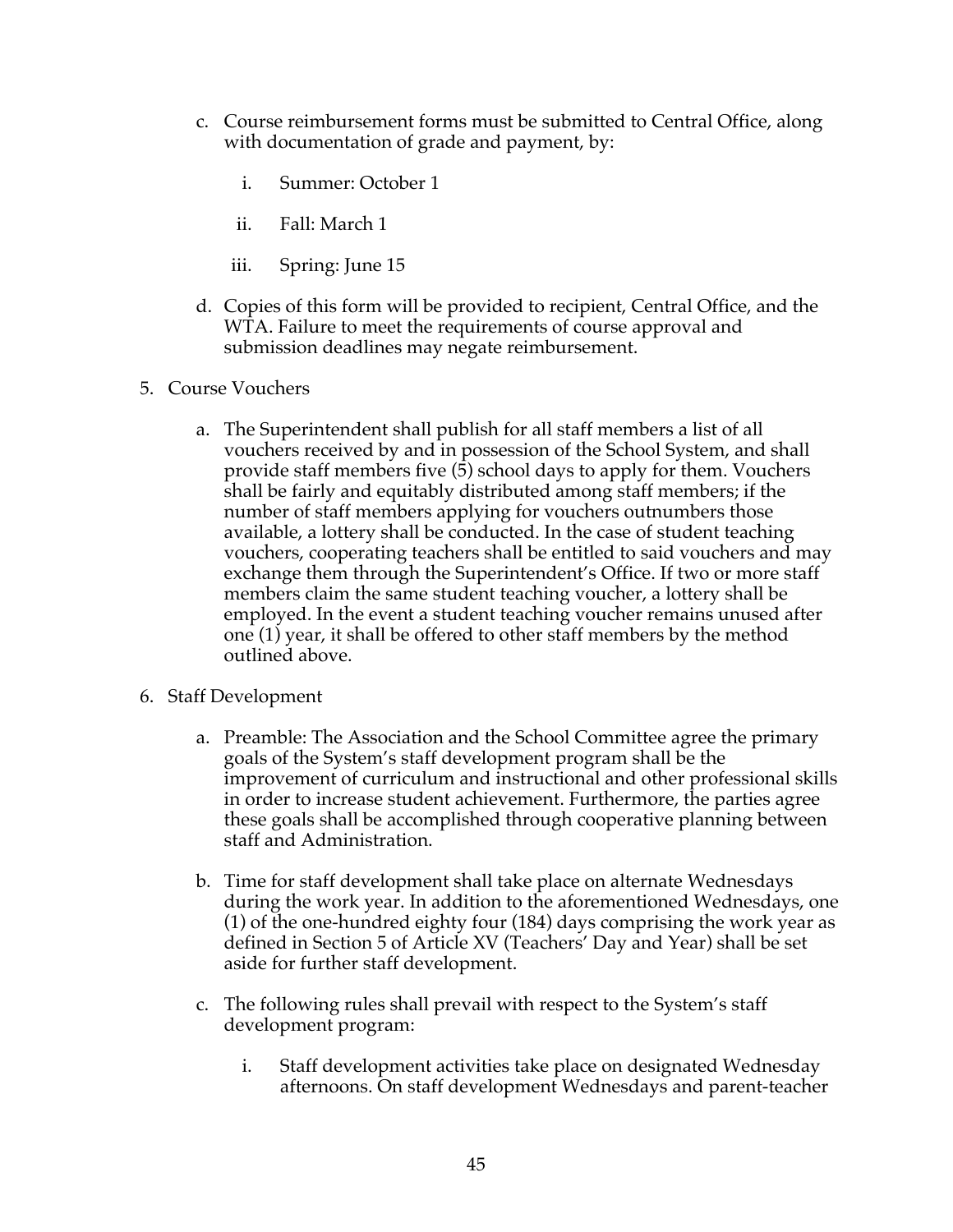conferences afternoons, a half-hour may be added to the work day. Teacher attendance at Wednesday staff development is mandatory.

- ii. On the one (1) full-day of staff development activities to take place during a work week of a work year, teachers shall be required to be in attendance and the work day shall not exceed 8 hours, inclusive of a 30-minute lunch break.
- iii. Staff development shall begin on the first Wednesday of each work year with administrative meetings scheduled for that day. Except for an organizational meeting with building principals, the traditional first day for teachers shall be reserved for classroom preparation and other activities normally associated with the opening of school.
- d. A staff member shall not normally be required to attend a staff development session unrelated to his/her position within the school system. A staff member whose professional development needs are not addressed during the regularly scheduled sessions (hereafter referred to as a "low incidence staff") shall be required to create and carry out a specialized plan. This process may be accomplished either individually or with other low incidence staff members within the same department or assigned to similar tasks.
- 7. On-Site Staff Development Courses
	- a. In order to provide increased intellectual stimulation for staff members, improve their professional and personal well-being, and further their acquisition of content and instructional skills, the School Committee shall establish a system for awarding professional development "units" for staff development courses that shall be offered at the end of the regular workday and during staff development time. Each "unit" shall be defined as ten (10) hours of instructional activity, with three (3) "units" being equivalent to one (1) graduate credit for the purpose of placement on the salary schedule. The expense for these units shall be borne by the School Committee. For purposes of teacher or staff recertification, one (1) hour of instruction shall be considered to constitute one (1) professional development point.
	- b. The Westwood Public Schools will offer a minimum of two (2) three-credit district-sponsored courses per school year as provided in Article III, Section 3. One (1) district-sponsored credit shall be equivalent to one (1) graduate credit for the purposes of credit accumulation toward higher salary status.
- 8. Other Professional Development Opportunities
	- a. For information on Master's+30 course requirements and curriculum development projects, please refer to Article III (SALARY AND OTHER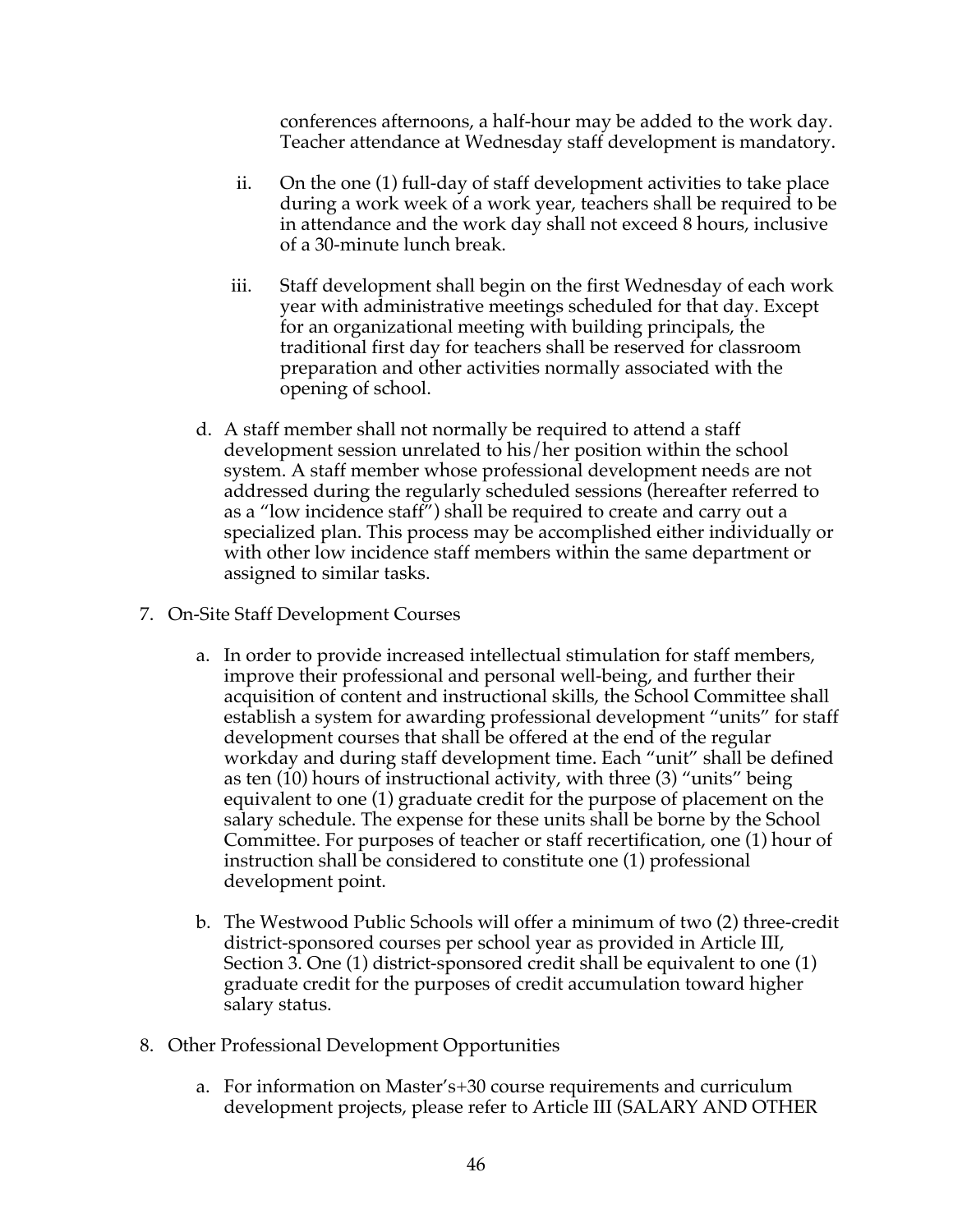COMPENSATIONS), Sections 3 and 10, respectively; for career exploration leaves refer to Article XIX (LEAVES OF ABSENCE), Section 5a; and for sabbatical leaves refer to Article XX (SABBATICAL LEAVE: EXPLANATION & PROCEDURE).

- 9. Mentoring and Mentor Leaders
	- a. Positions for mentors and mentor leaders shall be posted and appointments shall be for a one-year period. At the end of the school year, the appointment will automatically end unless the district, mentor, and mentee agree to continue it for a subsequent school year.
	- b. It is recognized that fulfillment of duties and responsibilities of a mentor or mentor leader will involve use of the teachers' preparation time, lunch time, and after school time. Any release time for mentoring functions shall be subject to the approval of the principal.
	- c. Any evaluation of the mentor's participation and duties will not be part of that member's official personnel file, but may only be utilized in conjunction with the participants of this program for analysis of its efficacy. In addition, any member who volunteers, and is selected to be a mentor, shall not be evaluated, either formally or informally, on the basis of any professional conduct or comments, either written or oral, presented as part of this program, regarding any new teacher in the mentor program.
	- d. Any teacher who has completed mentor training and is assigned a mentee will be compensated accordingly:
		- i. Mentors who provide mentor training to a **first year** teacher will receive a \$600 stipend; \$300 to be paid in January of said year, and \$300 to be paid in May of said year.
		- ii. Mentors who provide mentor training to a **second year** teacher will receive a \$500 stipend; \$250 to be paid in January of said year, and \$250 to be paid in May of said year.
		- iii. Mentors who provide mentor training to a **third year** teacher will receive a \$400 stipend; \$200 to be paid in January of said year, and \$200 to be paid in May of said year.
		- iv. Mentor Leaders will be compensated with a \$540 annual stipend; \$270 to be paid in January of said year, and \$270 to be paid in May of said year.
		- v. Teachers who mentor more than one mentee will receive the relevant stipend for each mentee.

10. Interns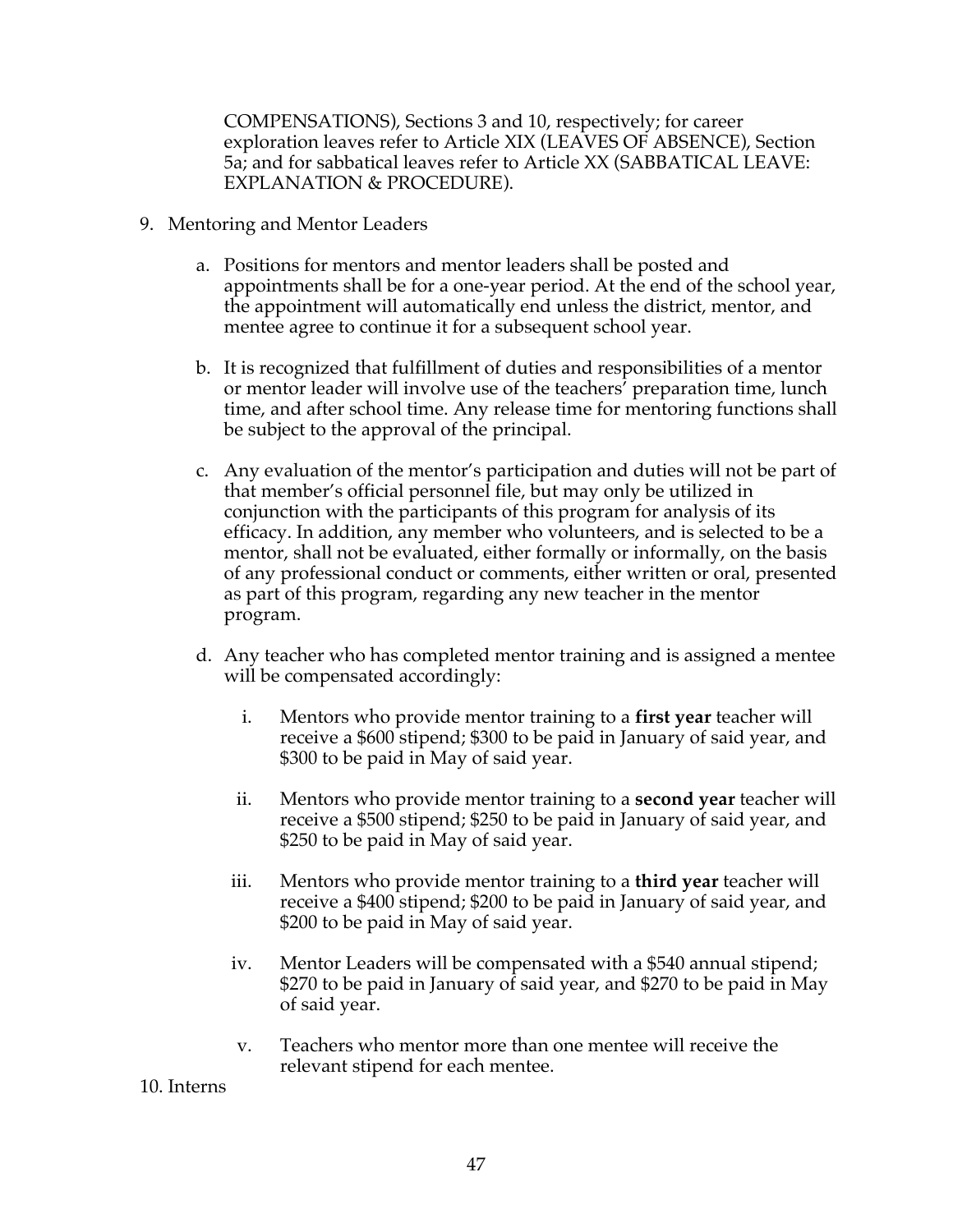a. Teachers who agree to supervise a student (graduate) intern will receive a yearly stipend of \$350.

## **ARTICLE XIX - LEAVES OF ABSENCE**

- 1. Sick Leave
	- a. Each full-time member of the professional staff of the Westwood Public Schools shall be credited with 15 days' absence from school duties annually without loss of salary if occasioned by personal illness. Said fifteen (15) days' entitlement shall be as of the first day of the school year and proportionately as to the employees beginning during the work year. Unused leave may accumulate with no limitation.
	- b. Situations involving absence more than the accumulated sick leave may be given special consideration by the Superintendent and the School Committee with particular attention to length of service.
	- c. Sick leave, in addition to personal illness, shall include absence because of sickness on the part of a close relation: mother, father, husband, wife, children, or permanent member of the immediate household.
	- d. Only recorded accumulated sick leave officially credited to each teacher as of August 31, in any given year, will be applied to the teacher's total accumulation. No other unrecorded accumulation will apply. A medical certificate or other suitable evidence may be required for any and all absences.
- 2. Sick Leave Bank
	- a. A Sick Leave Bank, for use by eligible members of the professional staff covered by this Agreement, who have exhausted their own sick leave and who have serious illness, shall be established.
	- b. Members of the professional staff covered by this Agreement may each contribute one (1) of the annual fifteen (15) days of their sick leave in order to fund the Bank. The Bank shall be maintained at no less than fifty (50) days.
	- c. The initial grant of sick leave by the Sick Leave Bank Committee to an eligible employee shall not exceed twenty (20) days.
	- d. Upon completion of the initial twenty (20) day period, the period of entitlement may be extended by the Sick Leave Bank Committee upon demonstration of need by the applicant, according to the following:
		- i. The period of entitlement may be extended to reach the minimum number of days required to qualify for long-term disability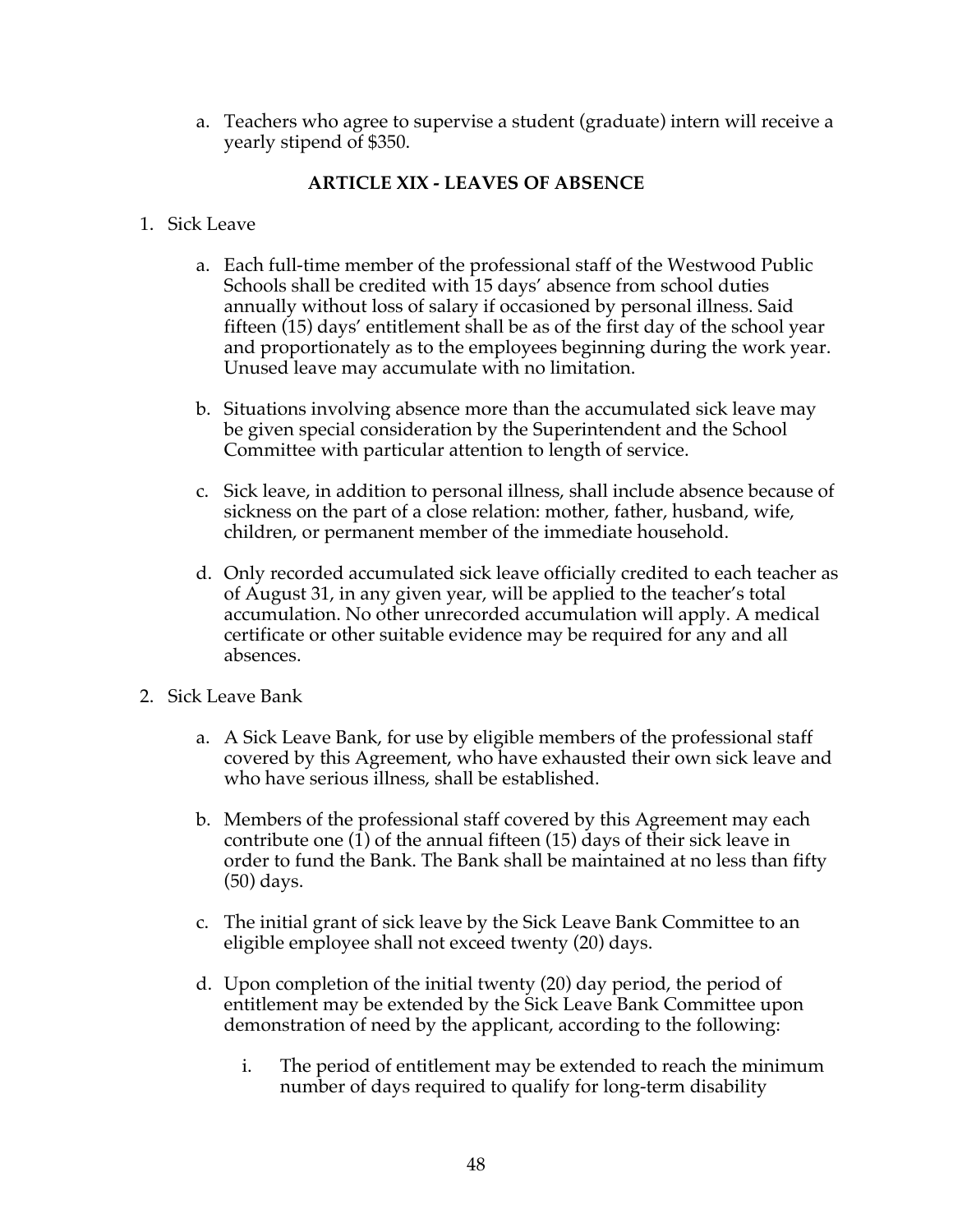coverage. However, the total period of entitlement shall not exceed sixty-five (65) school days per certified disability.

- ii. The period of entitlement shall not extend beyond the end of a school year, except as necessary to reach the minimum number of days required to qualify for long-term disability. Otherwise, sick leave bank benefits shall be limited to the school year in which the disability commenced.
- e. The Sick Leave Bank shall be administered by a Sick Leave Bank Committee consisting of six (6) members. Three (3) members shall be designated by the Superintendent to serve at his/her discretion and three (3) members shall be designated by the Association. The Sick Leave Bank shall determine the eligibility for the use of the Bank and the amount of leave to be granted.
- f. The following criteria shall be used by the Sick Leave Bank Committee in administering the Bank in its determination of eligibility and amount of leave:
	- i. Adequate medical evidence of serious illness shall be presented.
	- ii. Prior utilization of all eligible sick leave shall have occurred.
	- iii. Length of service in the Westwood Public School System may be considered.
	- iv. Propriety of use of previous sick leave may be considered.
	- v. The Committee may require that Sick Leave be repaid to the Bank.
	- vi. The Committee shall not discriminate against any staff member with respect to pregnancy-related disabilities.
- g. The Sick Leave Bank Committee shall respond in writing to the applicant within twenty-one (21) days of receiving a request.
- h. When the Sick Leave Bank is reduced to fifty (50) days, it shall be renewed by contribution of one (1) additional day of sick leave from each member of the professional staff covered by this Agreement. Such additional day will be deducted from each member's annual fifteen (15) days of sick leave. During the periods when contributions to the Sick Leave Bank are accepted, a one day maximum per member will be allowed.
- i. The Sick Leave Bank Committee shall determine the time when it becomes necessary to replenish the Capital Bank.
- j. The decision of the Sick Leave Bank Committee with respect to eligibility and entitlement shall be final and non subject to appeal.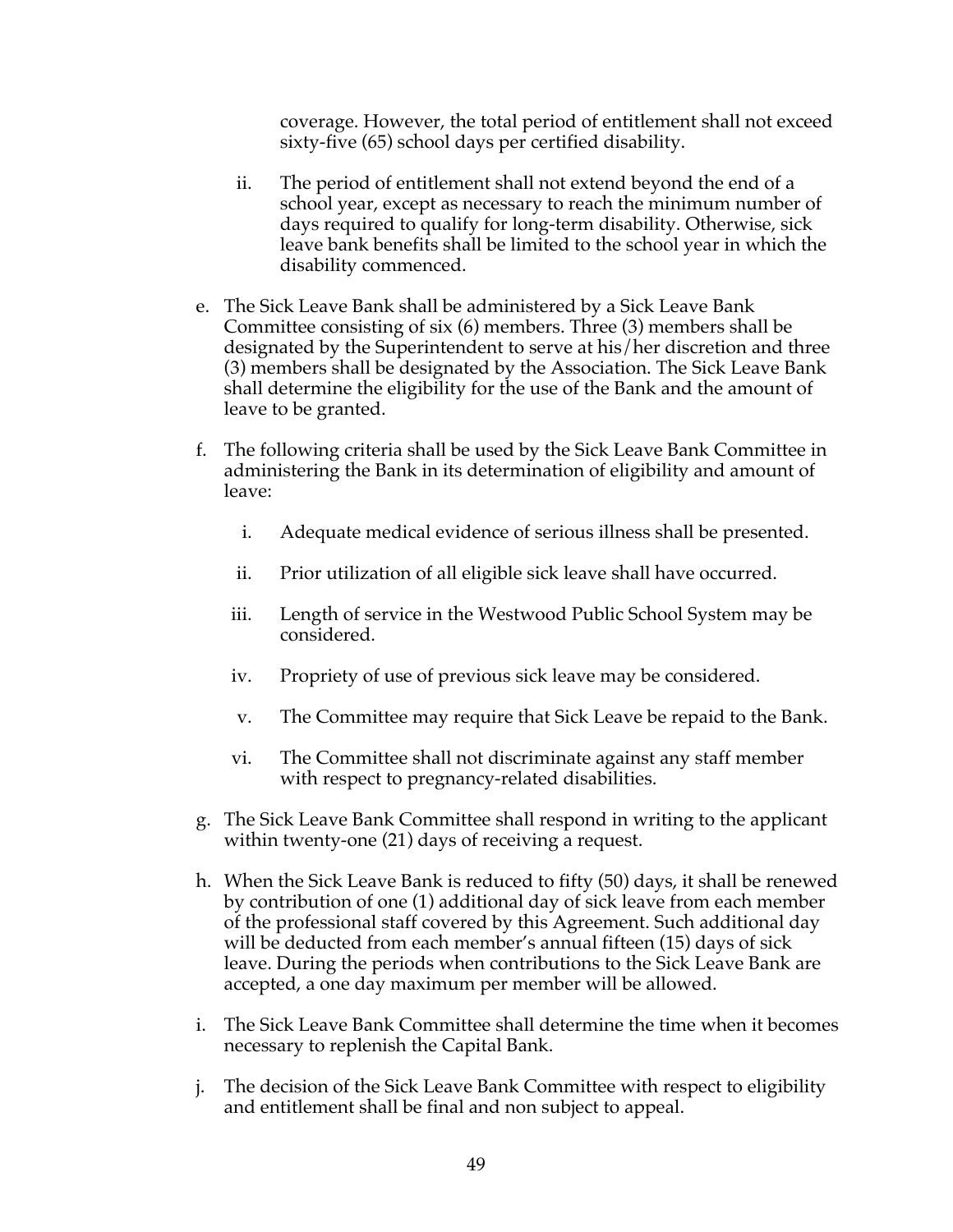- 3. Parental Leave of Absence
	- a. Upon appropriate notice, a bargaining unit employee who is eligible under the Massachusetts Parental Leave Act (MPLA) and/or Family Medical Leave Act (FMLA), shall be granted an unpaid leave of absence for any purpose related to the actual or prospective rearing of a newly born or newly adopted child.
		- i. An employee is eligible for up to eight (8) weeks of unpaid leave under the MPLA if she or he has completed at least three (3) consecutive months as a bargaining unit employee.
		- ii. An employee is eligible for up to twelve (12) weeks of unpaid leave under the FMLA if she or he has worked at least 1,250 hours during the twelve months immediately preceding the leave.
		- iii. Parental leave under the MPLA and FMLA will run concurrently whenever possible; however, leave taken due to medical complications from pregnancy may be designated as FMLA leave, where MPLA leave commences upon the birth or adoption of the child.
		- iv. If two eligible employees want to take parental leave for the same child, the employees are only eligible for up to 8 weeks (MPLA) or 12 weeks (FMLA) in total between the two employees.
		- v. During any MPLA or FMLA parental leave, the District will continue to pay its portion of the teacher's health insurance.
		- vi. During a parental leave of absence granted under MPLA, the employee may be paid by applying sick leave benefits for certified disability resulting from childbearing and/or childbirth and recovery therefrom during the period of leave. Appropriate medical certification must be provided in a timely fashion.
		- vii. Non-birth parent may use up to five (5) sick days for an arrival of a child.
		- viii. A paid leave of absence not to exceed thirty-five (35) school days, to be deducted from accumulated sick leave, will be granted to a teacher for the purpose of attending to the adoption of his/her child. In the event that both adoptive parents are employees of the school district, then the thirty-five days will be the total for both parents. This leave shall run concurrently with the state statutory leave for any time following the adoption of a child.
	- b. Employee Notice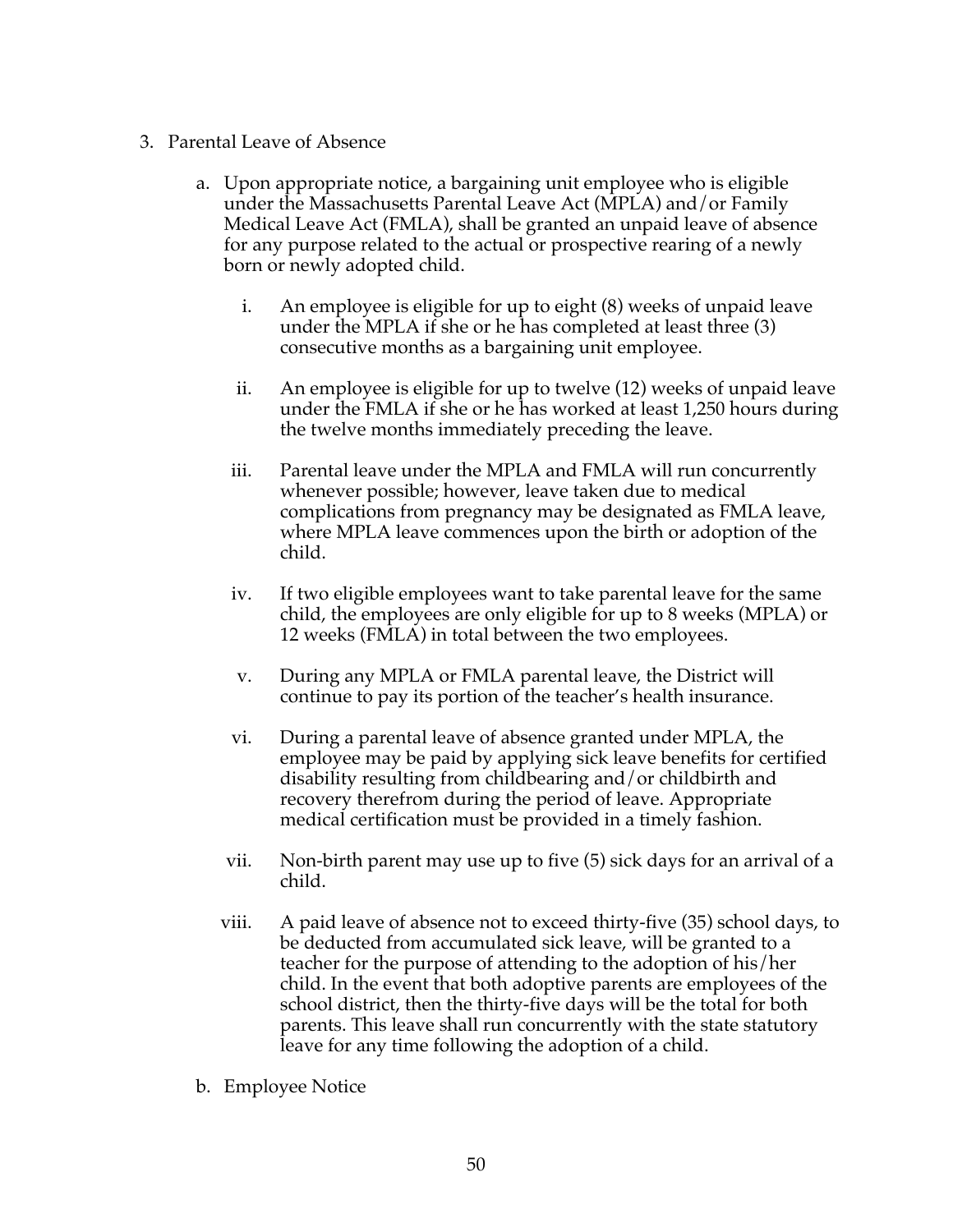- i. After an employee learns she or he is expecting a child or will be adopting a child, and anticipates taking leave, the employee shall notify the Superintendent and Principal in writing as soon as practicable, but no less than 30 days prior to the anticipated leave (unless conditions beyond the employee's control necessitate shorter notice). The employee shall also provide the anticipated date of return.
- ii. All requests for leave under this Section are irrevocable except that in unusual situations, such as infant death, miscarriage, or cancelled adoption, a teacher may make a written request for reinstatement prior to the previously-established date for the end of the leave period. The Superintendent may require the teacher to return on the first day of the marking period following said notification.
- c. Extended Parental Leave of Absence
	- i. An extended unpaid leave of absence for the purpose of child rearing immediately following a parental leave shall be granted to any teacher who has served in a bargaining unit position for at least three (3) years and has attained professional teacher status. Employees requesting an extended parental leave leave of absence must request said leave at least four (4) weeks prior to the start of the extended leave, indicate the length of the requested leave of absence, and include the intended date of return.
		- 1. Under no circumstances may the extended leave affect more than two school years. For example, if an employee goes on extended parental leave beginning in April 2017 (2016-2017), he or she may continue on extended leave throughout the 2017-2018 school year, but the leave shall not continue into any part of the 2018-2019 school year.
		- 2. Initial requests for an extended child rearing leave that will commence at the start of the following school year must be submitted by June 1st.
		- 3. A teacher who has already been granted a year's extended leave of absence for the purpose of child rearing, and who wishes to extend that leave to a second school year, must notify the Superintendent by March 15 preceding commencement of the second school year.
		- 4. A teacher returning to the school system from an extended parental leave must return at the beginning of the school year, unless he or she is granted permission to return at another time by the Superintendent.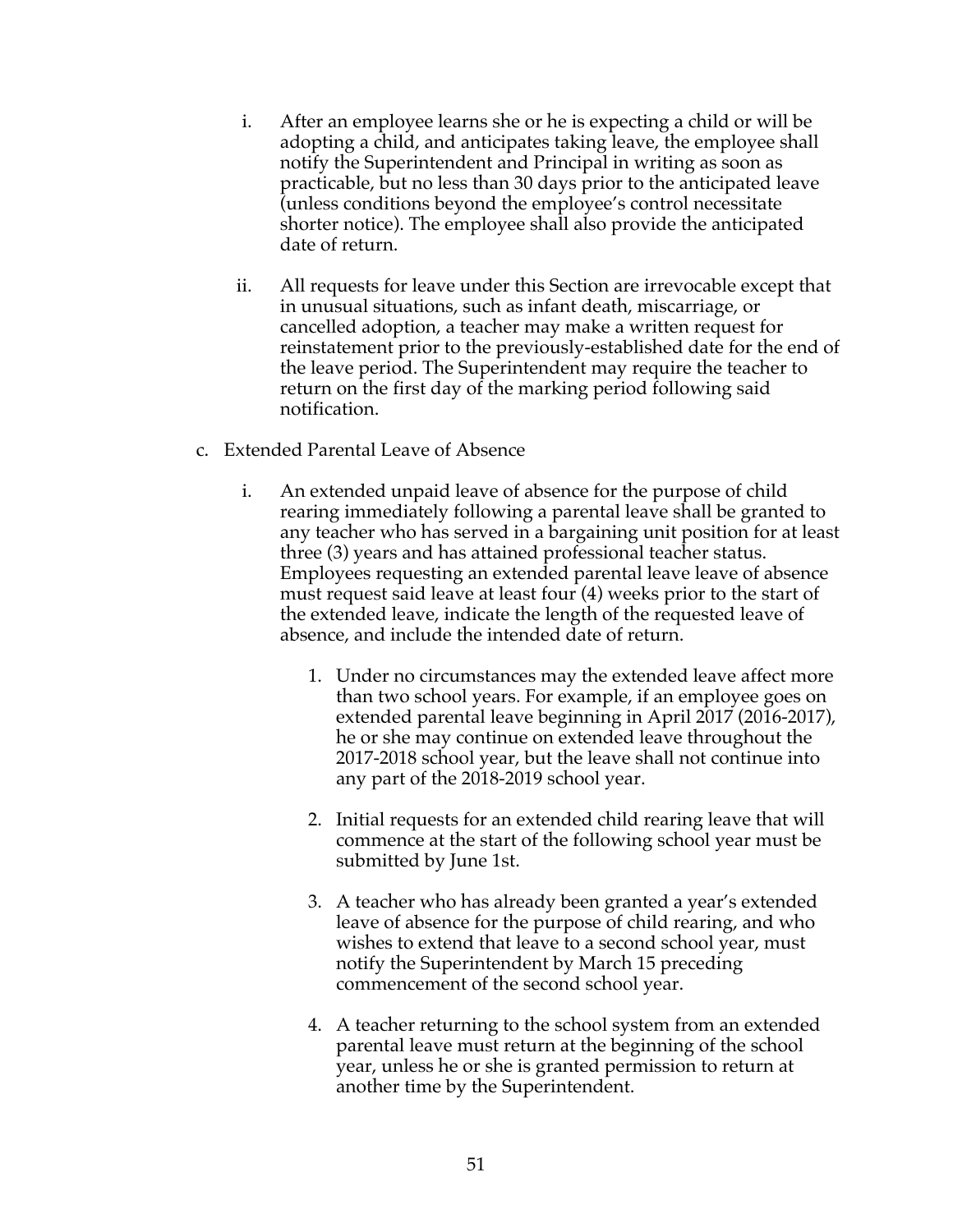- 5. Employees will not be entitled to sick leave benefits for any other illness and/or disabilities incurred while on an extended unpaid leave of absence.
- 6. In order for entitlement to sick leave benefits to apply for certified disability for childbirth and recovery therefrom in connection with additional siblings, the employee must first return to active service and be granted parental leave according to Section 3a above.
- d. Notice of Return
	- i. When requesting a parental leave of absence of any duration, the employee must indicate the intended date of return. He or she must notify the Superintendent, in writing, at least four (4) weeks prior to the expiration of the leave of his/her intention to return to work. In the case of an extended parental leave of absence, employees must notify the Superintendent in writing by March 15 of their intention to return to service the following school year. An employee who fails to so notify the Superintendent in writing, or who does not furnish said written notice, but fails to so notify the Superintendent in writing, or who does not furnish said written notice, but fails to return to duty at the expiration of the leave without good reason, shall be deemed absent without leave, and the School Committee's obligation to provide a position for said employee shall cease.
- 4. Other Short-Term Leave
	- a. <u>Bereavement</u>: Bereavement Leave may be granted not to exceed three (3) days without the loss of pay and in addition to any other leave. This applies to the death of a parent, sibling, spouse, child, grandchild, grandparent, domestic partner, in-law, stepparent, stepchild, or a permanent member of the immediate household. One day leave without loss of pay shall be granted for a teacher to attend the funeral of another family member. Extensions will be granted in extenuating circumstances, with additional days to be taken from accumulated sick leave.
	- b. Religious Observance: Each regular employee can be granted up to three (3) days absence from school days without loss of salary for observance of religious holidays not regularly included in the school holiday schedule. That leave, if taken, will be charged to personal leave, exclusive of the requirements set forth in Section C below (Personal Leave). Reasonable advance notice to the individual's immediate supervisor is a prerequisite to the granting of leave for religious observance.
	- c. Personal Leave: Each permanent employee may be granted three (3) days of absence from school days for personal reasons with no loss of pay.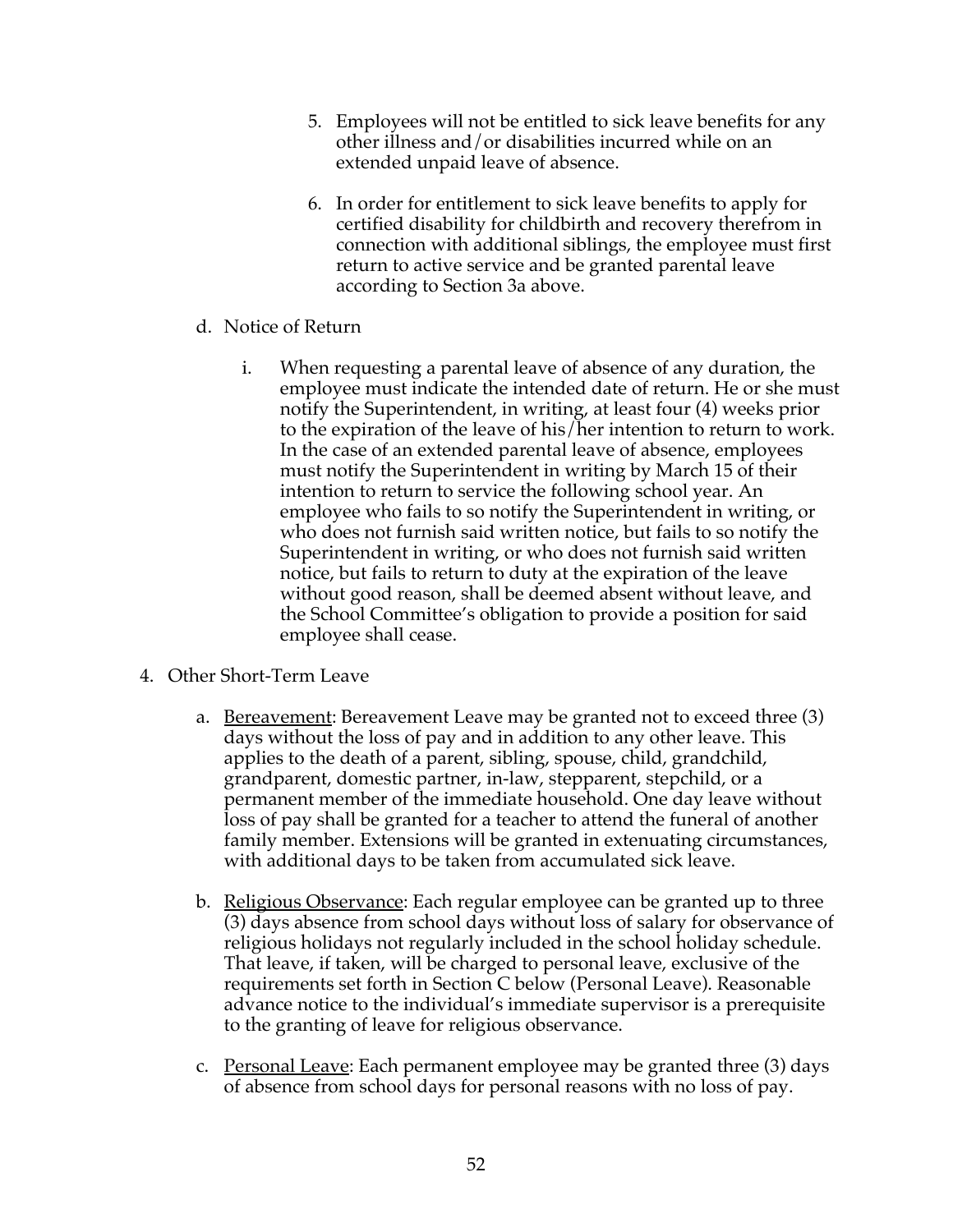Unused personal days will be credited to the teacher's accumulated sick leave.

- i. Employees are expected to notify their immediate supervisor at least forty-eight (48) hours in advance for such leave to ensure no loss of salary.
- ii. Personal Leave will not be granted on the day or successive days immediately preceding or immediately following a holiday or vacation period, personal absence, or on a Monday or Friday separated from a holiday period by a weekend or during the first ten (10) or last ten (10) school days of a school year.
- iii. Exceptions may be granted when the Superintendent deems that unexpected circumstances warrant the granting of personal leave normally not allowed.
- iv. First-year teachers in Westwood will become eligible for one (1) personal day after the first forty-five (45) school days, a second personal day after ninety (90) school days, and a third personal day after 135 school days.
- v. Personal Leave will not be granted when the number of requests closes the school or hampers the operation of the building.
- d. Court Appearances: Any member of the staff who is required by law to attend any legal proceeding connected with the teacher's employment or within the School System shall be granted time necessary with pay.
- e. <u>Jury Duty</u>: Staff members called to jury duty shall not suffer loss of pay.
- f. Other Leave: Leave, paid or unpaid, other than stated within the contract will not be granted for planned events or activities, unless specifically authorized by the Superintendent.
- 5. Other Long-Term Absences
	- a. Career Exploration
		- i. A teacher may apply for and may be granted a leave of absence without pay for a period of one (1) or two (2) years for the purpose of exploring an alternative career or teaching opportunities. The request for approval shall not be unreasonably withheld. However, no staff member shall be granted more than two (2) consecutive work years of career exploration leave, nor shall career exploration leave be granted for the work year following the completion of any other form of non-paid extended leave allowed under this Agreement. All leaves granted under this Section are irrevocable.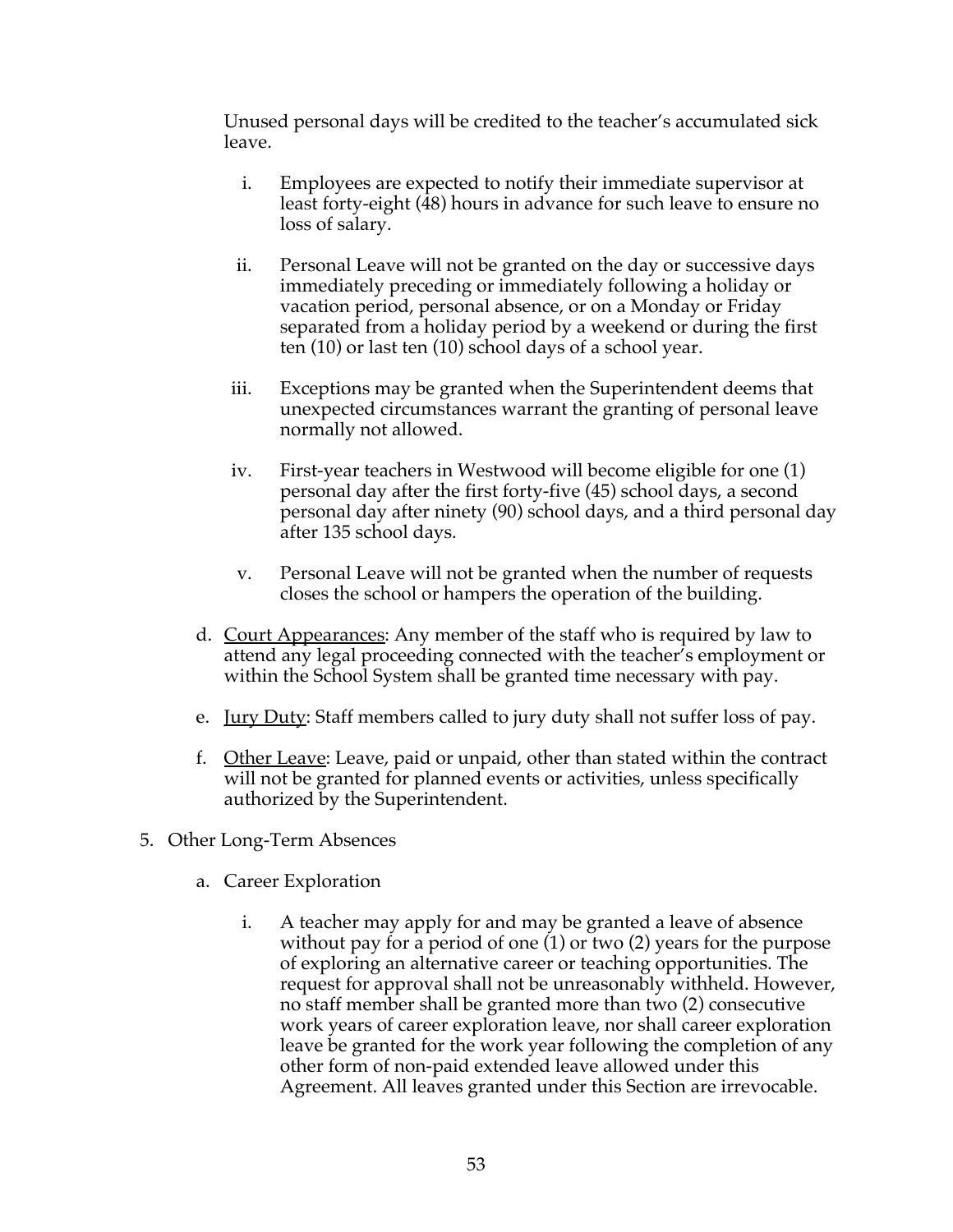- ii. A teacher who desires such a leave of absence shall apply in writing to the School Committee no later than March 15 of the school year preceding the school year in which the teacher desires to take the leave of absence.
- b. Substance Abuse Program
	- i. Alcoholism and drug abuse are recognized by the Committee and the Association to be treatable illnesses. Without detraction from the existing rights and obligations of the parties recognized in the other provisions of this Contractual Agreement, the Committee and the Association agrees to cooperate in encouraging staff members afflicted with alcoholism and/or drug abuse to undergo a program designed to rehabilitate them.
	- ii. If the staff member refuses to avail himself or herself of assistance, and alcoholism or drug abuse impairs work performance, attendance, conduct, or reliability, discipline may result.
- c. Worker's Compensation
	- i. An employee who incurs a job-related illness or injury shall promptly file a written report of such illness or injury with his or her supervisor. An employee who is injured in the course of employment and who is sent home or to a medical facility shall receive pay for the balance of the day of the injury. Time lost during statutory waiting periods (five [5] days), in which no Workers' Compensation weekly disability benefits are permissible may be paid by applying accrued sick leave.
	- ii. Time lost after statutory waiting periods have been satisfied shall be paid as provided under the Massachusetts Workers' Compensation Law (currently 60%). Employees may elect to use partial accrued sick leave days (40%) to supplement Workers' Compensation weekly disability benefits to the extent total compensation received does not exceed their regular pay.
	- iii. In order to have portions of unused sick leave re-credited to the employee's account, the Workers' Compensation disability check (not including those payments made to reimburse for medical benefits) must be endorsed to the Town of Westwood.
- 6. Rights on Return to Service and Benefits
	- a. An employee returning to work after an absence prescribed above shall be restored to the same position with the same status as of the date of his/her leave, unless the position has been impacted by Article XIII, REDUCTION IN FORCE.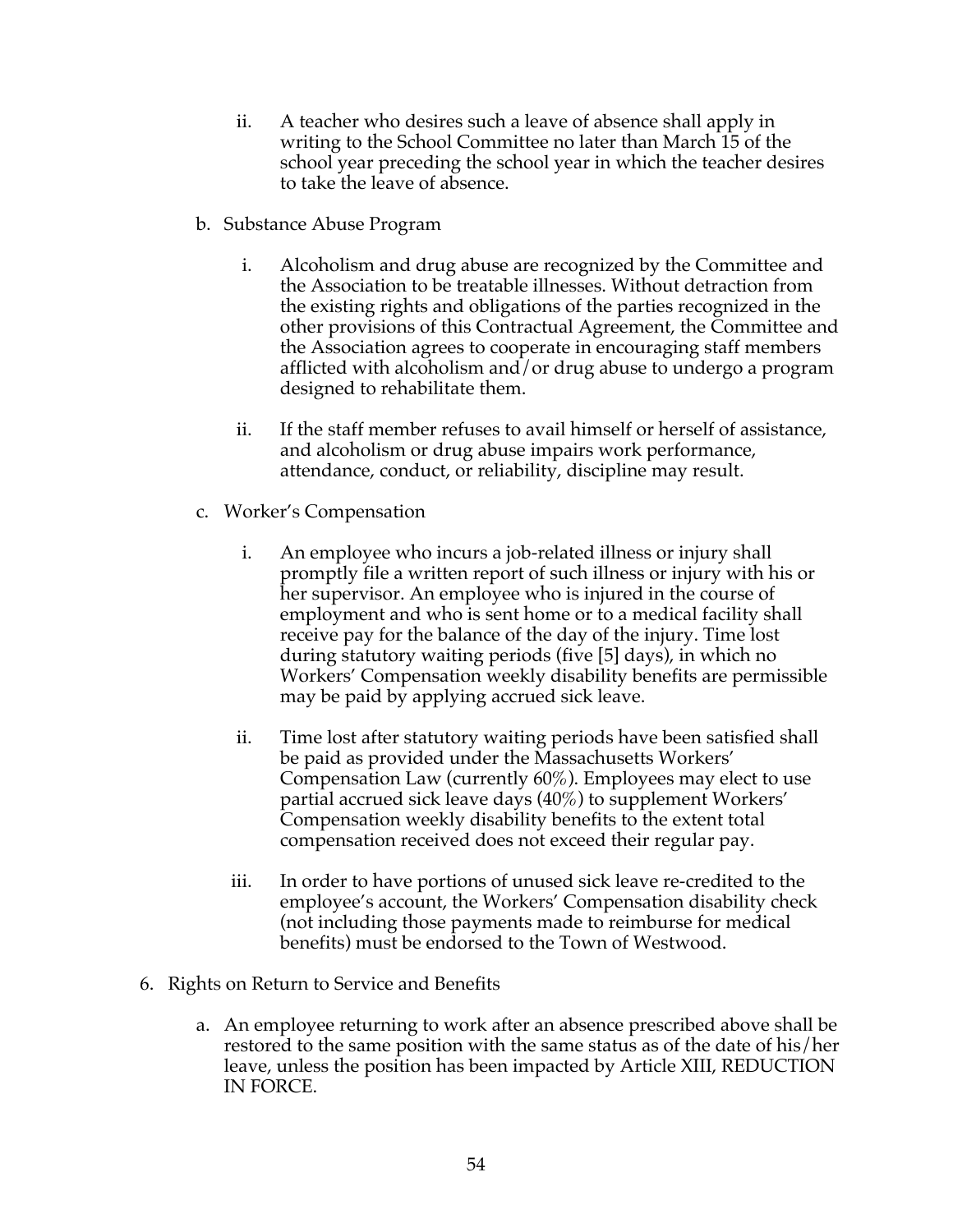- b. All other benefits to which the employee was entitled at the time the Leave of Absence commenced, including any unused sick leave, shall be restored upon return to service. Only Leaves of Absence for which salary is granted shall be counted towards seniority and step advancement on the salary scale.
- c. Any employee returning from a Leave of Absence in any year following the one in which the leave was taken shall be advanced to the next step on the salary schedule, subject to the provisions set forth in Article III, Section 2 of this agreement.

## **ARTICLE XX - SABBATICAL LEAVE: EXPLANATION AND PROCEDURE**

## 1. Purpose

- a. The salary schedule of the Westwood Public Schools is designed to recognize successful service and encourage continuous professional growth and study. In addition to the basic schedule, the School Committee has instituted an educational leave policy to enable faculty members to take advantage of opportunities for professional study, travel, or research which will benefit both the individual and the school system. Sabbatical Leave may not be granted solely for advanced degrees unless residence is required, or if the university is such a distance that travel would be a hardship.
- 2. Type of Approved Study, Travel, or Research
	- a. Approved Study: By Approved Study is meant:
		- i. Study made possible through a foundation grant.
		- ii. Graduate study at an accredited institution. Such study is to be "directed study" in a particular field.
		- iii. Study made possible through a Federal government grant, dealing specifically with public school education.
	- b. Approved Travel: By Approved Travel is meant:
		- i. Travel for the express purpose of improving one's skills and knowledge in a specific area of instruction. Such travel plans to be submitted and approved by the Superintendent.
	- c. Approved Research: By Approved Research is meant:
		- i. Research to be carried on under the aegis of a university, professional non-commercial organization, agency of a learned society, or the Superintendent of the Westwood Schools.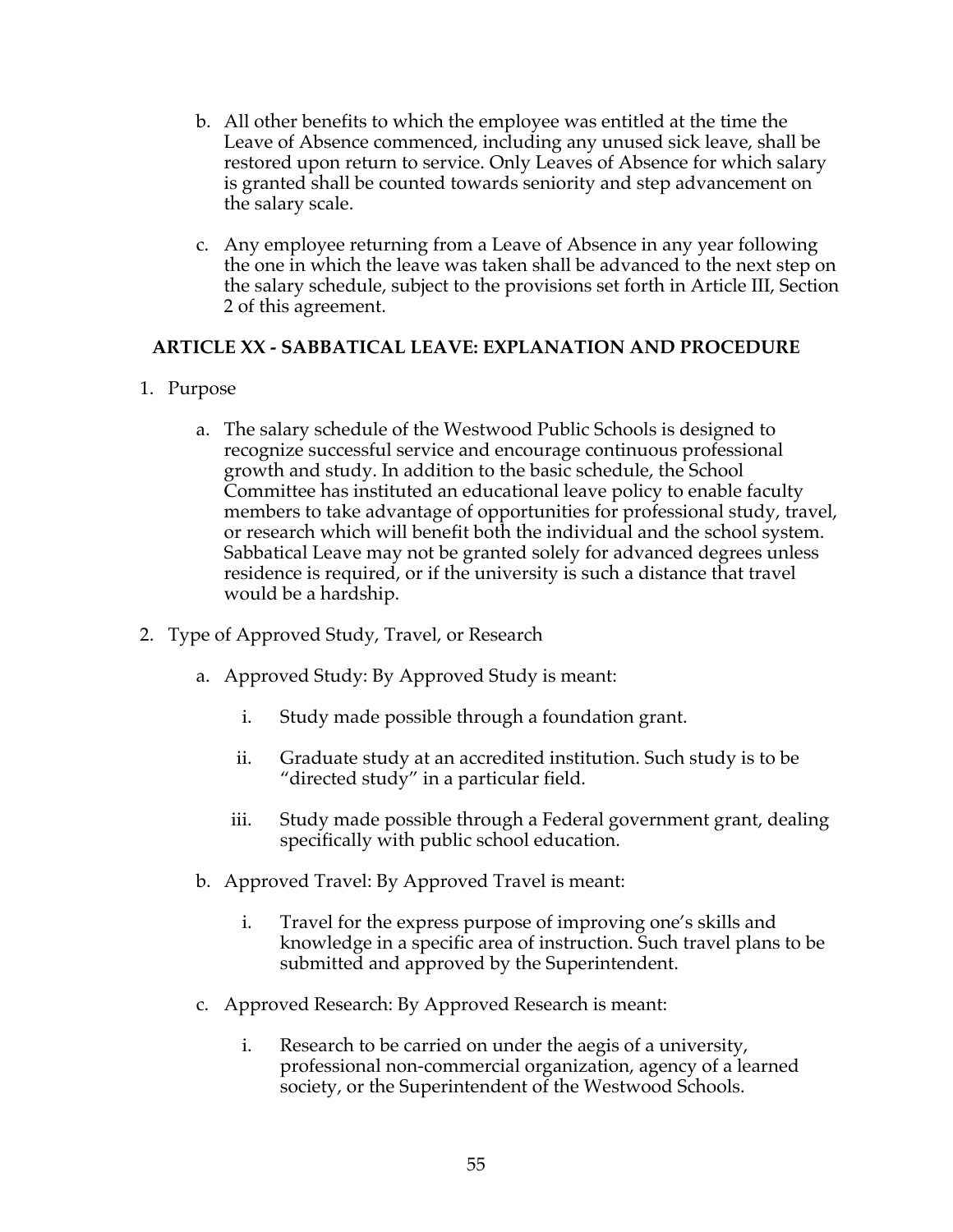- 3. Eligibility
	- a. Any teacher or department head who has completed at least six (6) years of full-time service in the Westwood Schools may request a leave of absence not exceeding one (1) year of study, travel, or research at full or partial pay.
- 4. Quota
	- a. The School Committee, upon the recommendation of the Superintendent of Schools, may grant such leaves at a cost not to exceed one (1) percent of the total budget for instructional salaries in any fiscal year.
- 5. Sabbatical Leave Contract
	- a. Each person granted such a leave shall enter into a written agreement with the School Committee that, upon the termination of such leave, he/she will return to service in the Westwood Public Schools for a period twice the length of the sabbatical leave taken, and then, in default of completing such service, he/she will refund the Town of Westwood an amount equal to such proportion of salary received by him/her while on leave as the amount of service not actually rendered as agreed bears to the whole amount of service agreed to be rendered. If the return to service requirement is interrupted by pregnancy in which the Parental Leave is granted, the service time owed will be deferred until the end of such leave.
- 6. Selection Criteria: The criteria for selection among applicants may include the following:
	- a. General evaluation of teaching performance.
	- b. Nature of the study, travel, or research to be pursued.
	- c. Relative seniority in the Westwood School System.
	- d. Availability of appropriated funds.
	- e. Availability of competent replacement.
	- f. The specification of such criteria is not intended to be exclusive, nor to indicate the relative weight which may be given to any factor.
- 7. Application Procedure
	- a. Application for a leave of absence for travel or research shall be submitted to the School Committee, in writing, on forms provided by the Superintendent of Schools. Such application shall state, in addition to other relevant information, the specific purpose for which the leave is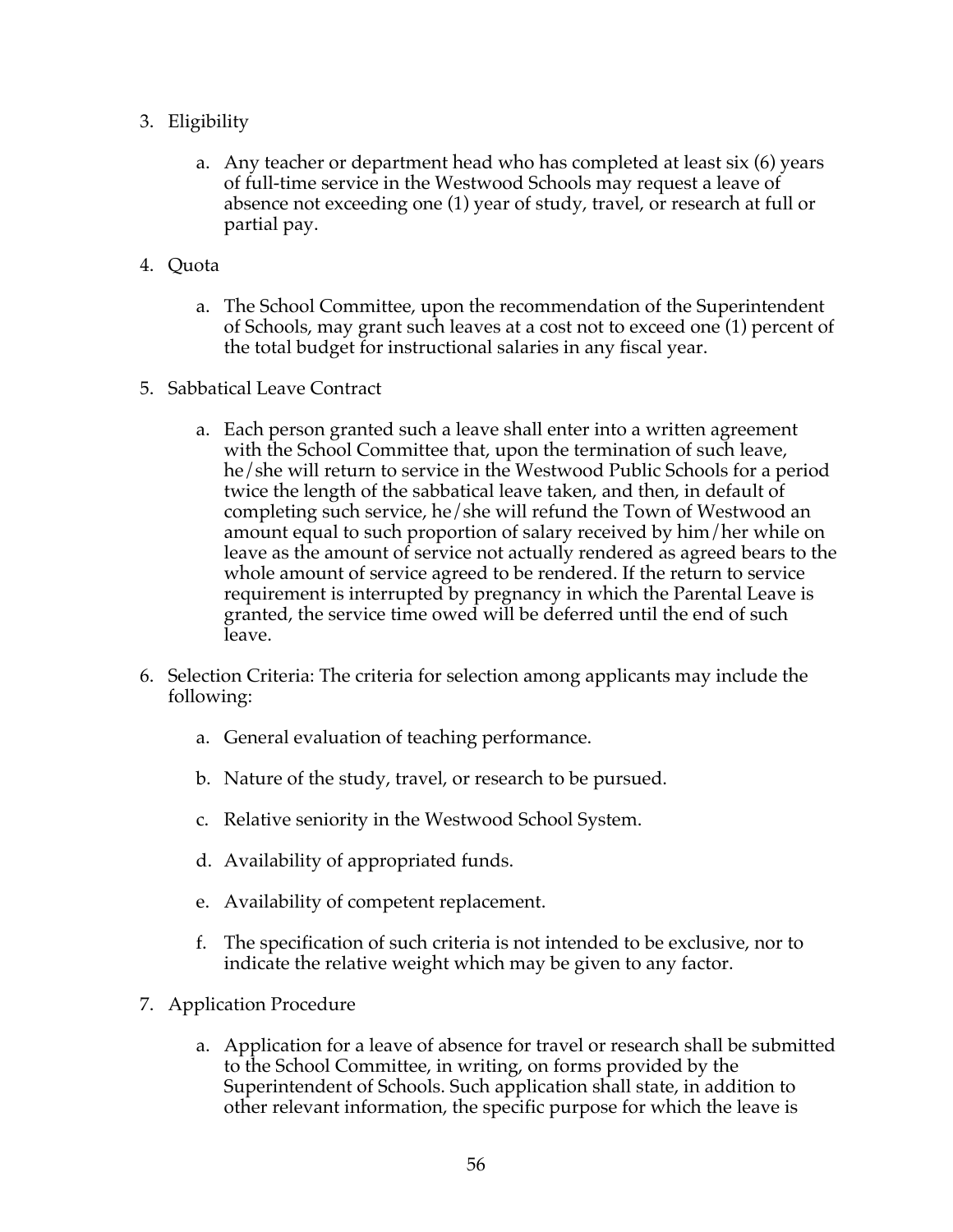requested, the period for which the leave is requested, the institution at which study or research is to be pursued, and scholarship, fellowship, or other funds available for such study or research, and the amount of pay, full or partial, requested.

- b. Applications may be obtained from building principals and the Superintendent's Office. They must be filled out and submitted to the Superintendent by January 1 of the school year prior to the requested leave. Applicants shall be notified by March 1 regarding final acceptance or rejection.
- 8. Subsequent Sabbatical Leave
	- a. A person granted an educational leave of absence will not normally be eligible to apply for another similar leave of absence for a period of six (6) years.
- 9. Salary
	- a. While on Sabbatical Leave the person will be paid at one-half the rate of his/her contract for that particular year, and he or she will retain tenure, retirement, health benefits, and other insurance rights during this time. Sick leave benefits will continue and accumulate in accordance with normal policy.
	- b. When returning from Sabbatical Leave he or she will advance to the next step on the salary schedule. The category will depend on degree obtained and salary credits accumulated. The person may accept foundation grants, scholarships, internships, and like awards.
		- i. The applicant may apply for one semester Sabbatical Leave at full pay.
		- ii. The applicant may apply for the school year Sabbatical Leave at half pay. Deductions from salary paid during the period of such leave of absence will be made to provide coverage in the Teachers' Retirement System in order to protect the employee's service and salary record for retirement purposes. Seniority for salary purposes will continue to accrue during educational leave.

## **ARTICLE XXI - GRIEVANCE PROCEDURE**

Interpretation: This procedure shall be applicable only to questions of interpretation of the terms of this Agreement. No other type of question, complaint, alleged wrong, or Administrative action is intended to be covered by this procedure, nor should any such intention be adduced or inferred.

1. Purpose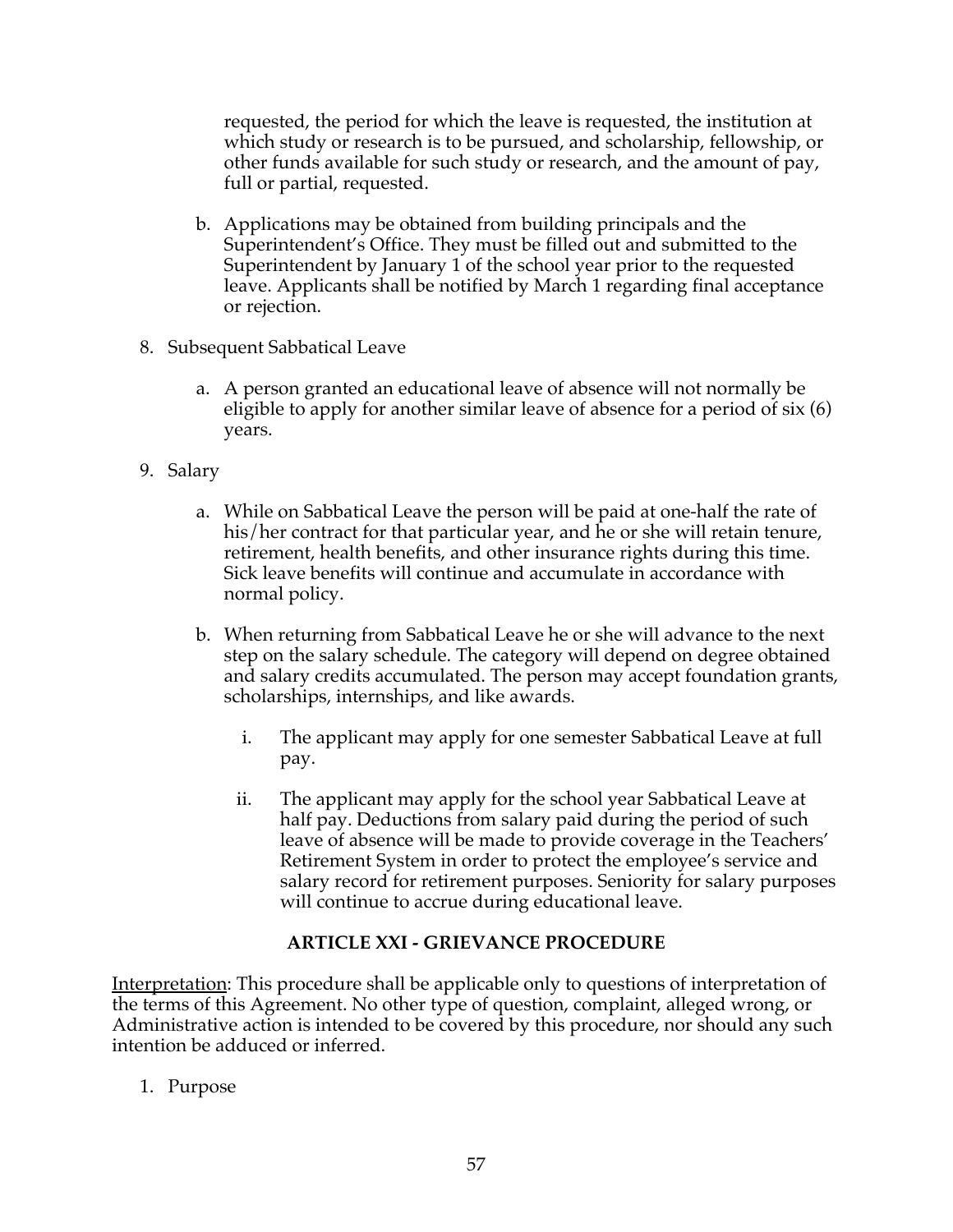- a. The purpose of this procedure is to secure, at the lowest possible Administrative level, equitable solutions to problems which may arise affecting the welfare or working conditions of the teachers. Both parties agree that proceedings shall be kept as confidential as possible.
- 2. Definitions
	- a. "Grievance" shall mean a claim by a teacher or group of teachers that there have been violations, misinterpretations, or misapplication of the provisions of this Agreement.
	- b. "Teacher" shall mean any certified professional employee below the rank of Superintendent, Assistant Superintendent, Principal, Assistant Principal, Director of Educational Technology, Director of Student Services, PreK-5 Department Head of Student Services, and Director of Curriculum, Instruction, and Staff Development, and may include a group of teachers similarly affected by a grievance.
	- c. "Party in Interest" shall mean the person or persons making the claim, including his/her or their designated representatives as provided for herein, and any person or persons who might be required to take action, or against whom action might be taken, in order to resolve the problem.
	- d. "Days" shall mean working school days. The days between the close of school in June and the reopening in September shall, exclusive of weekends and legal holidays, be considered as working days.
- 3. Structure
	- a. The Westwood Teachers' Association shall designate an Association School Representative for each school.
	- b. The Westwood Teachers' Association shall maintain a Professional Standards Committee (hereinafter referred to as the "PSC").
- 4. Time Limits
	- a. Since it is important that grievances be processed as rapidly as possible, the number of days indicated at each level shall be considered as a maximum. The time limits specified, however, may be extended by written agreement of the parties in interest.
	- b. If a teacher does not file a grievance in writing within thirty (30) days after he/she knew or reasonably should have known of the act or conditions on which the grievance is based, then the grievance shall be considered as waived.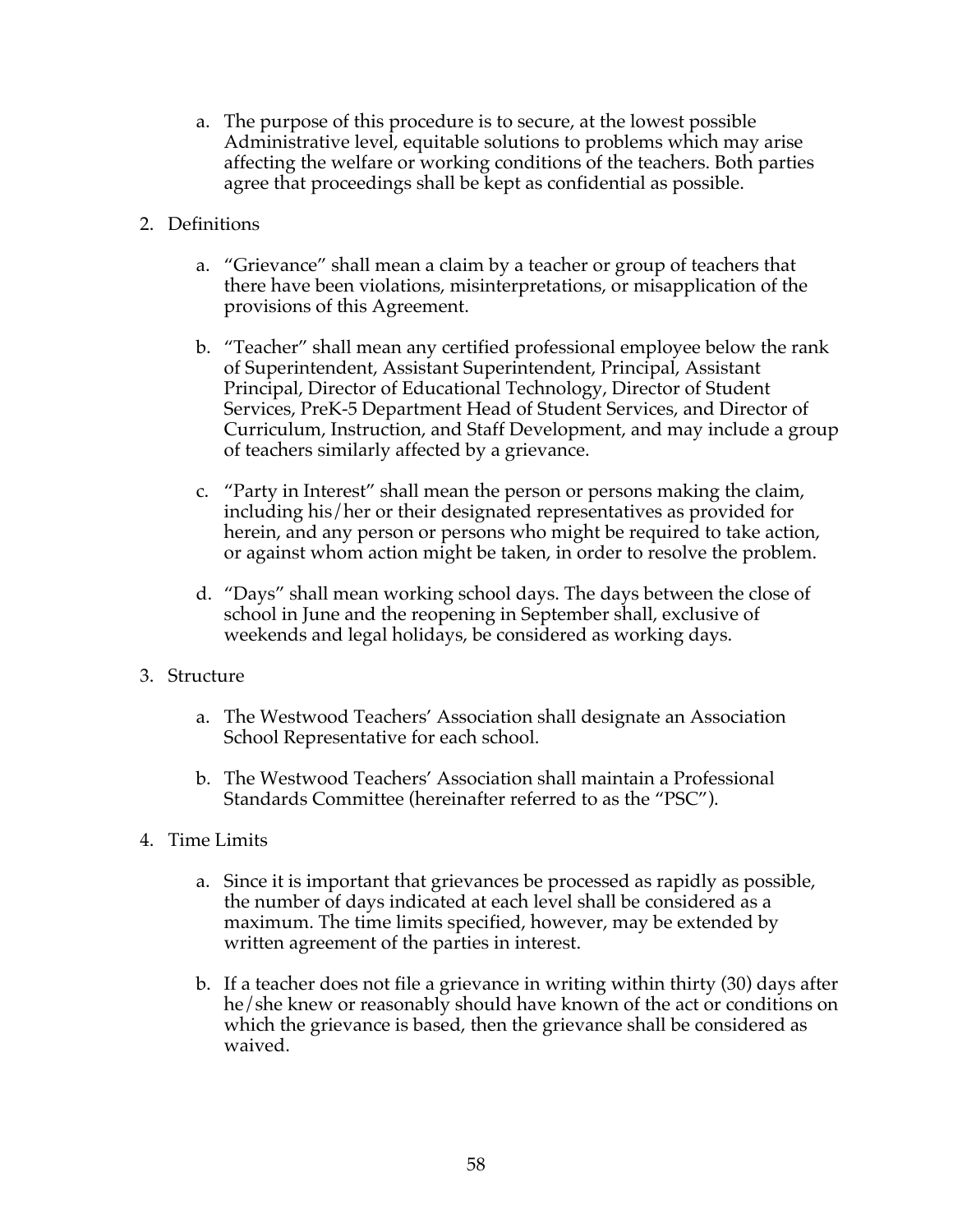- c. Failure by the aggrieved at any level to appeal a grievance to the next level within the specified time limits shall be deemed to be acceptance of the decision rendered at that level.
- 5. Informal Procedures
	- a. If a teacher feels that he/she may have a grievance, he/she may first discuss the matter which his/her Principal or other appropriate Administrator in an effort to resolve the problem informally.
	- b. A teacher shall have the right to have an Association Representative assist him/her in efforts to resolve the problem at all levels of the grievance procedure.
- 6. Formal Procedures
	- a. No claim or request for interpretation shall become a formal grievance entitled to adjudication by means of the Formal Grievance Procedure until it has been presented to the Association.
		- i. Level One School Principal
			- 1. If an aggrieved person is not satisfied with the outcome of the informal procedure, he/she may present his/her claim to the Association. If the Association determines the claim meritorious, then a formal grievance in writing will be sent to the grievant's Principal or other appropriate administrator.
			- 2. The Principal shall, within five (5) days after receipt of the written grievance, render his/her decision in writing to the aggrieved person, with a copy to the Chairperson of the Westwood Teachers' Association PSC.
			- 3. If the aggrieved person is not satisfied with the decision of his/her grievance at Level One, he/she may within eight (8) days after his/her formal presentation, file his/her written grievance with the Association.
		- ii. Level Two Superintendent of Schools
			- 1. If the Association is not satisfied with the decision of the principal at Level One, they may, within ten (10) days after receipt of the decision, refer the grievance to the Superintendent.
			- 2. The Superintendent shall, within ten (10) days after receipt of the referral, meet with the aggrieved person and with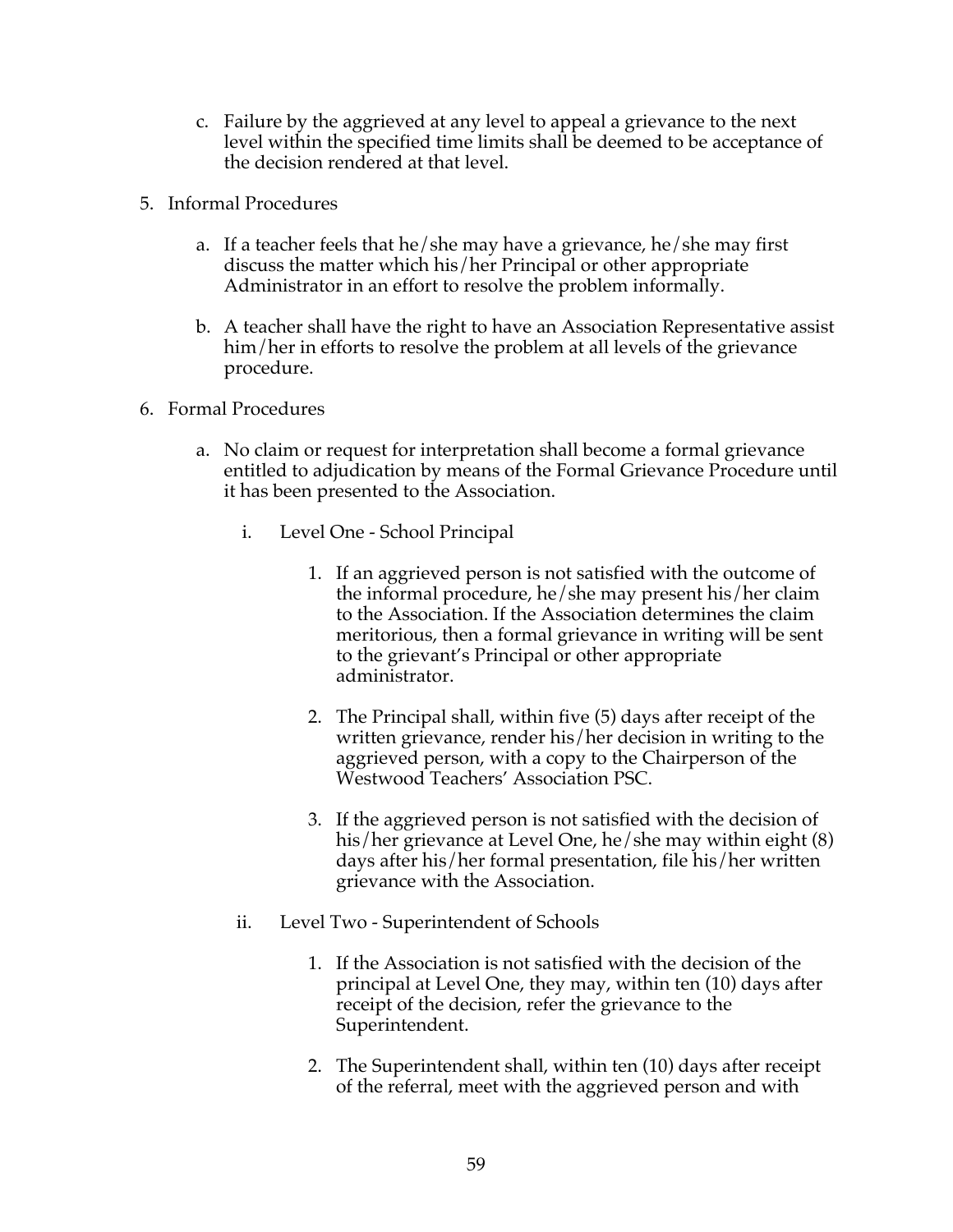representatives of the Association for the purpose of resolving the grievance.

- 3. The Superintendent shall, within three (3) days after the meeting, render his/her decision in writing to the aggrieved person, with a copy to the Chairperson of the Westwood Teachers' Association PSC.
- iii. Level Three School Committee
	- 1. If the Association is not satisfied with the disposition of the grievance at Level Two, they may, within seven (7) days after receipt of the decision by the Superintendent, appeal the decision to the School Committee.
	- 2. The Westwood School Committee shall, within fifteen (15) days after receipt of the appeal, meet with the aggrieved person and with representatives of the Westwood Teachers' Association for the purpose of reviewing the grievance.
	- 3. The Westwood School Committee shall, within three (3) days after such meeting, render its decision in writing to the aggrieved person, with a copy to the Chairperson of the Westwood Teachers' Association PSC.
- iv. Level Four Impartial
	- 1. If the Association is not satisfied with the decision of the School Committee, it may, within ten (10) days after receipt of the decision, submit the grievance to Arbitration by notifying the Westwood School Committee and the American Arbitration Association in writing.
	- 2. The Chairperson of the Westwood School Committee and the President of the Westwood Teachers' Association shall, within fifteen (15) days after such written notice, jointly select a single arbitrator who is an experienced and impartial person of recognized competence. If the parties are unable to agree upon an arbitrator within fifteen (15) days, the American Arbitration Association shall immediately be called upon to select one.
	- 3. The Arbitrator selected shall confer promptly with representatives of the School Committee and the Westwood Teachers' Association PSC, shall review the record of prior hearings, and shall hold such further hearings with the aggrieved person and other parties in interest as he/she deem requisite, and shall render a decision in writing within thirty (30) days.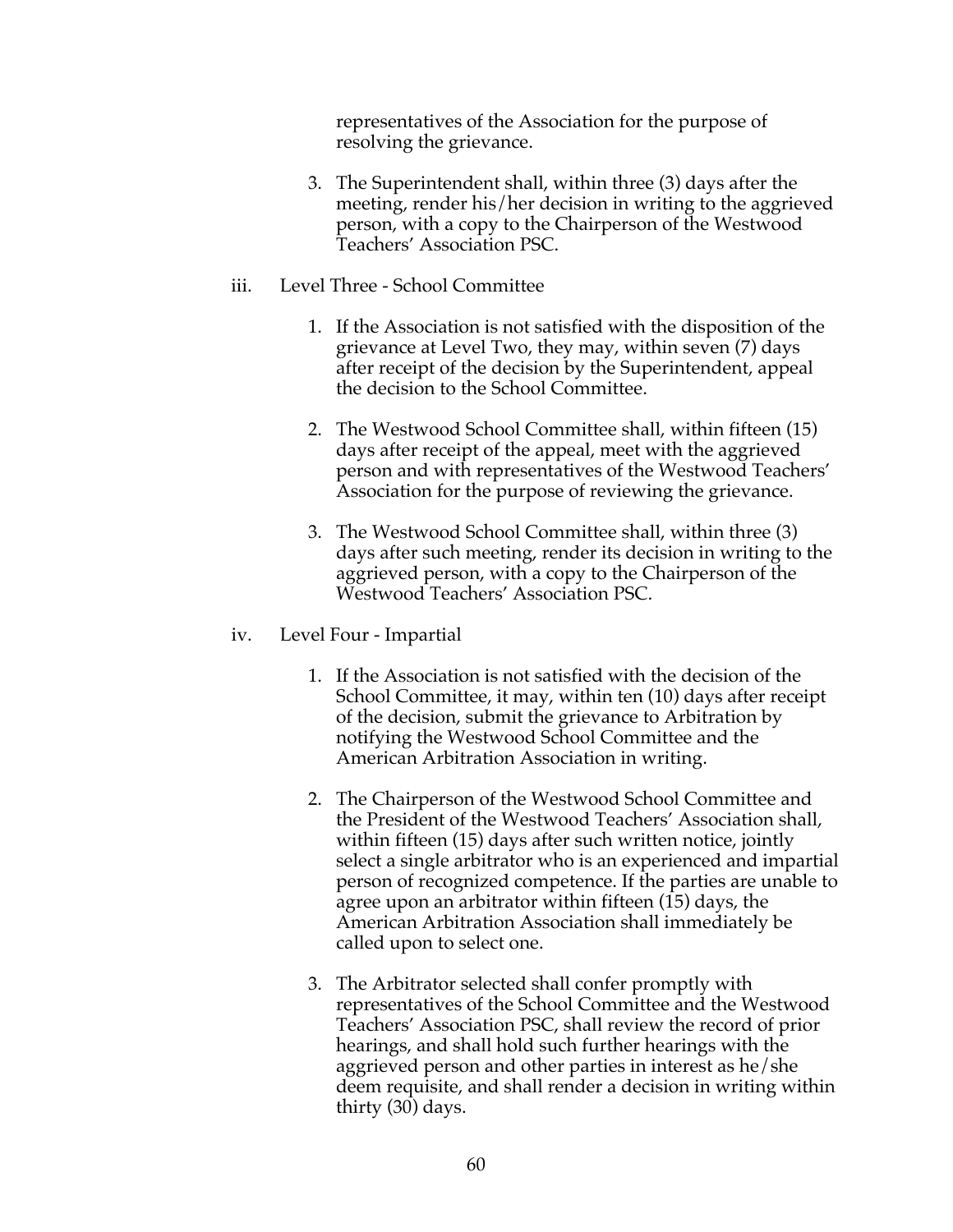- 4. The scheduling of hearings by the Arbitrator shall occur on weekdays after 10:00am, except at other times agreed upon by the School Committee and the Westwood Teachers' Association.
- 5. The costs for the services of the Arbitrator shall be borne equally by the School Committee and the Westwood Teachers' Association.
- 7. Rights of Teachers to Representation
	- a. No reprisals of any kind shall be taken by either party or by any member of the Administration against any participant in the Grievance Procedure by reason of such participation.
	- b. The above notwithstanding, grievants may represent themselves at Levels Two and Three of the formal Grievance Procedure with or without Association assistance. Where teachers choose to represent themselves without the Association's assistance, the Association shall have the right to be present and to state its views. No grievant shall have the right to proceed to arbitration without Association approval.
	- c. The Westwood Teachers Association may, if it so desires, call upon the professional services of the Massachusetts Teachers' Association for consultation and assistance at any stage of the procedure.
- 8. Miscellaneous
	- a. Grievance forms shall be prepared by the Superintendent and made available through the Westwood Teachers' Association PSC, so as to facilitate operation of the Grievance Procedure.
	- b. If the grievance involves more than one teacher, it shall be considered a class grievance. If the grievance involves teachers who do not have a common Principal, the PSC shall file such grievance in writing with the Superintendent, and the processing of such grievance shall be commenced at Level Two.
	- c. Failure at any level of this procedure to communicate the decision on a grievance within the specified time limits shall permit the aggrieved employee to appeal a grievance to the next level. Failure at any level of this procedure to appeal a grievance to the next level within the specified time limits shall be deemed to be acceptance of the decision rendered at that level.
	- d. All documents, communications, and records dealing with the processing of a grievance shall be filed separately from the personnel files of the parties involved.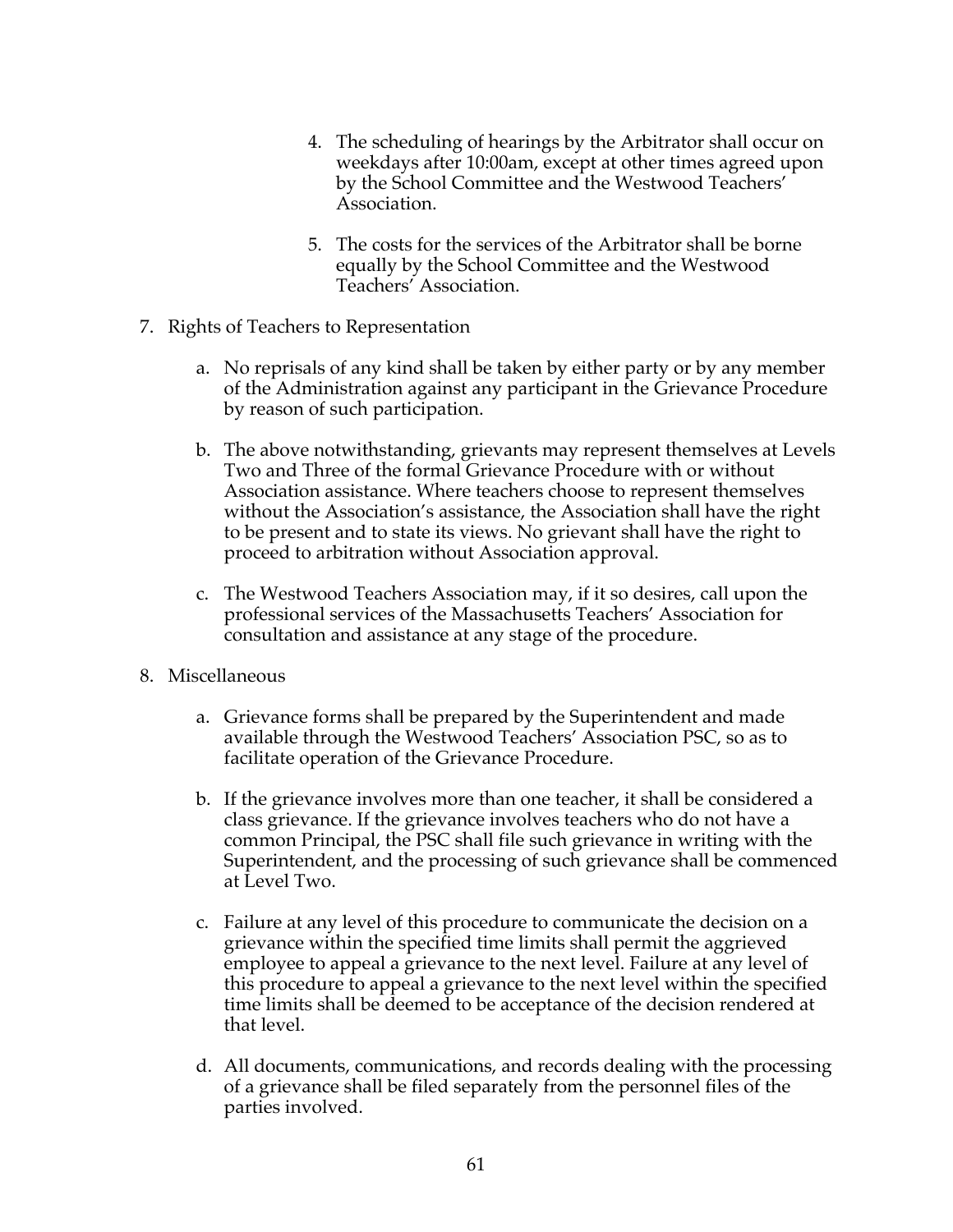- e. When it is necessary for a school representative, member of the PSC, or any other designated representative of the Association to attend a grievance meeting or hearing during the workday, said representative, upon notice to his Principal or immediate superior, and the Chairperson of the PSC to the Superintendent, shall be released without loss of pay as necessary in order to permit participation in the foregoing activities. Any member of the professional staff whose appearance in such investigations, meetings, or hearings as a witness is necessary will be accorded the same right.
- f. The Committee, upon request, shall provide copies of documents in its possession which may be necessary for the processing and consideration of grievances under this Agreement.

## **ARTICLE XXII - AGENCY FEE**

Pursuant to the provisions of M.G.L. Chapter 150E, Section 12, the School Committee accepts the Agency Fee wherein the Association can assess all teachers not members of the Association an annual amount commensurate with the costs of collecting bargaining and contract Administration. Said Agency Fee shall be a percentage of the combined membership dues of the Westwood Teachers' Association, the Massachusetts Teachers' Association, and the National Education Association as determined by the Westwood Teachers' Association in accordance with Chapter 150E, Section 12, and shall be due and payable as of the 30th day of employment.

#### **ARTICLE XXIII - SCOPE AND MISCELLANEOUS**

- 1. All employees covered by this Agreement shall have at all times all of the benefits of the Agreement.
	- a. No employee shall be deprived of any benefit of this Agreement because of race, creed, nationality, religion, gender, marital status, age, political affiliation, sexual orientation, or handicaps as provided by law.
	- b. There will be no reprisals of any king taken against any teacher by reason of his/her membership in the Association or participation in its activities.
	- c. No teacher will be disciplined, reprimanded, reduced in rank or compensation without just cause.
		- i. The above shall not apply to the non-renewal or dismissal of provisional teachers, in which case any rights of such teachers shall be in accordance with the Massachusetts General Laws.
		- ii. With respect to a professional status dismissal, a teacher may choose either the grievance and arbitration procedure or the procedure under Chapter 71, Section 42, of the Massachusetts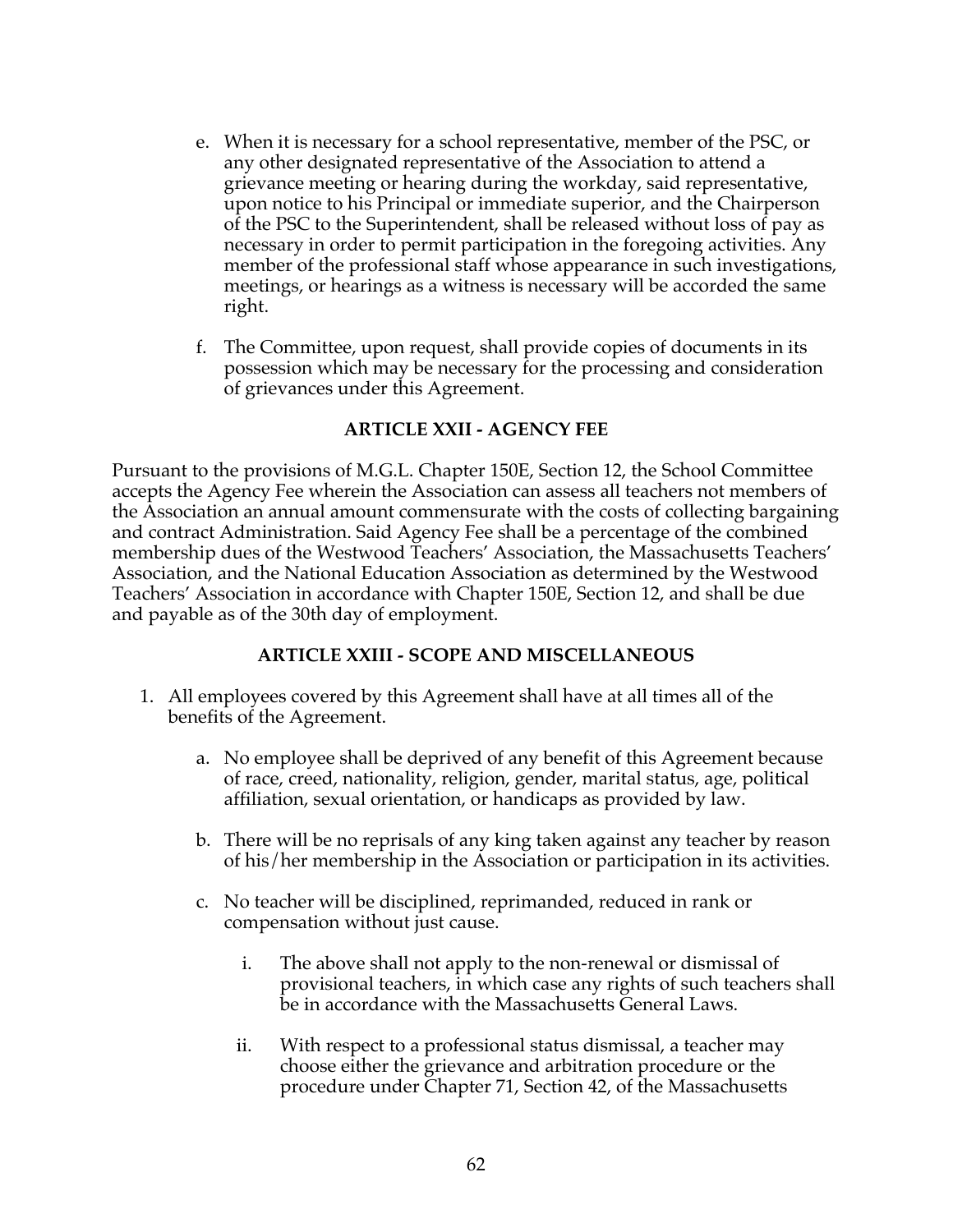General Laws. If arbitration is elected, the arbitrator shall be bound by the "just cause" standard consistent with court decisions.

- iii. In the event a teacher or other staff member is reprimanded either verbally or in writing, the situation shall be handled by the Administration and School Committee with maximum regard for professional confidentiality. Specifically, reprimands shall be conducted in private and no teacher shall be reprimanded in the presence of students or parents or in the presence of any other staff member, unless that person is directly involved in the situation. With respect to the writing, typing, or filing of any document associated with a reprimand, no person other than an administrator's personal secretary or the Superintendent's Executive Secretary shall be involved.
- 2. The Committee shall, upon request, provide the Association with any documents which will assist the Association in developing intelligent, accurate, informed, and constructive programs on behalf of the employees it represents.
- 3. To the best knowledge and belief of the parties, the Agreement contains no provision which is contrary to Federal law or State law. Should, however, any provisions of this Agreement, at any time during its life, be held by a court of competent jurisdiction to be in conflict with Federal or State law, then either party shall have the right to open discussions with the other party with a view to the elimination and/or modification of such provision. In the event of any provision of this Agreement this being held inoperative, the remaining provisions of this Agreement shall, nevertheless, remain in full force and effect. In any provision which has been excluded from this Agreement, solely because of the restrictions of the law, it is determined either by a legislative enactment or by a decision of the court of highest recourse to be legal or permissible, then both parties shall meet and restore such provision to the extent permitted.
- 4. Anonymous Complaints
	- a. For the purpose of this provision, an "anonymous complaint" shall be defined as one originating from a person whose identity cannot be determined by the administrator receiving the complaint. Furthermore, no anonymous complaints regarding instructional and supervisory practices of a staff member shall be acknowledged by the Administration and no record thereof shall be maintained.
- 5. Complaints
	- a. For the purpose of this provision, a "serious" complaint shall be defined as one that may result in immediate disciplinary action. In the event that a complaint of a serious nature is made by a parent, student, fellow staff member, or community member to any member of the administration, the teacher or other staff member shall be notified within five (5) school days of the complaint and its source(s) and circumstances.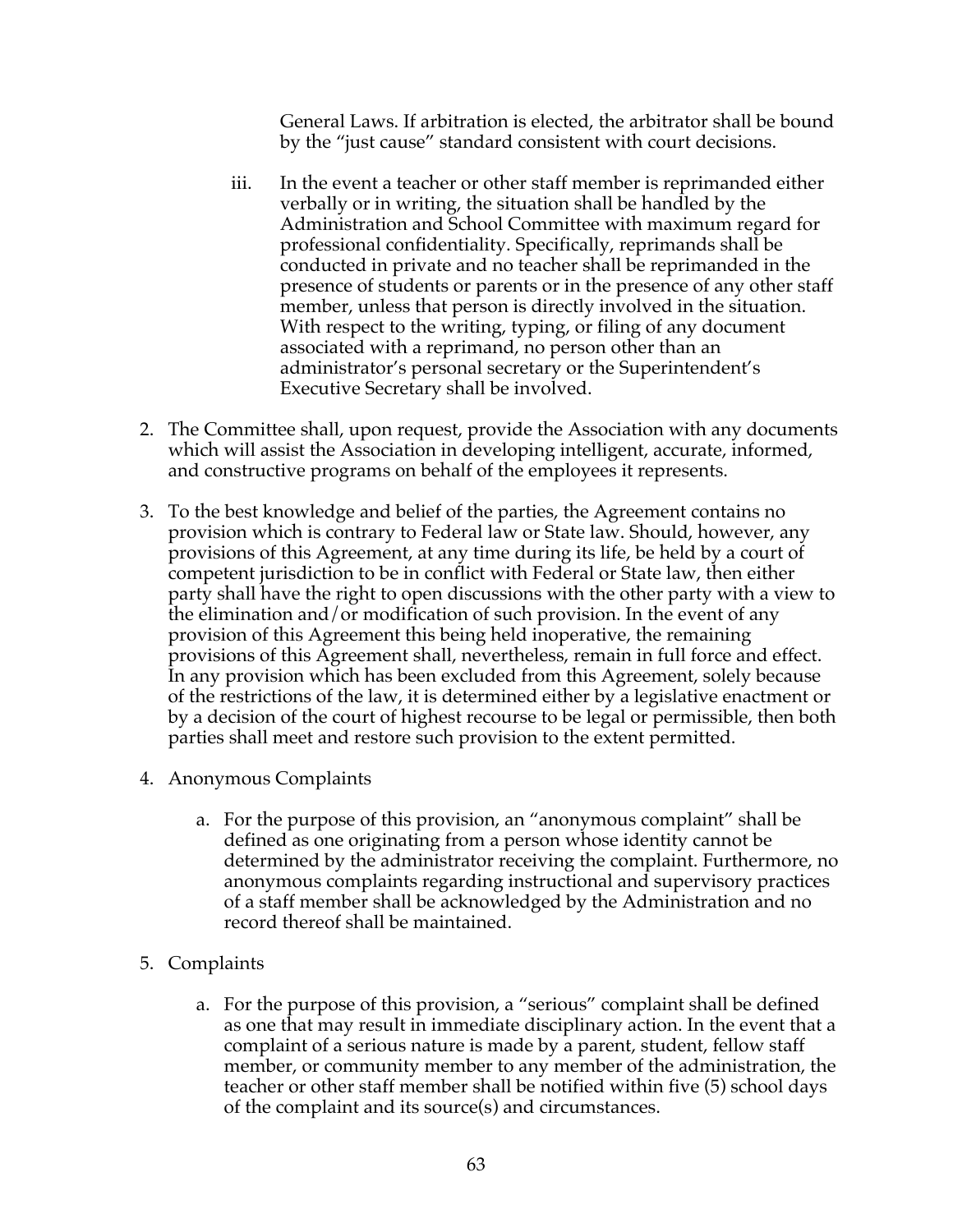- b. If any serious complaint is reported to a member of the Administration, the administrator shall urge the complainant to reduce the complaint to writing and sign it. However, if the complainant refuses to do so, the responsibility for reducing the complaint to writing shall devolve to the member of the Administration first receiving it.
- c. The Association does not intend to inhibit active communication among School Committee members, the Administration, and members of the community. However, no member of the School Committee or Administration shall instigate complaints regarding a staff member.
- d. In the event a complaint is determined to be frivolous or incorrect, all records pertaining to the complaint shall be removed from the staff member's personnel files and promptly destroyed.
- e. It is understood that all parties shall conduct themselves in a professional manner in the event of a complaint.
- f. Alleged violations of the complaint provisions of this Article shall be subject to the Grievance and Arbitration provisions contained in Article XXI (Grievance Procedure) of this Agreement.
- 6. Health and Safety
	- a. The Committee, with the assistance of the Association, shall implement a Health and Safety Committee composed equally of administrators designated by the Superintendent and teachers designated by the Association President. This body shall issue reports and make appropriate recommendations annually to both parties.
	- b. Written staff complaints about situations which may adversely impact the learning process, health or safety of staff or students, or school climate, shall be promptly and thoroughly investigated by the Administration.
	- c. The Administration will develop a form to track the processing of staffidentified health and safety concerns.
	- d. Representatives of Central Administration will meet annually with the WTA Executive Board upon request to discuss and review issues of concern related to facilities.
	- e. Upon request, an individual teacher will be granted a meeting with Administration to discuss health and safety concerns, including those concerns related to students with records of violence, and/or threats toward staff or other students, and students with communicable diseases.

#### **ARTICLE XXIV - ASSOCIATION RIGHTS**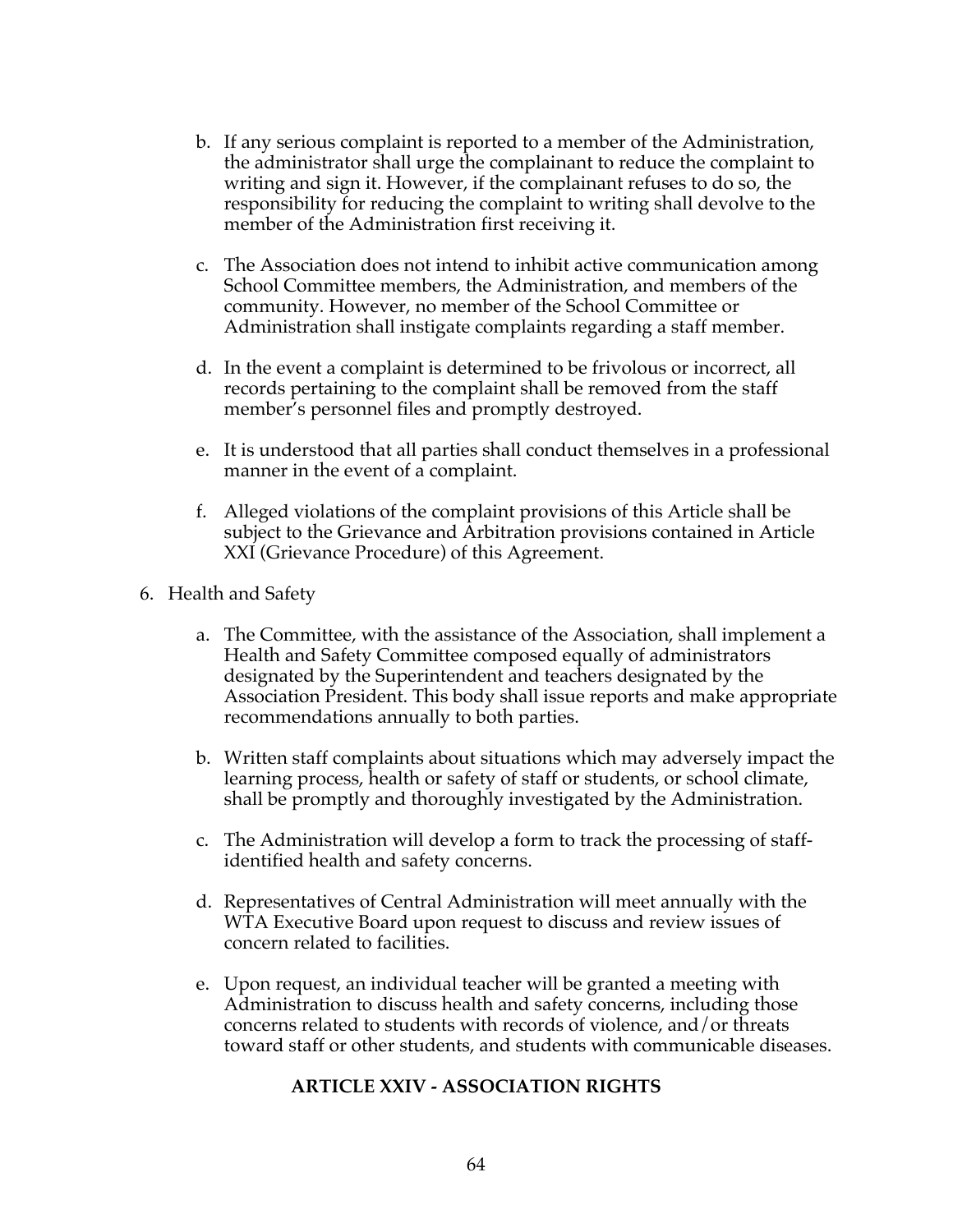- 1. The Association will be provided with the names and addresses of all unit members by October 15 following the opening of school each September; and as to employees hired after the opening of school, within ten (10) days of said employee's(s') appointment.
- 2. The Association, with prior approval, may use school facilities for Association business.
- 3. The Committee authorizes the use of inter-school mail to distribute noncontroversial Association material.
- 4. In order to facilitate communication between members of the Association, Central Administration, and the Committee, the President of the Association shall be released from all non-instructional assignments to conduct Association business provided that such assignments are covered by other teachers.
- 5. The representatives and agents of the Association shall, with prior approval, be permitted to enter the school premises to carry on Association business.
- 6. Time necessary for Association representatives to attend the Massachusetts Teachers' Association annual meeting shall be provided without loss of pay through the use of professional days. The names of the representatives will be submitted to the Superintendent by the President of the Association as soon as practical, but under normal circumstances no less than two (2) weeks prior to the date of the convention.
- 7. Consultation Process: The School Committee and the Association desire to encourage active participation of teachers in the development and implementation of the best possible working and professional conditions for teachers and other members of the professional staff, and the most effective educational programs for all students in the Westwood Public Schools. Therefore, the parties agree to the following:
	- a. The School Committee or members thereof shall meet, if requested to do so, with teachers and members of the professional staff once a year for consultation on matters of educational issues, curriculum progress or problems, and need for specialized educational programs. It is understood that during said consultation no party shall be required to discuss any matters which are included in this Agreement.
	- b. The School Committee or members thereof shall meet, if requested to do so, with WTA representatives once each semester for consultation on matters of educational issues, curriculum programs or problems, and need for specialized educational programs. It is understood that during said consultation no party shall be required to discuss any matters which are included in this Agreement.
	- c. The School Committee hereby agrees to meet in executive session and at a mutually convenient time with Association representatives and members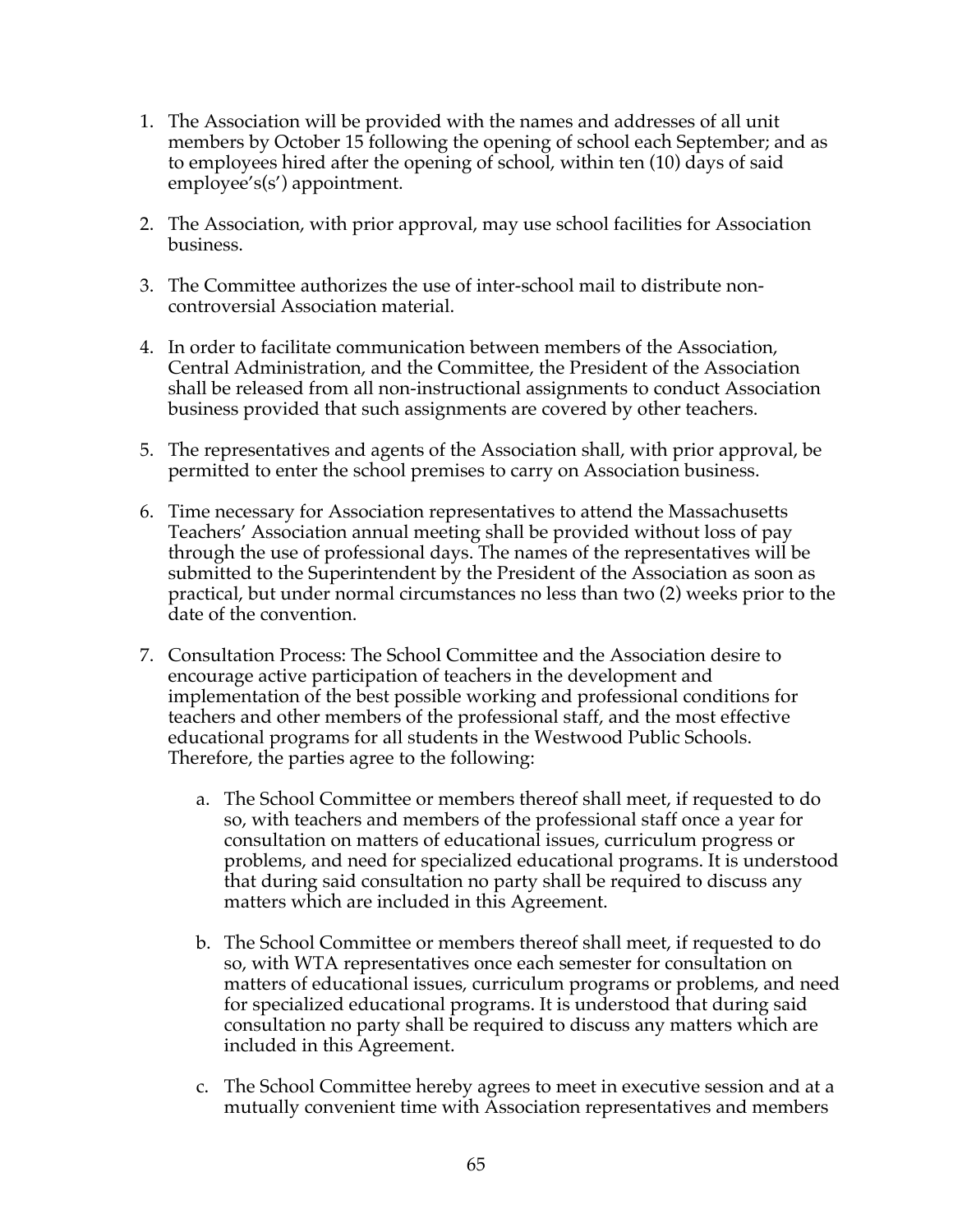of professional staff for consultation on matters of a sensitive nature, consistent with the provisions of the Massachusetts General Laws.

- d. No member of the staff shall be subjected to verbal or written reprimand, reprisal, or harassment by any member of the Administration or School Committee as a result of his/her initiation of or participation in a consultation.
- 8. Academic Freedom and Responsibility: Administrators, Department Heads, and members of the professional staff shall be encouraged by the parties to this Agreement to demonstrate maximum regard for personal and professional ethics, including tolerance for divergent opinions, as well as principled support for and opposition to controversial educational policies. The above language constitutes a statement of philosophy and shall not be subject to the Procedure found in Article XXI (Grievance Procedure).

## **ARTICLE XXV - TUTORING**

Tutoring assignments are at the discretion of the Administration and are referenced in this Agreement solely for the purposes of compliance with M.G.L. c. 268A. Tutoring is separate from an in addition to bargaining unit work, is not subject to collective bargaining or any other provision in this Agreement, including, but not limited to, the grievance and arbitration procedure or teacher evaluation system.

An hourly rate for tutoring assignments of no less than \$25 an hour shall be determined on an annual school year basis by the Administration.

#### **ARTICLE XXVI - DURATION**

- 1. Salaries will be renegotiated prior to the expiration of the existing contract with the other provisions remaining in force indefinitely, unless reopened for negotiation in Article I (Negotiation Procedure), Section 1. The provisions of this Agreement shall constitute School Committee policy for the duration of this Agreement or until changed by mutual consent in writing. Any previously adopted policy, rule, or regulation of the School Committee which is in conflict with a provision of this Agreement shall be superseded and replaced by this Agreement. Nothing in this Agreement which changes pre-existing School Committee policy, rules, and regulations shall operate retroactively unless expressly so stated.
- 2. It is understood that either party may propose renegotiation of any Article of this Agreement as specified in Article I or may propose the addition of Articles. No Article which is a part of this Agreement shall be changed or stricken except by mutual consent of the parties.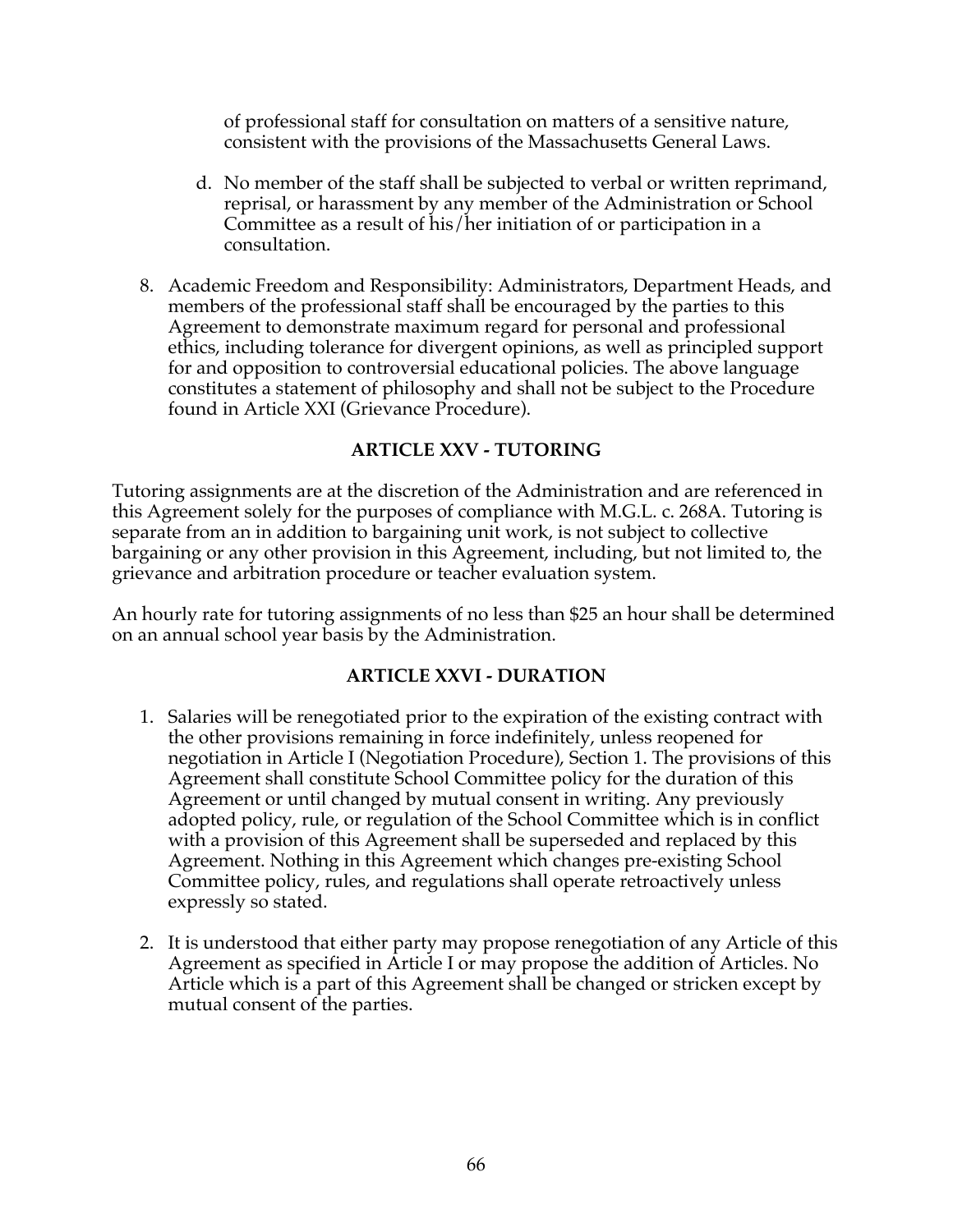For the Westwood Teachers' Association:

For the Westwood School Committee:

<u> 1989 - Johann John Stein, mars and de British Stein British Stein British Stein British Stein British Stein B</u>

<u> 1980 - Jan Barat, martin a</u>

bsey 5/28/2019 anthony Mullin 6/13/2019  $5/88/2019$ Concreent Villen  $328/2019$ gitter M. Whe Cin

 $5/30/2019$ D. Tannenbaun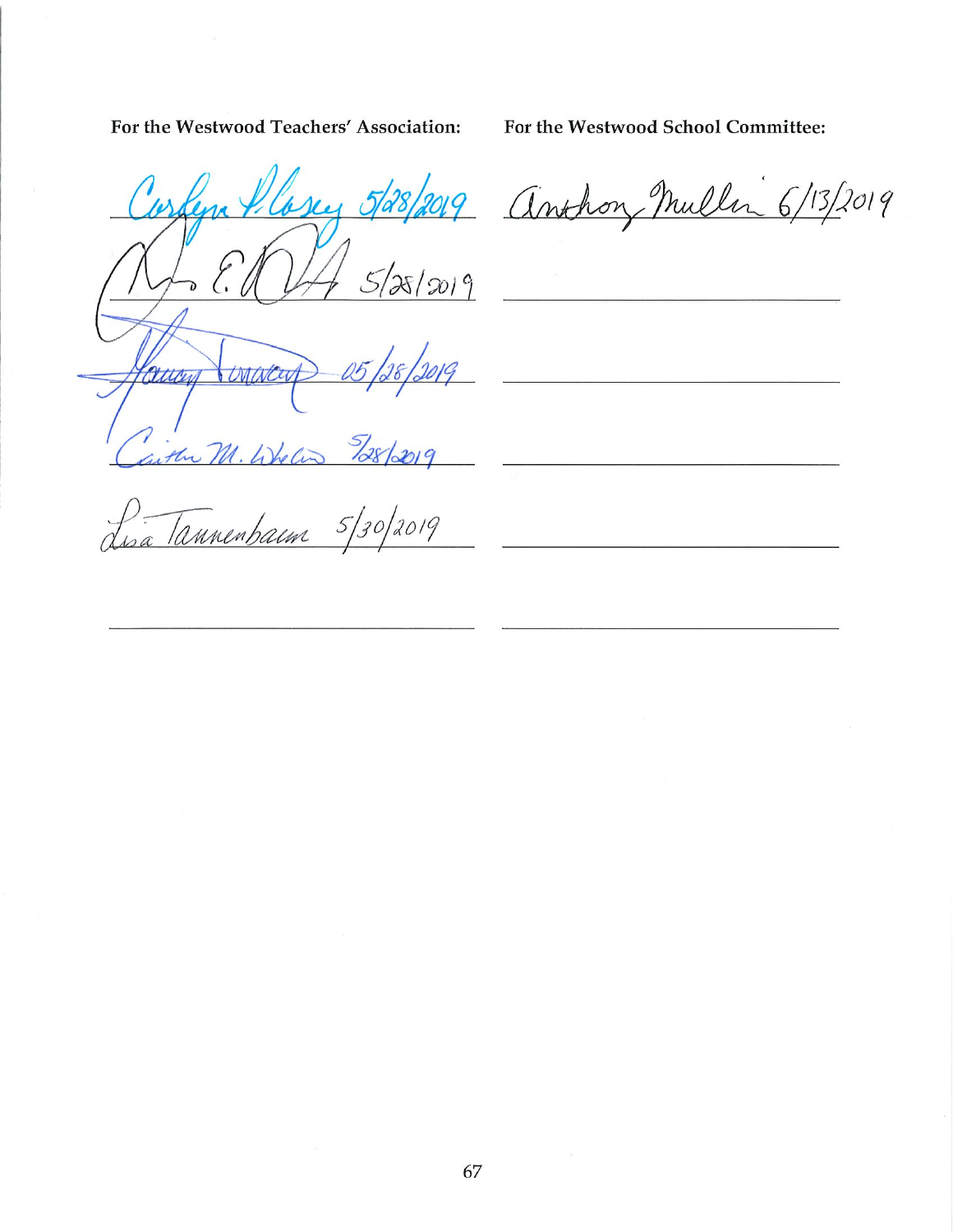#### **NEGOTIATING TEAMS**

#### For the Westwood School Committee

Emily Parks, Superintendent Allison Borchers, Assistant Superintendent Josepha Jowdy, Westwood School Committee Anthony Mullin, Westwood School Committee Heath Petracca, Director of Business & Finance

For the Westwood Teachers' Association

Carolyn Casey, President Jim Howard, Secretary Marian Donovan, Middle School Lisa Tannenbaum, Sheehan School Caitlin Whelan, High School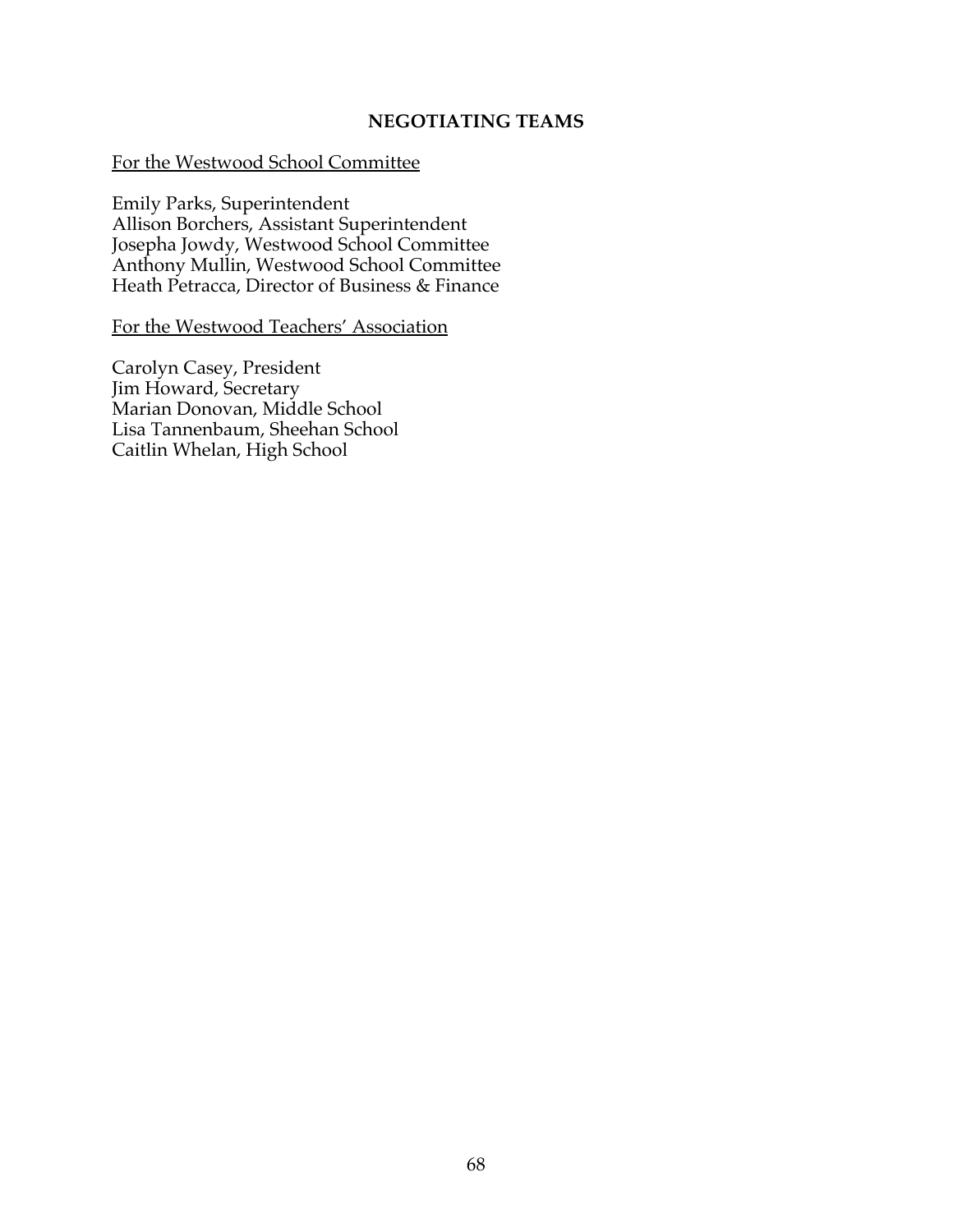#### **SIDE LETTER - TUITION WAIVER**

"This is to memorialize the parties' agreement that a) Article III (I) 'Non-Resident Tuition Waiver' be deleted from the contract inasmuch as the provision is no longer consistent with Massachusetts law; b) Staff who have children already enrolled as students in the system under the prior provision will be permitted to continue in the system at the applicable rate; and c) in the event that Massachusetts law changes, with the effect that Article III (I) would again be lawful, the School Committee would agree to reinstate the provision in the collective bargaining agreement."

#### **SIDE LETTER – MIDDLE SCHOOL ENGLISH/LANGUAGE ARTS**

The Westwood Teachers' Association and Westwood School Committee agree that any teachers assigned to teach English/Language arts at Thurston Middle School will be assigned no more than five (5) classes or their equivalent, provided that the five classes do not meet in one day.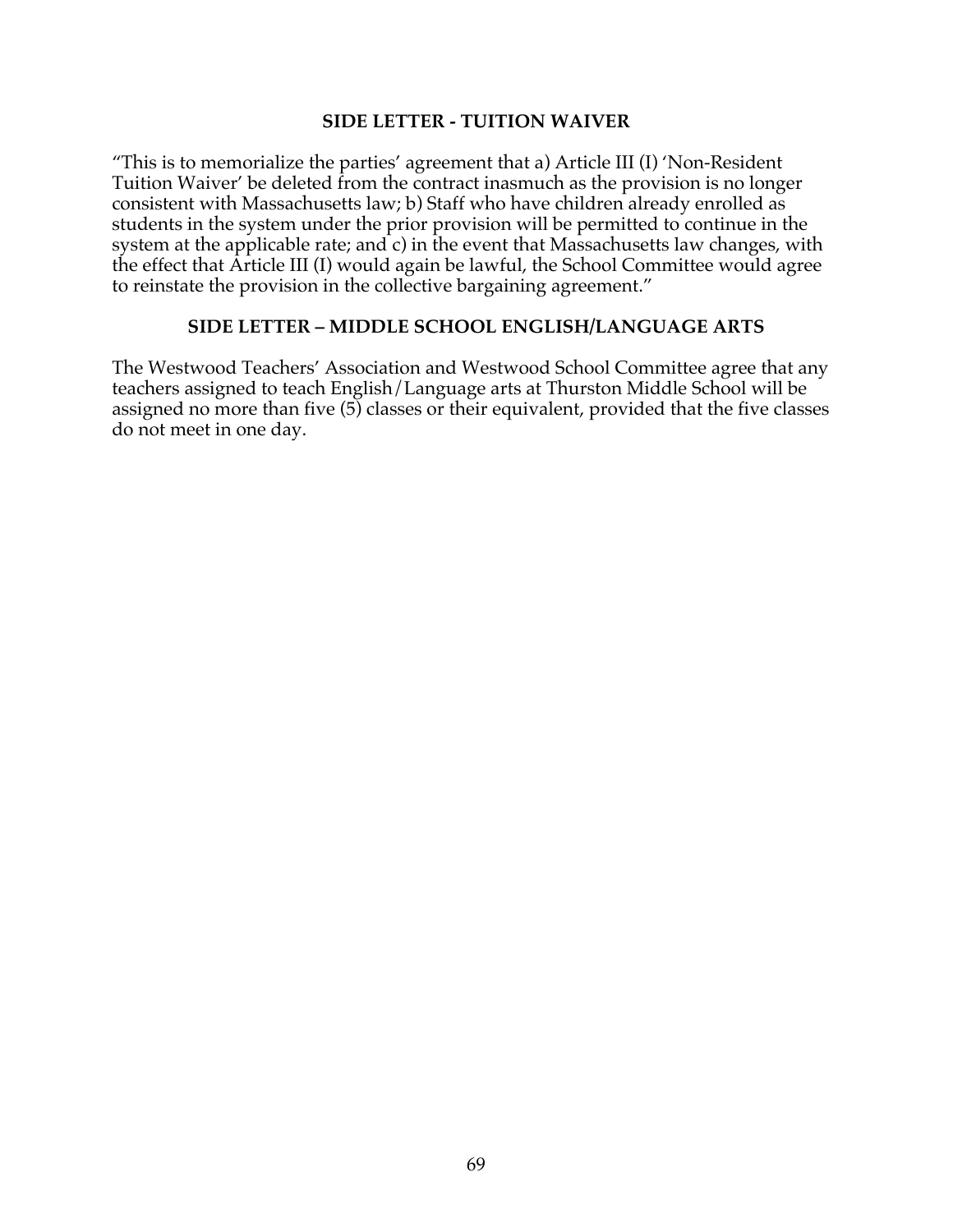## $\boldsymbol{A}$

## $\boldsymbol{B}$

|--|

## $\boldsymbol{c}$

## $\boldsymbol{D}$

| Department Head and Director Load  30 |  |
|---------------------------------------|--|
|                                       |  |
|                                       |  |

## $\boldsymbol{E}$

| Extended Parental Leave of Absence 52 |  |
|---------------------------------------|--|
| F                                     |  |
|                                       |  |
| G                                     |  |
|                                       |  |
|                                       |  |
|                                       |  |
| H                                     |  |
|                                       |  |
|                                       |  |
|                                       |  |
|                                       |  |

# $\boldsymbol{J}$

# $\boldsymbol{L}$

## $\boldsymbol{M}$

| Middle School English/Language Arts 71 |  |
|----------------------------------------|--|

## $\boldsymbol{N}$

|--|--|

## $\boldsymbol{o}$

# $\boldsymbol{P}$

## $\boldsymbol{R}$

## $\boldsymbol{S}$